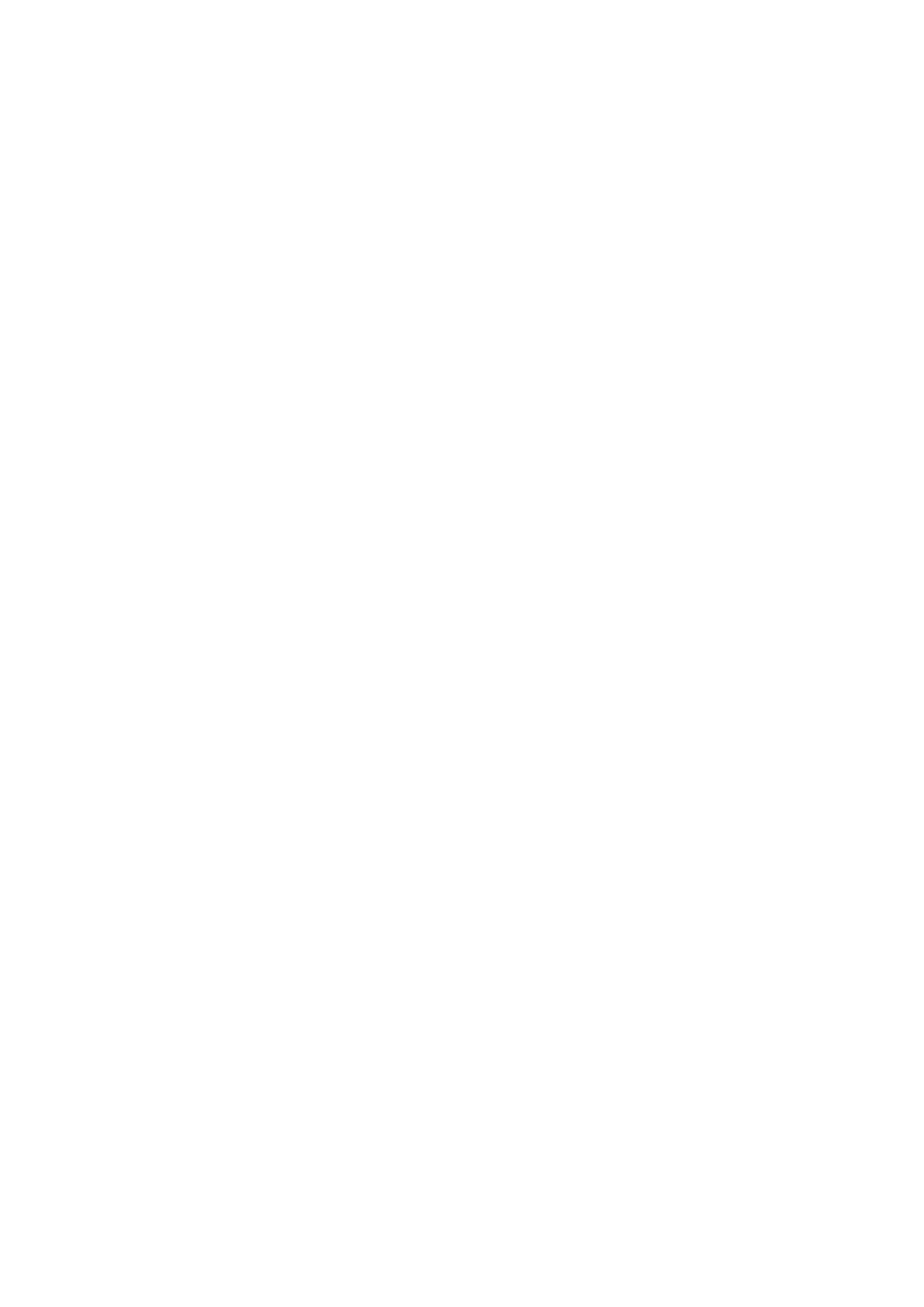# About this document

This document sets out Ofcom's guidance under the Communications (Access to Infrastructure) Regulations, which came into effect on 31 July 2016. These Regulations implement the Broadband Cost Reduction Directive which sets out measures to reduce the cost of deploying high-speed electronic communications networks.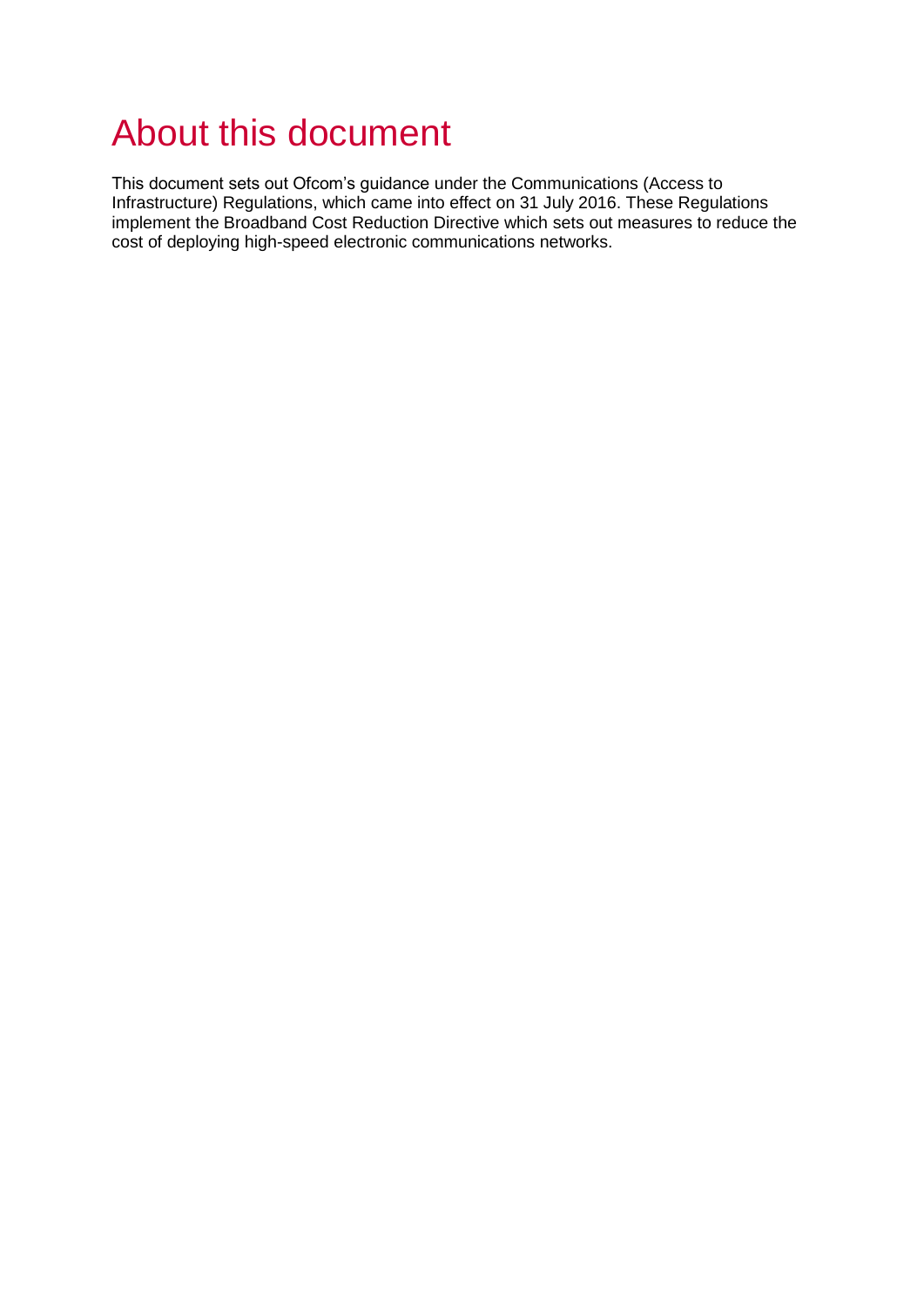# **Contents**

| <b>Section</b> |                                                        | Page           |
|----------------|--------------------------------------------------------|----------------|
| 1              | Scope                                                  |                |
| 2              | Ofcom's dispute resolution function                    | $\overline{4}$ |
| 3              | Information about physical infrastructure              | 13             |
| 4              | Surveys about physical infrastructure                  | 18             |
| 5              | Access to physical infrastructure                      | 21             |
| 6              | Access to in-building infrastructure                   | 29             |
| 7              | Information about civil works                          | 32             |
| 8              | Coordination with civil works funded from public funds | 35             |
| Appendices     |                                                        | Page           |
|                | Form of dispute reference                              | 38             |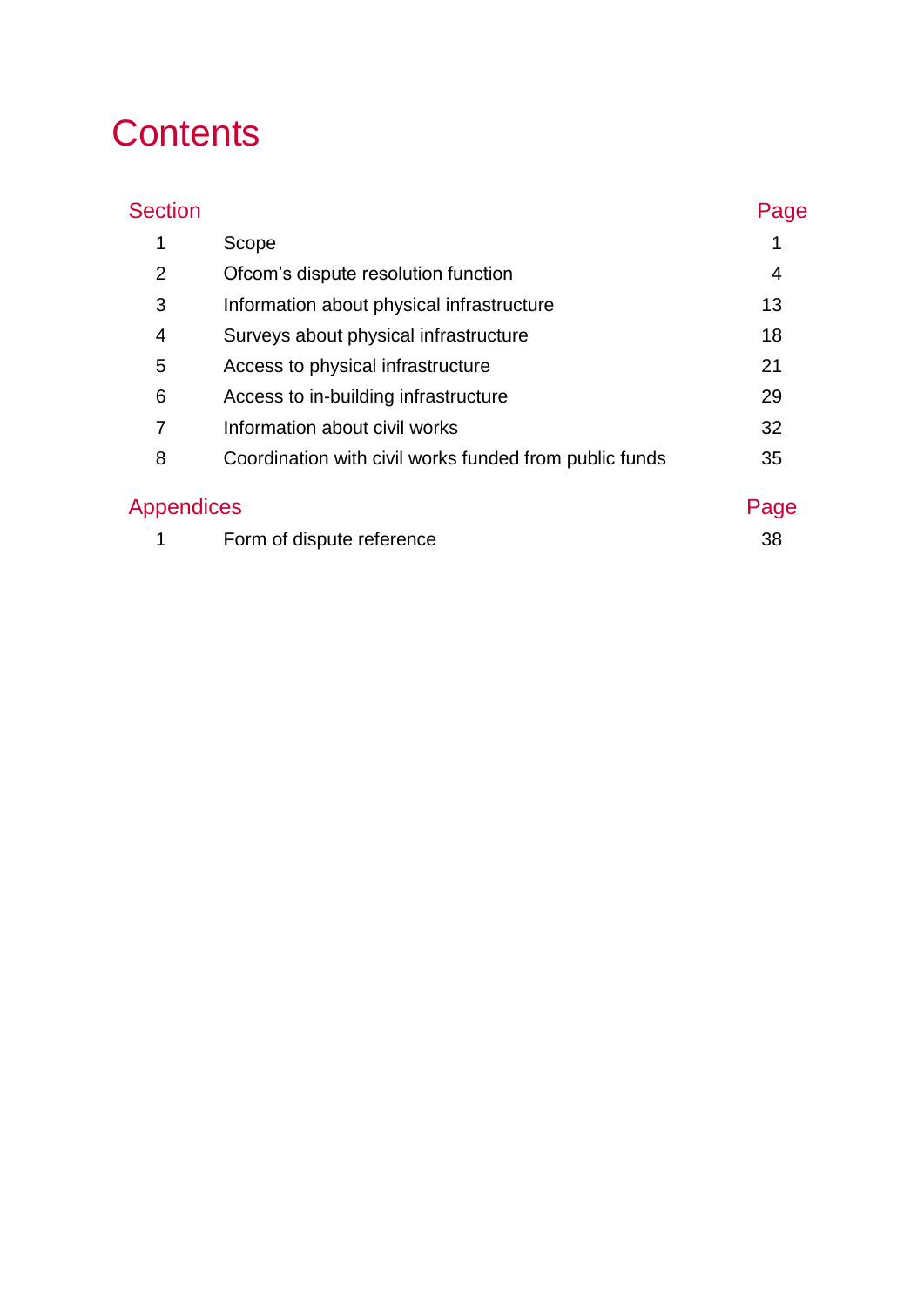-

# <span id="page-4-0"></span>**Scope**

# **What does this guidance cover?**

- 1.1 Under Regulation 21 of the Communications (Access to Infrastructure) Regulations 2016<sup>1</sup> (the ATI Regulations) Ofcom is required to issue guidance. This statement comprises guidance for the purposes of those Regulations.
- 1.2 The guidance explains how Ofcom expects to handle disputes referred to it in accordance with ATI Regulation 12. Broadly, this document sets out:
	- the form and manner in which disputes should be referred to Ofcom;
	- the process to be followed and the information/evidence Ofcom requires in order to determine at the outset whether the statutory grounds for a dispute referral are met;
	- the kind of information Ofcom might expect the parties in dispute (Parties) to submit to Ofcom during the course of proceedings to enable Ofcom properly to determine the dispute;
	- the remedies available to Ofcom in any given case; and
	- some of the considerations Ofcom is likely to take into account to determine a dispute.
- 1.3 It should be noted that Ofcom is responsible for resolving other types of dispute, in particular those which may be referred to it under sections 185 – 191 of the Communications Act 2003. Separate guidelines exist in relation to such disputes.<sup>2</sup> and a review of those guidelines will be undertaken shortly.

# **Status and purpose of this guidance**

1.4 This guidance has two main purposes. The first is to set out the form and manner in which dispute references should be made and the process that Ofcom is likely to take in resolving disputes (we discuss this in Section 2 and Appendix 1). The second is to provide stakeholders, who may wish to make use of the rights created by the ATI Regulations or be subject to obligations created by the ATI Regulations, with guidance on the considerations that Ofcom is likely to take into account in resolving any disputes (we discuss this in Sections 3 to 8). This guidance is intended to assist Parties in reaching commercial agreement on issues falling under the ATI Regulations. It should be noted however, that while the guidance sets out the

<sup>1</sup> 2016 No. 700 Electronic Communications, The Communications (Access to Infrastructure) Regulations 2016: [http://www.legislation.gov.uk/uksi/2016/700/made.](http://www.legislation.gov.uk/uksi/2016/700/made) The ATI Regulations implement the Broadband Cost Reduction Directive 2014 (the Directive): [http://eur-lex.europa.eu/legal](http://eur-lex.europa.eu/legal-content/EN/TXT/?uri=uriserv%3AOJ.L_.2014.155.01.0001.01.ENG)[content/EN/TXT/?uri=uriserv%3AOJ.L\\_.2014.155.01.0001.01.ENG.](http://eur-lex.europa.eu/legal-content/EN/TXT/?uri=uriserv%3AOJ.L_.2014.155.01.0001.01.ENG)

<sup>&</sup>lt;sup>2</sup> Dispute Resolution Guidelines, Ofcom's guidelines for the handling of regulatory disputes, 7 June 2011: [https://www.ofcom.org.uk/\\_\\_data/assets/pdf\\_file/0020/71624/guidelines.pdf](https://www.ofcom.org.uk/__data/assets/pdf_file/0020/71624/guidelines.pdf)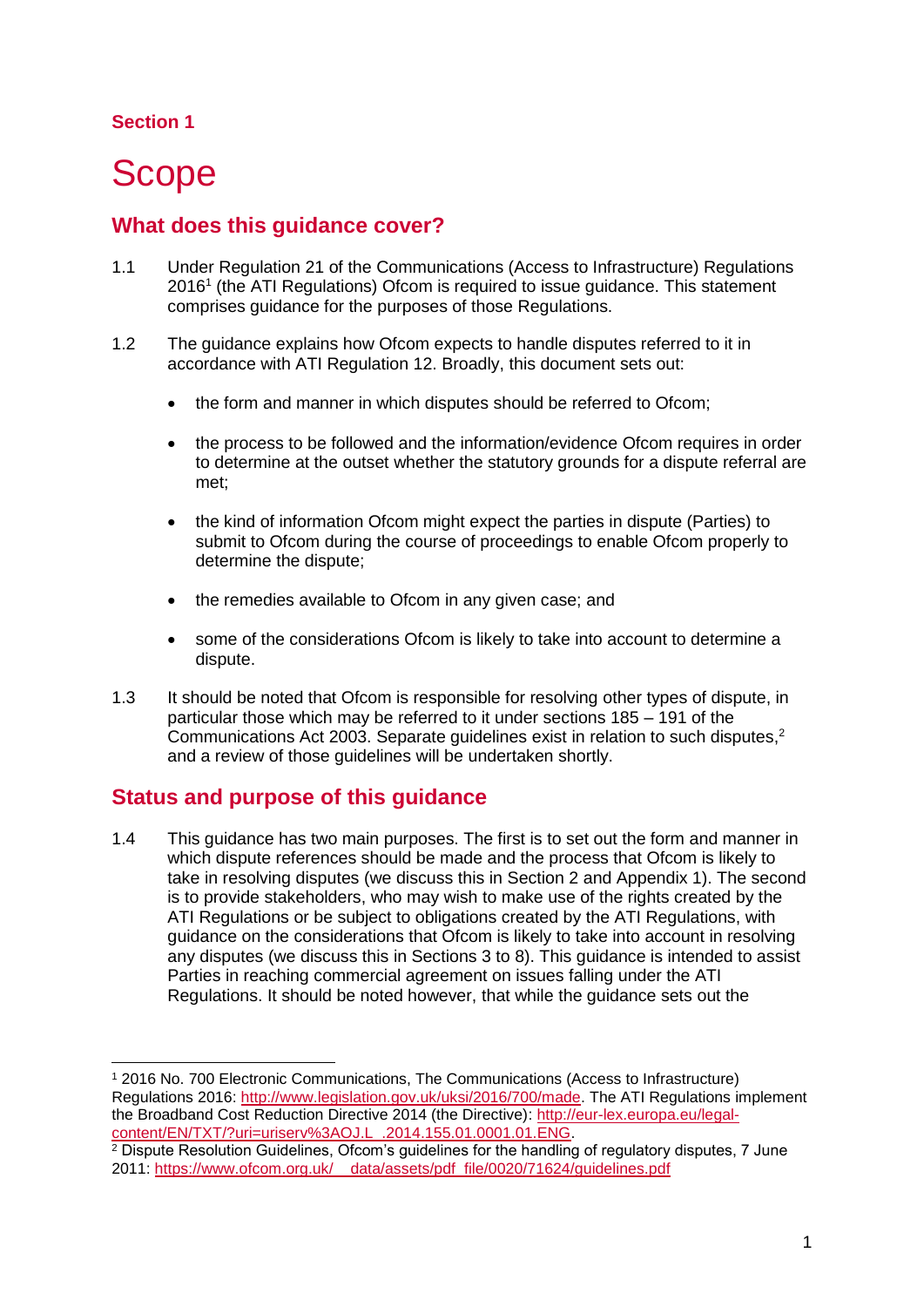considerations likely to be relevant under the ATI Regulations, each referral will be assessed on its facts, case by case.

- 1.5 This guidance is organised as follows:
	- Section 2 provides an overview of how Ofcom intends to discharge its dispute resolution function, including details of how to refer a dispute to Ofcom and the processes Ofcom will follow in resolving a dispute.
	- Section 3 provides information on the considerations relevant to disputes relating to the provision of information about physical infrastructure.
	- Section 4 provides information on the considerations relevant to disputes relating to the conduct of a survey of physical infrastructure.
	- Section 5 provides information on the considerations relevant to disputes relating to obtaining access to physical infrastructure.
	- Section 6 provides information on the considerations relevant to disputes relating to obtaining access to in-building infrastructure.
	- Section 7 provides information on the considerations relevant to disputes relating to the provision of information about civil works.
	- Section 8 provides information relevant to disputes relating to the co-ordination of civil works funded from public funds.
	- Appendix 1 provides the form for submitting a dispute.
- 1.6 The guidance sets out Ofcom's general approach to dispute resolution in the areas covered by the guidance. This guidance is not a substitute for any regulation or law and is not legal advice. It does not have binding legal effect. Where Ofcom departs from the approach set out in these guidelines, we will be prepared to explain why. The guidance will be kept under review and amended as appropriate in the light of further experience and developing law and practice and any change to Ofcom's powers and responsibilities.

## **Interaction with significant market power regulation**

1.7 It is important to distinguish between obligations under the ATI Regulations/Directive and network access that may be required pursuant to the European framework for electronic communications networks and services. Under the EU Regulatory Framework For Electronic Communications (the European Framework)<sup>3</sup>, Ofcom is required to review certain markets periodically, and where an operator is found to have significant market power (SMP) in a relevant market, we are required to impose SMP conditions on that operator to address the competition problems arising from the SMP. These conditions usually include a requirement for the SMP operator to offer network access (which may include access to its physical infrastructure), as well as obligations relating to the pricing and terms of such access. Access to physical infrastructure under the ATI Regulations/Directive is intended to reduce the cost of deploying high-speed electronic communications network. The ATI Regulations/Directive create a series of rights and corresponding obligations which it

<sup>3</sup> As set out in Directives 2002/21/EC, 2002/19/EC, 2002/20/EC, 2002/22/EC, 2002/58/EC and 2002/77/EC.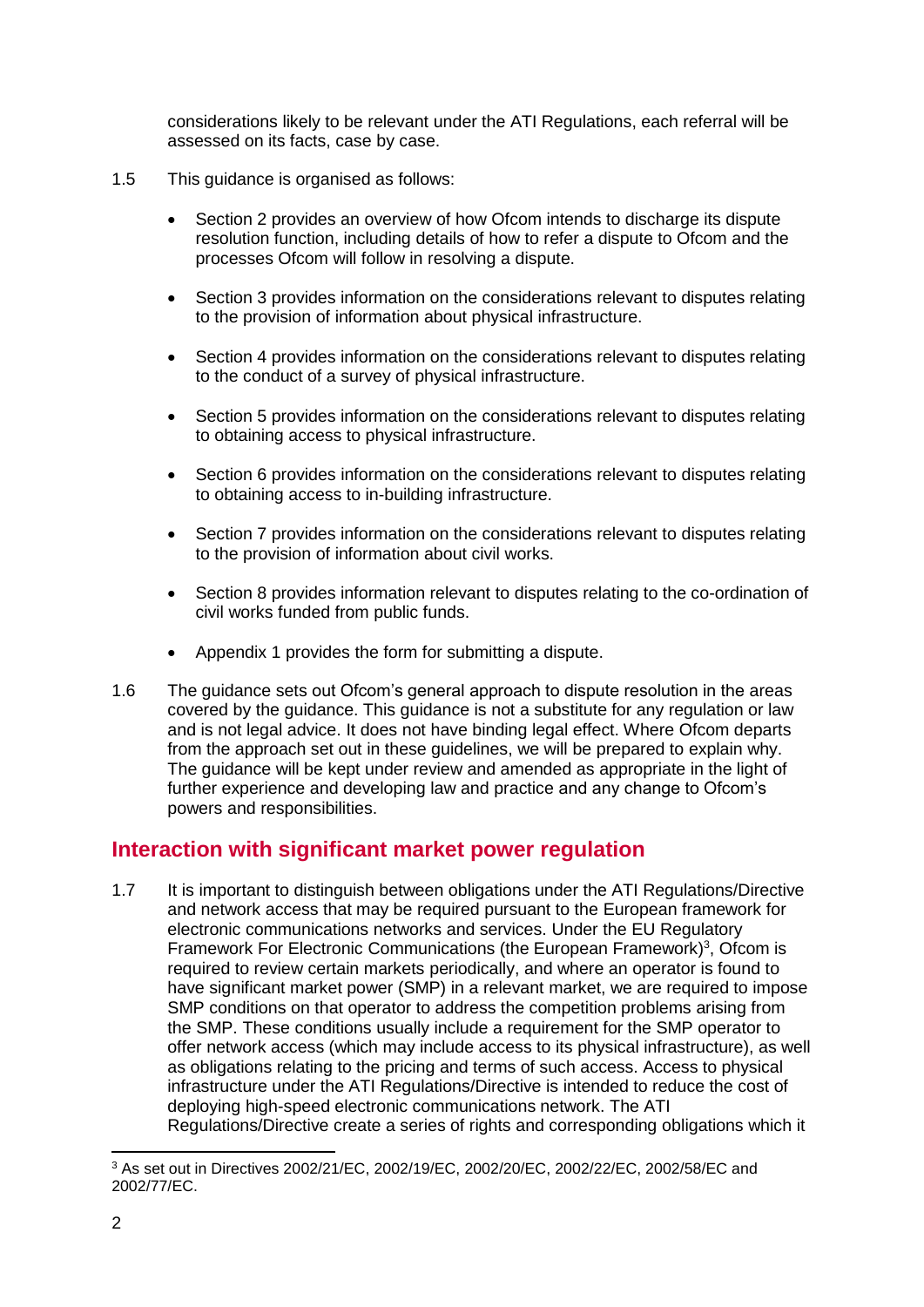is envisaged will provide a basis for commercial negotiations, and where agreements cannot be reached the ATI Regulations/Directive provide for a dispute resolution regime to resolve disagreements. The obligations created by the ATI Regulations/Directive are not related to any finding of SMP, nor intended to address competition problems in markets.

- 1.8 The Directive makes clear that the rights under the Directive are without prejudice to the European Framework<sup>4</sup>. It states that "[i]n the light of the lex specialis principle, *when more specific regulatory measures in conformity with Union law apply, those should prevail over the minimum rights and obligations provided for"* in the Directive. This means that:
	- Obligations imposed under the European Framework requiring the provision of network access to physical infrastructure are not restricted by the ATI Regulations. So for example if there is a requirement in an SMP condition that goes beyond what is required under the ATI Regulations, the operator subject to that requirement cannot refuse to comply with the SMP condition on the basis that it already has an obligation to provide access to infrastructure under the ATI Regulations.
	- Obligations imposed under the European Framework do not restrict the obligations under the ATI Regulations. To the extent that the ATI Regulations establish a broader right to access to physical infrastructure than exists under an SMP condition, this is not limited by the scope of that SMP condition.

<sup>4</sup> Recital 12, the Directive.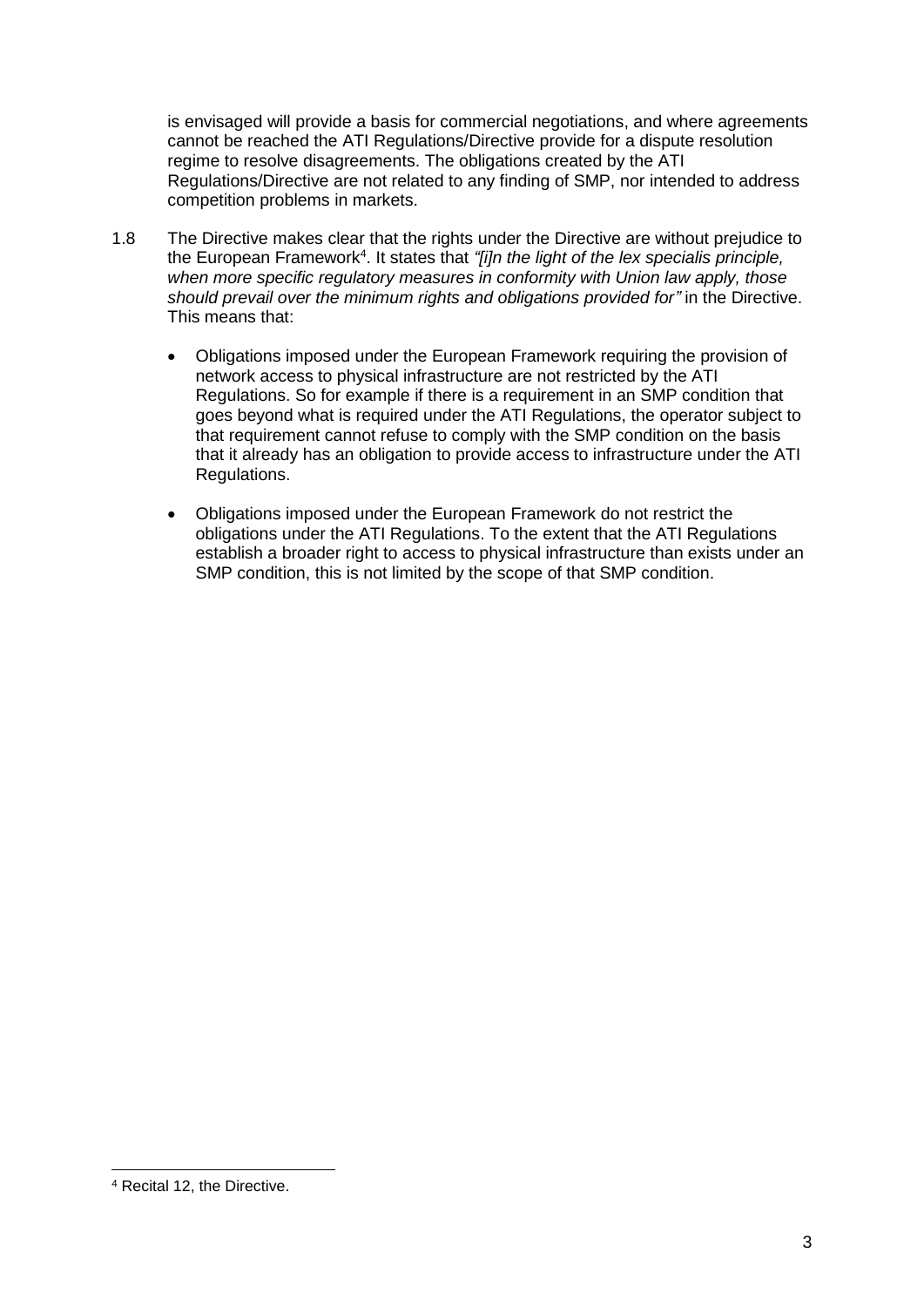# <span id="page-7-0"></span>Ofcom's dispute resolution function

## **Introduction**

- 2.1 Under ATI Regulation 12, a dispute may be referred to Ofcom either by the person making a request under the ATI Regulations (a network provider<sup>5</sup>) or the person to whom the request was made under the ATI Regulations (an infrastructure operator<sup>6</sup> or rights holder<sup>7</sup>)<sup>8</sup>. Such persons are referred to in this guidance as 'Parties'. Disputes may concern a request made by a network provider under ATI Regulations 4, 5, 6<sup>9</sup>, 7, 8 or 9.
- 2.2 In accordance with ATI Regulation 12, dispute referrals must not be made until there is no realistic prospect of the dispute being resolved without that reference to Ofcom. A dispute exists:
	- where a request has been refused in whole or in part,
	- where the terms under which the request is to be granted cannot be agreed, or
	- where there has been no response to the request within the time limit given in the ATI Regulations for responding (in this case only a network provider making the request may refer the dispute).
- 2.3 ATI Regulation 12(6) provides that a Party who wishes to refer a dispute to Ofcom must do so in the manner it sets out.
- 2.4 ATI Regulation 13 requires Ofcom to consider any dispute referred to it under ATI Regulation 12 and make a determination for resolving it. ATI Regulations 12 and 13

6 Infrastructure operator is defined in the ATI Regulations as *"(a) a network provider; (b) an undertaking providing physical infrastructure intended to provide a service of production, transport, transmission or distribution of- (i) gas; (ii) electricity, including public lighting; (iii) heating; or (iv) water, including disposal or treatment of waste water and sewage, and drainage systems; or (c) an undertaking providing physical infrastructure intended to provide transport services, including railways, roads, ports and airports.*" Where we refer to infrastructure operators throughout this guidance, we mean the term as defined in the ATI Regulations. The Directive refers to network operators which are defined as *"an undertaking providing or authorised to provide public communications networks as well as an undertaking providing a physical infrastructure intended to provide: (a) a service of production, transport or distribution of: (i) gas; (ii) electricity, including public lighting; (iii) heating; (iv) water, including disposal or treatment of waste water and sewage, and drainage systems; (b) transport services, including railways, roads, ports and airports."*

<sup>5</sup> Network provider is defined in the ATI Regulations as an *"undertaking providing or authorised to provide a public electronic communications network (within the meaning of section 151(1) of the [Communications] 2003 Act)."* Where we refer to network providers throughout this guidance, we mean the term as defined in the ATI Regulations. The Directive refers to *"undertakings providing or authorised to provide public communications networks."* 

<sup>7</sup> Rights holder is defined in the ATI Regulations as "*any person who holds a right to use- (a) an access point; or (b) in-building physical infrastructure."*

<sup>&</sup>lt;sup>8</sup> In accordance with ATI Regulation 12(5), only network providers may refer disputes to Ofcom where there has been no response to a request within the time limit given in the regulation for responding. <sup>9</sup> In relation to disputes brought to Ofcom under ATI Regulation 6, Ofcom is required to resolve the disputes in accordance with ATI Regulation 16.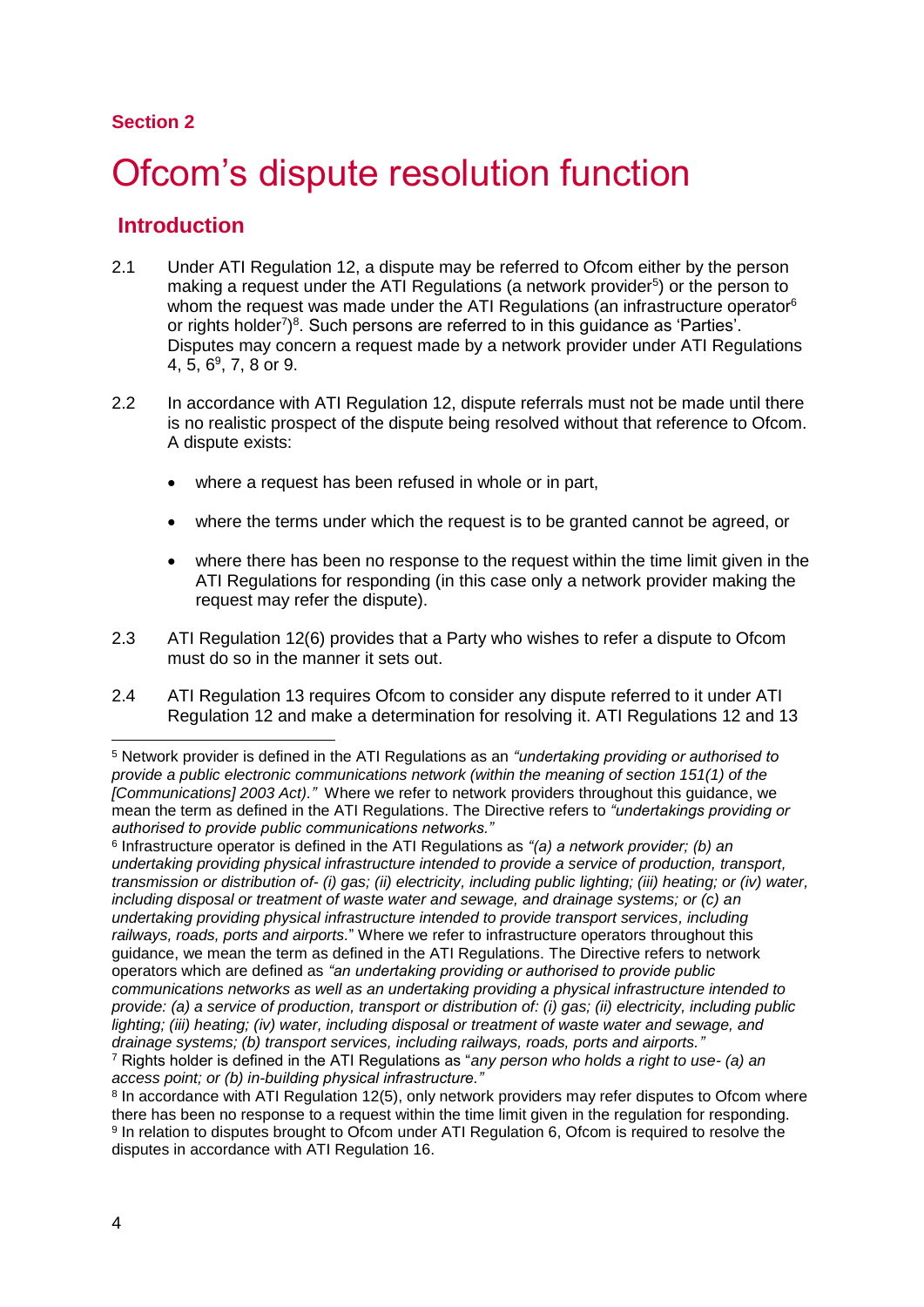are silent as to whether the request in dispute relates to a new agreement or existing agreement. We can envisage being referred disputes relating to a new agreement or an amendment to an existing agreement. Irrespective of whether the request relates to a new agreement or an amendment to an existing agreement, we would need to be satisfied that the request in dispute concerns a request made under ATI Regulation 4, 5, 6, 7, 8 or 9.

- 2.5 Ofcom must determine any dispute referred to it as soon as reasonably practicable and, except in exceptional circumstances,
	- in the case of a dispute relating to a request made under ATI Regulation 6 (access to physical infrastructure), within four months of the receipt of a complete reference; or
	- in the case of a dispute relating to a request made under ATI Regulation 4 (information about physical infrastructure), 5 (surveys of physical infrastructure), 7 (access to in-building infrastructure), 8 (information about civil works), and 9 (coordination of civil works funded from public funds), within two months of the receipt of a complete reference.
- 2.6 ATI Regulation 17 provides that Ofcom may request specified information that it requires for the purpose of considering and determining a dispute.
- 2.7 ATI Regulation 15 provides that before making a determination, Ofcom must consult any person who has functions of a public nature that Ofcom consider relevant. If Ofcom are considering whether a request (or part of it) was correctly refused on national security grounds, Ofcom must only consult the appropriate Minister of the Crown and follow the opinion given.

# **Referral of disputes**

- 2.7 Appendix 1 sets out details on the form and manner in which the Parties must refer a dispute to Ofcom in order to comply with the requirements under ATI Regulation 12(6).
- 2.8 A dispute cannot be referred to Ofcom until there is no realistic prospect of the dispute being resolved without that reference. Ofcom requires the Parties to provide evidence that they have each made genuine efforts to enter into good faith negotiations and that the terms under which the request is to be granted cannot be agreed, that the request has been refused by the infrastructure operator or rights holder or that there has been no response to the request within the time limit for responding.

## **Dispute resolution process**

2.9 This section sets out details of the two key stages of the process for determining disputes referred to Ofcom, including what is required of Parties and what they can expect from Ofcom. Where appropriate, this section also provides high level indicative timescales.

## **Overview**

2.10 Before submitting a dispute reference, Ofcom encourages any Party thinking of making a dispute reference, to contact Ofcom first to discuss its plans and submit a draft reference. If Parties do submit a draft reference, Ofcom will consider whether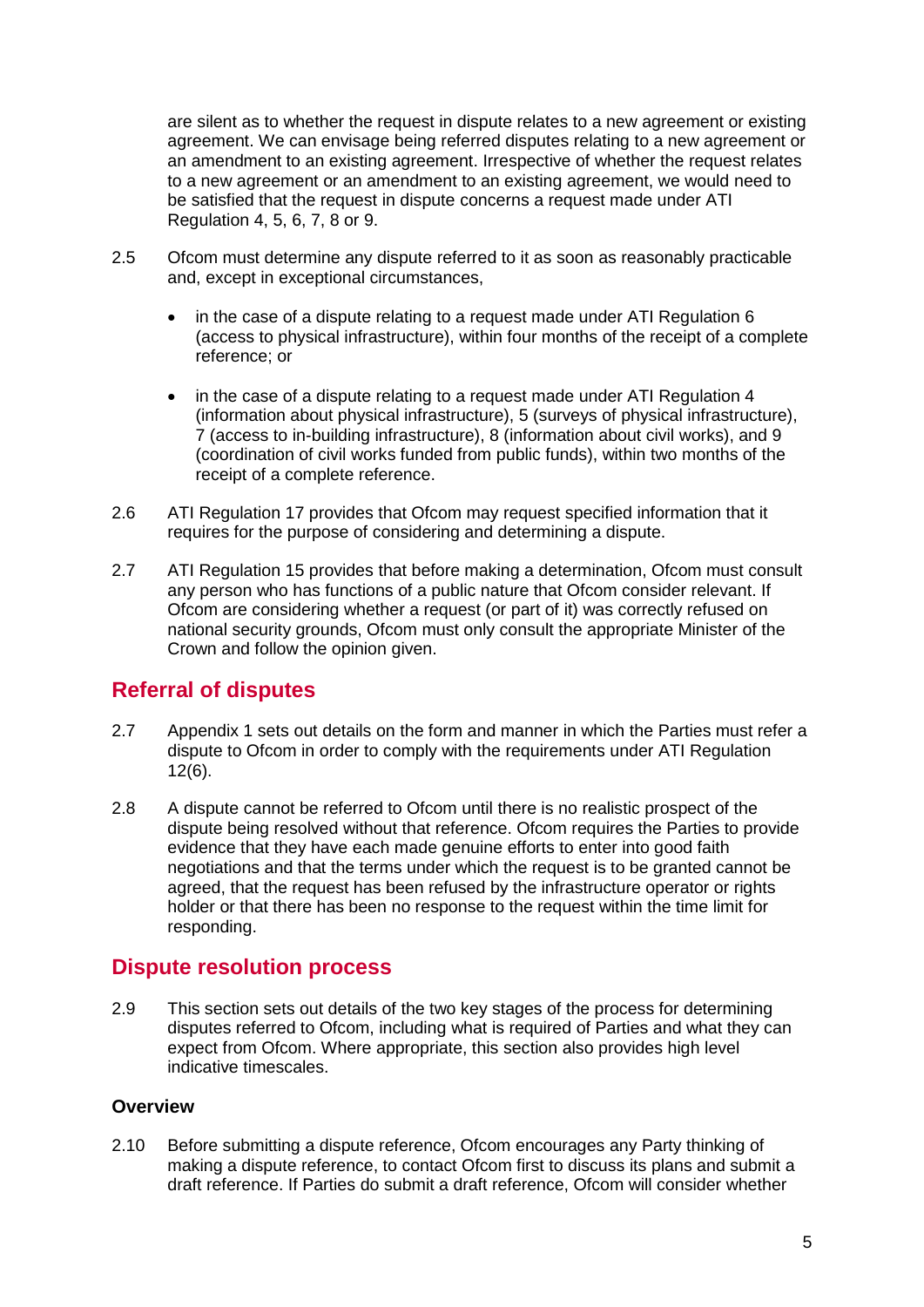the draft reference is likely to comply with the requirements set out in Appendix 1 and will advise the Party accordingly. We believe this is likely to make the dispute reference process more efficient for both Ofcom and the Party.

- 2.11 Ofcom's formal process for resolving disputes has two phases:
	- **Enquiry Phase**: This phase commences once a dispute is referred to Ofcom under ATI Regulation 12. Our first step will be to consider if the dispute reference is complete by reference to the requirements set out in Appendix 1. Where this is the case we will then go on to consider if the statutory grounds for referring a dispute have been met, which in particular requires evidence of a failure to reach commercial agreement or response to requests. We will invite the views of the Party who is subject to the dispute. At the end of the phase Ofcom will confirm if the statutory grounds for a dispute have been met, and where these have, it will set out the issues which will be considered during the dispute. The Parties will be informed of Ofcom's decision. We will also publish a summary of the dispute on Ofcom's website.<sup>10</sup> Typically the Enquiry Phase will last around 10 to 15 working days, depending on the nature of the dispute.
	- **Resolution Phase:** Ofcom will investigate and determine the dispute in the Resolution Phase. Ofcom will, where necessary, gather information and will also, if appropriate, consult any person who has functions of a public nature it considers relevant. Where Ofcom receives a dispute involving a request that has been refused on the grounds of national security, Ofcom will only consult the appropriate Minister of the Crown and follow the opinion given in resolving the dispute. Before making a decision on the merits of the dispute and publishing its decision, in disputes relating to a request made under ATI Regulation 6 (access to physical infrastructure), Ofcom normally expects to issue the Parties with a document setting out its provisional view on the matters in dispute (Provisional Conclusions) and invite their representations (except in the case of disputes concerning matters of national security). In other disputes<sup>11</sup> Ofcom normally expects not to consult with the Parties ahead of making its decision but may choose to consult with Parties on an exceptional basis.

### **Key activities within each Phase**

2.12 In Figure 1.1 we show the main milestones and activities within a dispute process. Most activities are the same for all disputes under the ATI Regulations. Where appropriate, distinctions are made for the relevant ATI Regulations in the figure below.

<sup>&</sup>lt;sup>10</sup> Ofcom will publish details of disputes on its Competition and Consumer Enforcement Bulletin: [https://www.ofcom.org.uk/about-ofcom/latest/bulletins/competition-bulletins.](https://www.ofcom.org.uk/about-ofcom/latest/bulletins/competition-bulletins)

<sup>&</sup>lt;sup>11</sup> Disputes relating to a request made under ATI Regulation 4 (information about physical infrastructure), 5 (surveys of physical infrastructure), 7 (access to in-building infrastructure), 8 (information about civil works), and 9 (coordination of civil works funded from public funds).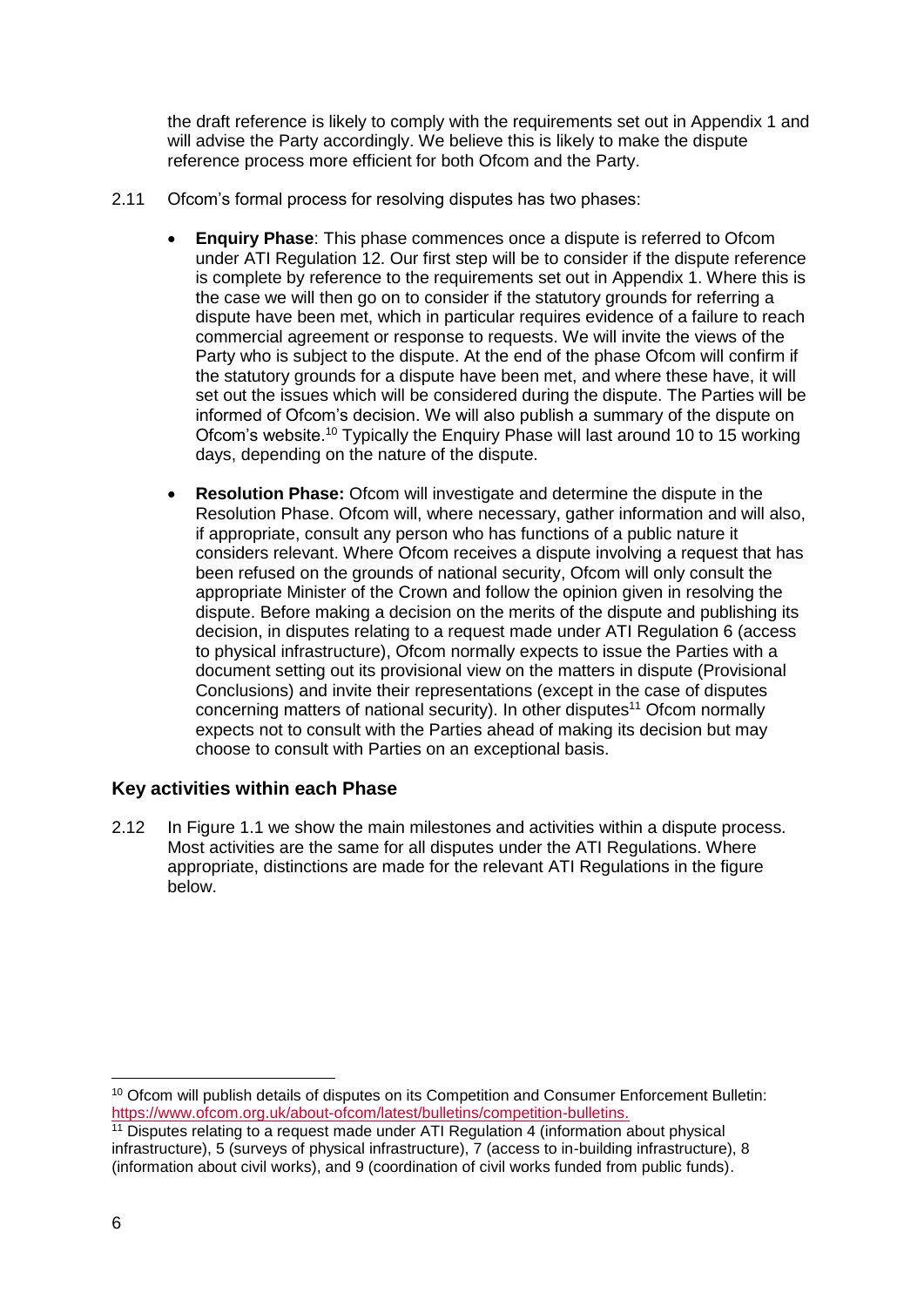| Figure: 1.1 Key milestones and activities for Ofcom and Parties |  |  |  |  |  |  |
|-----------------------------------------------------------------|--|--|--|--|--|--|
|-----------------------------------------------------------------|--|--|--|--|--|--|

| <b>Milestone</b>                                                                                                                    | <b>Ofcom</b>                                                                                                                                                                                                                                                                                                                                                                                                                                                                                                   | Party <sup>12</sup>                                                                                                                                         |  |
|-------------------------------------------------------------------------------------------------------------------------------------|----------------------------------------------------------------------------------------------------------------------------------------------------------------------------------------------------------------------------------------------------------------------------------------------------------------------------------------------------------------------------------------------------------------------------------------------------------------------------------------------------------------|-------------------------------------------------------------------------------------------------------------------------------------------------------------|--|
| <b>Enquiry Phase</b><br>1<br>(Typically this phase will last around 10 to 15 working days, depending on the nature of the dispute.) |                                                                                                                                                                                                                                                                                                                                                                                                                                                                                                                |                                                                                                                                                             |  |
| Party refers dispute<br>under the ATI<br>Regulations                                                                                | Ofcom acknowledges receipt of dispute reference                                                                                                                                                                                                                                                                                                                                                                                                                                                                | <b>Referring Party</b><br>refers dispute to<br>Ofcom including<br>identification of<br>confidential<br>information                                          |  |
| Ofcom assesses dispute                                                                                                              | Ofcom assesses whether the dispute reference is<br>complete against the requirements set out in<br>Appendix 1 and clarifies with the referring Party any<br>aspects of the reference (including asking any<br>clarification questions).<br>If the dispute reference is not complete, the referring<br>Party is notified and provided with reasons as to why<br>not. The Enquiry Phase is closed in this scenario<br>(Ofcom does not publish any information about such<br>a dispute during the Enquiry Phase.) |                                                                                                                                                             |  |
| Dispute is sent to the<br>Party who is the subject<br>of the dispute for<br>representations on the<br>dispute                       | If the dispute is complete then Ofcom considers if the<br>statutory grounds have been met.<br>Ofcom sends the dispute to the Party who is the<br>subject of the dispute and requests any<br>representations and asks any clarification questions.<br>Normally five working days will be given for any<br>representations and responses to any clarification<br>questions.                                                                                                                                      | Party who is the<br>subject of the dispute<br>engages in initial<br>contact and provides<br>comments on the<br>dispute and answers<br>any questions raised. |  |
| Information clarification                                                                                                           | Ofcom asks any outstanding questions from the<br>Parties.                                                                                                                                                                                                                                                                                                                                                                                                                                                      | Parties respond to<br>any further questions<br>within specified<br>timescales.                                                                              |  |

<sup>-</sup> $12$  Person making the request (network provider) or person to whom the request was made (infrastructure operator or rights holders) except for disputes where there has been no response to a request within the time limit given in the regulation for responding where only network providers can bring disputes to Ofcom.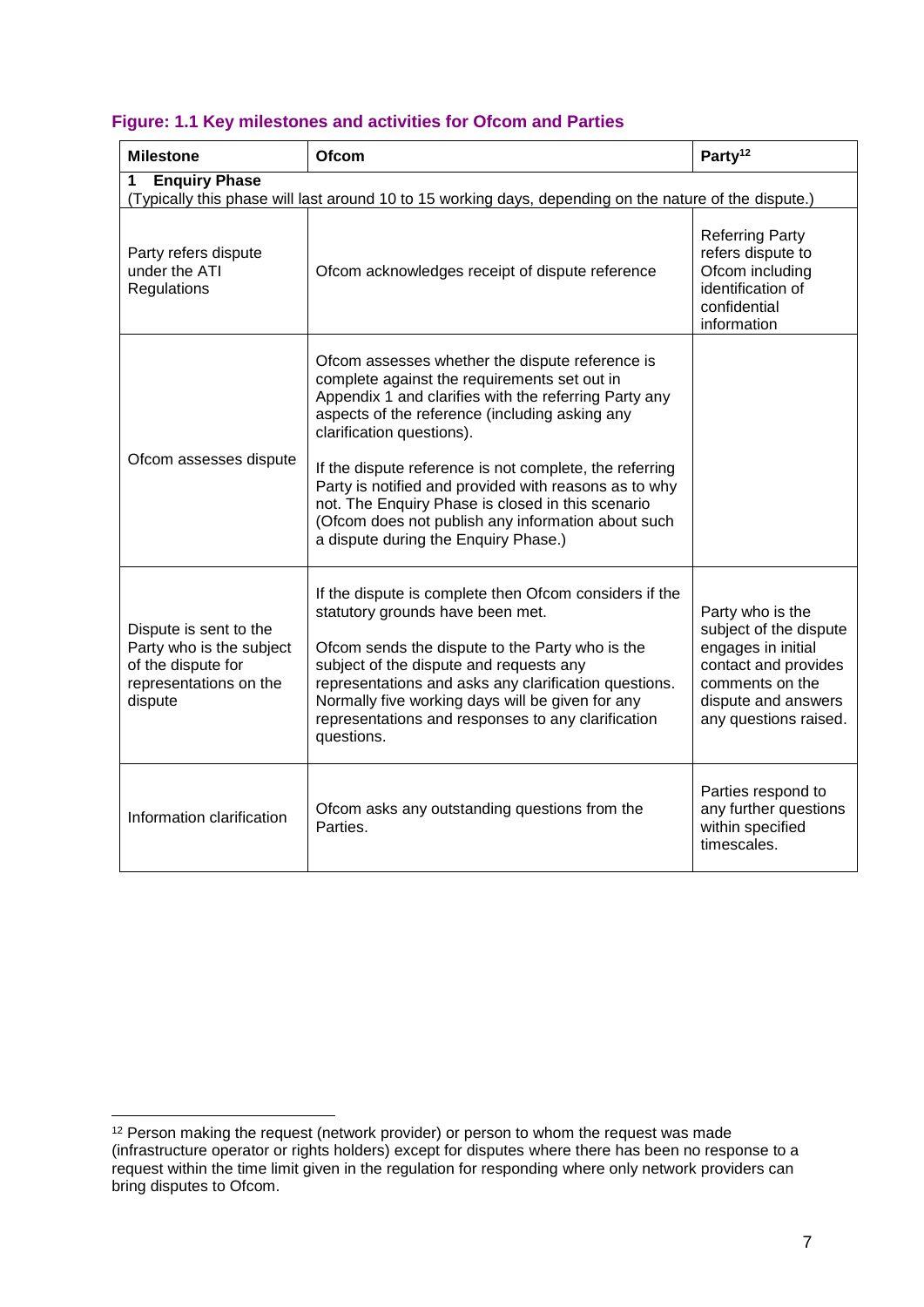| Ofcom informs Parties of<br>the outcome of Enquiry<br>Phase including the<br>issues in dispute.<br>Where Ofcom opens a<br>dispute, shortly after<br>informing the Parties,<br>Ofcom will publish a<br>summary of the dispute. | Ofcom confirms that there is a dispute where on the<br>basis of the information provided it is clear that:<br>(1) there is no realistic prospect of the dispute being<br>resolved without the reference;<br>(2) the request in dispute has been:<br>(a) refused in whole or in part<br>(b) the terms under which the request is to be<br>granted cannot be agreed; or<br>(c) there has been no response to the request<br>within the time limit given for responding.<br>(3) a dispute is made in the manner required by<br>Ofcom.<br>If Ofcom opens a dispute case, Ofcom will confirm<br>the issues of the dispute which it will focus on in the<br>Resolution Phase.                                                                                                                                                                                                                                                                                                                                                                                                                                                                                                                                                                                                                                               |                                                                                                                                          |
|-------------------------------------------------------------------------------------------------------------------------------------------------------------------------------------------------------------------------------|-----------------------------------------------------------------------------------------------------------------------------------------------------------------------------------------------------------------------------------------------------------------------------------------------------------------------------------------------------------------------------------------------------------------------------------------------------------------------------------------------------------------------------------------------------------------------------------------------------------------------------------------------------------------------------------------------------------------------------------------------------------------------------------------------------------------------------------------------------------------------------------------------------------------------------------------------------------------------------------------------------------------------------------------------------------------------------------------------------------------------------------------------------------------------------------------------------------------------------------------------------------------------------------------------------------------------|------------------------------------------------------------------------------------------------------------------------------------------|
| <b>2 Resolution Phase</b>                                                                                                                                                                                                     |                                                                                                                                                                                                                                                                                                                                                                                                                                                                                                                                                                                                                                                                                                                                                                                                                                                                                                                                                                                                                                                                                                                                                                                                                                                                                                                       |                                                                                                                                          |
| Information gathering as<br>required                                                                                                                                                                                          | Ofcom normally expects to gather information as part<br>of its investigation into the issues in dispute.<br>In accordance with ATI Regulation 17, Ofcom may<br>require a person to provide specified information in a<br>specified manner and within a specified period for the<br>purpose of considering the dispute and making a<br>determination.<br>The specified period must be reasonable and in fixing<br>this time period, Ofcom must have regard, in<br>particular, to:<br>(a) the information that is required;<br>(b) the nature of the dispute; and<br>(c) the time limits for making a determination.<br>Where Ofcom requests information from the Parties,<br>Ofcom normally expects to allow between three to 10<br>working days for Parties to respond to the requests.<br>In cases of disputes relating to non-communications<br>infrastructure, Ofcom may consider it appropriate to<br>request information and advice from persons of a<br>public nature which may include other regulators.<br>Where Ofcom requests information from such<br>persons, such bodies can also normally expect to<br>have between three to 10 working days to respond to<br>any such requests. Ofcom plans to informally engage<br>with such bodies ahead of sending information<br>requests under ATI Regulation 17. | Parties/persons of a<br>public nature<br>respond to any<br>specific information<br>requests within<br>specified manner<br>and timeframe. |
| <b>Consultation process</b>                                                                                                                                                                                                   | Ofcom will consult any person who has functions of a<br>public nature it considers relevant.                                                                                                                                                                                                                                                                                                                                                                                                                                                                                                                                                                                                                                                                                                                                                                                                                                                                                                                                                                                                                                                                                                                                                                                                                          |                                                                                                                                          |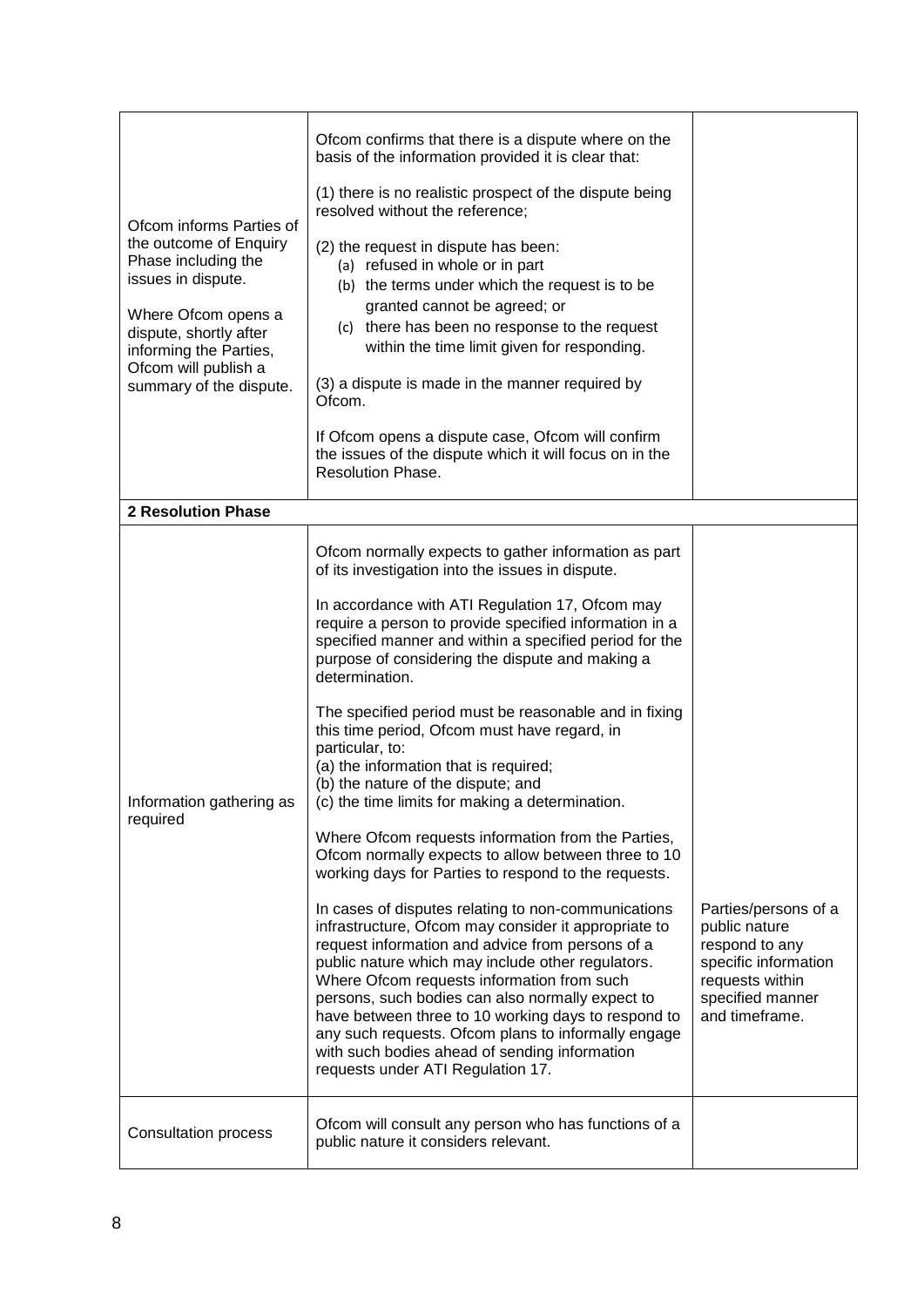|                                                            | Where Ofcom is required to consider a request (or<br>any part) which has been refused under matters of<br>national security, Ofcom must only consult the<br>appropriate Minister of the Crown.<br>Before making a decision on the merits of the dispute<br>and publishing its decision, in disputes relating to a<br>request made under ATI Regulation 6 (access to<br>physical infrastructure), Ofcom normally expects to<br>issue the Parties with its Provisional Conclusions and<br>invite their representations. On a case by case basis<br>Ofcom will also consider whether to publish its<br>Provisional Conclusions and invite representations<br>from other stakeholders. This is likely to be limited to<br>cases where it is clear that the matters in dispute<br>could have implications for other infrastructure<br>operators and network providers.<br>In other disputes <sup>13</sup> Ofcom normally expects not to<br>consult with the Parties (or to publish for wider<br>stakeholders) ahead of making its decision but may<br>choose to consult with Parties (and wider<br>stakeholders) on an exceptional basis. <sup>14</sup><br>If persons invited to make representations during<br>Ofcom's consultation process do not make<br>representations within the timeframe specified, while<br>Ofcom will do its best to take all representations into<br>account, there is a risk that those representations will<br>not be taken into account by Ofcom in reaching its<br>decision on the dispute. |                                                                                                                                                                                                                                                                    |
|------------------------------------------------------------|-----------------------------------------------------------------------------------------------------------------------------------------------------------------------------------------------------------------------------------------------------------------------------------------------------------------------------------------------------------------------------------------------------------------------------------------------------------------------------------------------------------------------------------------------------------------------------------------------------------------------------------------------------------------------------------------------------------------------------------------------------------------------------------------------------------------------------------------------------------------------------------------------------------------------------------------------------------------------------------------------------------------------------------------------------------------------------------------------------------------------------------------------------------------------------------------------------------------------------------------------------------------------------------------------------------------------------------------------------------------------------------------------------------------------------------------------------------------------------------------------------------------------|--------------------------------------------------------------------------------------------------------------------------------------------------------------------------------------------------------------------------------------------------------------------|
| Receipt of<br>representations from<br>consultation process | Ofcom receives responses to its consultation process<br>including, where appropriate, to its Provisional<br>Conclusions.<br>In disputes concerning national security, where<br>Ofcom must only consult the appropriate Minister of<br>the Crown, Ofcom will follow the opinion given in<br>reaching its conclusion on the dispute.                                                                                                                                                                                                                                                                                                                                                                                                                                                                                                                                                                                                                                                                                                                                                                                                                                                                                                                                                                                                                                                                                                                                                                                    | <b>Where Parties are</b><br>invited to and make<br>representations to<br>Ofcom's Provisional<br><b>Conclusions, Parties</b><br>should provide a<br>non-confidential<br>version which can be<br>published on<br>Ofcom's website at<br>the end of a dispute<br>case. |

<sup>-</sup> $13$  Disputes relating to a request made under ATI Regulation 4 (information about physical infrastructure), 5 (surveys of physical infrastructure), 7 (access to in-building infrastructure), 8 (information about civil works), and 9 (coordination of civil works funded from public funds).

<sup>&</sup>lt;sup>14</sup> This could potentially arise for example, if there are complex technical questions in the dispute (e.g. questions arising out of the conduct of an infrastructure survey).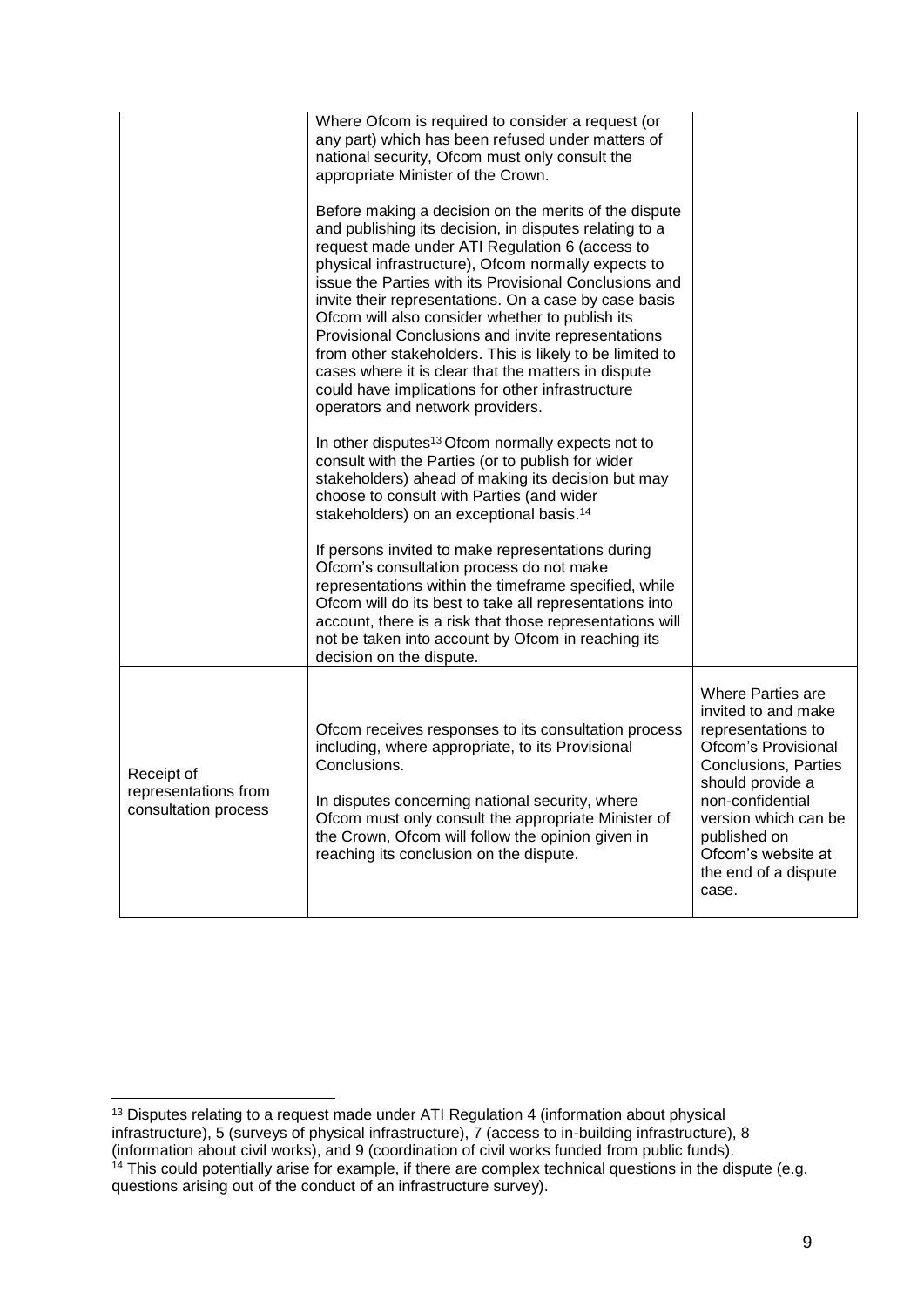| Consideration is given to<br>representations received<br>during the consultation<br>process.<br>Further information<br>gathering and analysis is<br>undertaken as required. | Ofcom considers responses received during the<br>consultation process.<br>Further information from Parties/public bodies may<br>be requested at this time (information gathering is<br>discussed above).                                                                                                                                                                                                                                                                                                       | Parties/public bodies<br>respond to<br>information requests<br>within specified<br>timeframe.                                                                                                                                                                     |
|-----------------------------------------------------------------------------------------------------------------------------------------------------------------------------|----------------------------------------------------------------------------------------------------------------------------------------------------------------------------------------------------------------------------------------------------------------------------------------------------------------------------------------------------------------------------------------------------------------------------------------------------------------------------------------------------------------|-------------------------------------------------------------------------------------------------------------------------------------------------------------------------------------------------------------------------------------------------------------------|
| Ofcom issues its final<br>decision on a dispute in<br>the form of a Final<br>Determination, with an<br>explanatory statement.                                               | Parties and any person who has functions of a public<br>nature that Ofcom considers relevant are provided<br>with the Final Determination (including a statement of<br>Ofcom's reasons).<br>Ofcom also publishes a non-confidential version of its<br>final decision on its website.<br>Shortly thereafter, Ofcom will also publish non-<br>confidential versions of the dispute reference, initial<br>comments on dispute referral and non-confidential<br>comments received during the consultation process. | The ATI Regulations<br>impose a duty on the<br>Parties to comply<br>with the Final<br>Determination. This<br>duty is enforceable in<br>civil proceedings by<br>Ofcom or by a<br>person who is or<br>might be affected by<br>a failure to comply<br>with the duty. |

### **Consulting persons who have functions of a public nature that Ofcom consider appropriate and seeking views from the appropriate Minister of the Crown**

- 2.13 Under ATI Regulation 15, before making a determination, Ofcom must consult any person who has functions of a public nature that Ofcom consider relevant.
- 2.14 In order to assist Ofcom establish whether there are any such persons in the context of a dispute, the Parties should include in any dispute reference their views on whether there are any persons who have functions of a public nature relevant to the dispute referred (as set out in Appendix 1). Ofcom will take those views into account when deciding which persons if any are relevant. Once Ofcom has established which persons, if any, are relevant, Ofcom will engage with such bodies throughout the dispute resolution process as appropriate.
- 2.15 We consider it likely relevant persons will include the regulators in the relevant infrastructure sector such as those set out below, and Government departments with responsibilities for the infrastructure concerned:
	- the Civil Aviation Authority;
	- the Gas and Electricity Markets Authority;
	- the Office of Rail and Road:
	- the Water Services Regulation Authority;
	- the Water Industry Commission for Scotland;
	- the Drinking Water Quality Regulator for Scotland;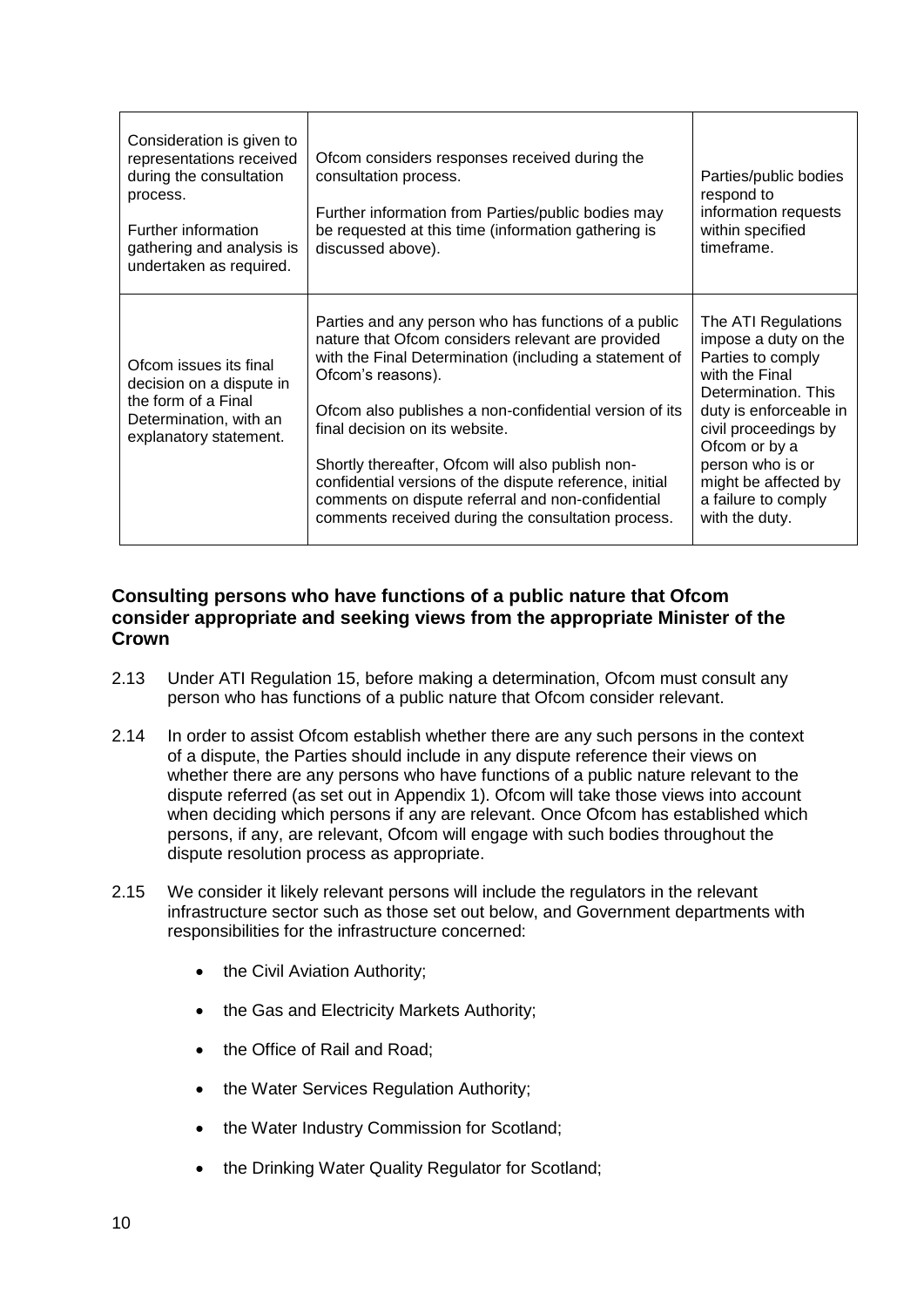- Scottish Environment Protection Agency; and
- the Northern Ireland Authority for Utility Regulation.
- 2.16 If Ofcom is considering whether a request (or any part) was correctly refused on national security grounds, ATI Regulation 15(3) provides that the only person consulted in respect of whether a request was correctly refused on national security grounds must be the appropriate Minister of the Crown. Having consulted the appropriate Minister of the Crown, Ofcom must follow the opinion given.

#### **Statutory time limit and exceptional circumstances**

- 2.17 Ofcom has a duty under the ATI Regulations to make a determination to resolve disputes under ATI Regulation 12 as soon as reasonably practicable and except in exceptional circumstances, in the case of a dispute relating to a request made under ATI Regulation 6, within four months of the receipt of a complete reference, and in the case of a dispute relating to a request made under ATI Regulations 4, 5, 7, 8, and 9, within two months of the receipt of a complete reference.
- 2.18 If appropriate, Ofcom will on a case by case basis consider whether there are exceptional circumstances, including in light of any representations which have been made to it. We consider that exceptional circumstances should be construed narrowly on the facts of each particular case.
- 2.19 Where Ofcom does find that exceptional circumstances exist, such that it will not resolve a dispute within two or four months from the date of receipt of a complete reference, Ofcom will nevertheless seek to resolve the dispute as soon as reasonably practicable after the two or four month deadline has elapsed.

#### **Providing versions of documents for publication**

- 2.20 When a Party refers a dispute to Ofcom, it must provide (i) a version of the dispute reference which can be shared with the Party who is the subject of the reference, and (ii) a version which can be published on Ofcom's website after the closure of any dispute case.
- 2.21 When the Party who is the subject of the dispute, makes representations to Ofcom, it must (i) provide a version of those representations which can be shared with the disputing Party, and (ii) a non-confidential version which can be published on Ofcom's website after the closure of any dispute case.
- 2.22 We will require Parties to justify any claims of commercial confidentiality, and will not entertain blanket claims.

#### **Who to contact at Ofcom**

2.23 As set out in Appendix 1, potential disputing Parties in the first instance should contact the Competition Group's Investigations team at: [competition.complaints@ofcom.org.uk.](mailto:competition.complaints@ofcom.org.uk) Where appropriate, the Parties will be given the contact details for a case leader who will then be their point of contact for the Enquiry and Resolution Phases of any dispute case.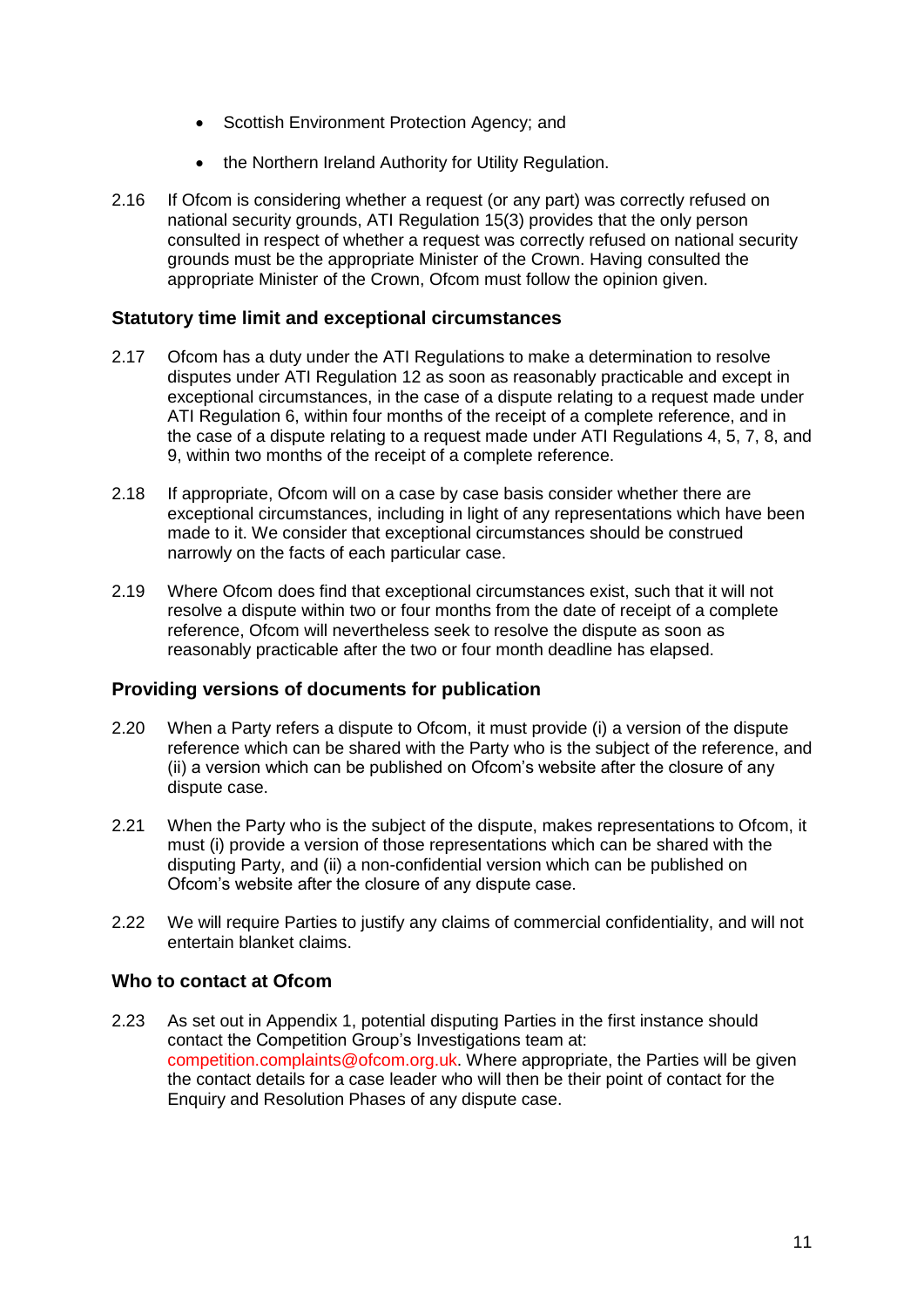## **Remedies**

- 2.24 Parties are encouraged to set out the remedies which they consider to be appropriate to resolve the issues raised by the dispute. These should be in line with ATI Regulation 14 which sets out Ofcom's powers in resolving disputes. Ofcom will consider on a case by case basis what remedy is appropriate to resolve the dispute.
- 2.25 Ofcom's powers to resolve a dispute are:
	- to make a declaration setting out the rights and obligations of Parties to the dispute;
	- to give a direction fixing the terms of transactions between Parties to the dispute;
	- to give a direction imposing an obligation on Parties to the dispute to enter into a transaction between themselves on the terms fixed by Ofcom; and
	- to require a Party to pay certain costs (discussed further at paragraphs 2.26- 2.28).

### **Ofcom's powers to award costs**

- 2.26 Ofcom has powers in relation to awarding certain costs. Under ATI Regulation 14 Ofcom has the power:
	- to require a Party to the dispute to pay all or part of another Party's reasonable costs and expenses in connection with the dispute;
	- to require a Party to pay all or part of Ofcom's reasonable costs and expenses in dealing with the dispute; and
	- to require a Party to pay all or part of the reasonable costs and expenses incurred by a person consulted under ATI Regulation 15(2).
- 2.27 The factors Ofcom may take into account in deciding to recover its own costs and expenses and/or require payment of another Party's costs and the methodology and process that will be used to calculate amounts to be recovered/paid are those set out in our existing guidelines on the payment of costs and expenses in regulatory disputes.<sup>15</sup>
- 2.28 Under ATI Regulation 14, Ofcom also has the power to require a Party to pay some or all of costs incurred by a public body that Ofcom has consulted under ATI Regulation 15(2). In deciding whether to award costs in these circumstances, Ofcom will apply the same principles that it applies to the recovery of its own costs.

<sup>15</sup> Payment of costs and expenses in regulatory disputes, Guidance on Ofcom's approach, 4 September 2013: [https://www.ofcom.org.uk/\\_\\_data/assets/pdf\\_file/0023/47093/guidance.pdf.](https://www.ofcom.org.uk/__data/assets/pdf_file/0023/47093/guidance.pdf)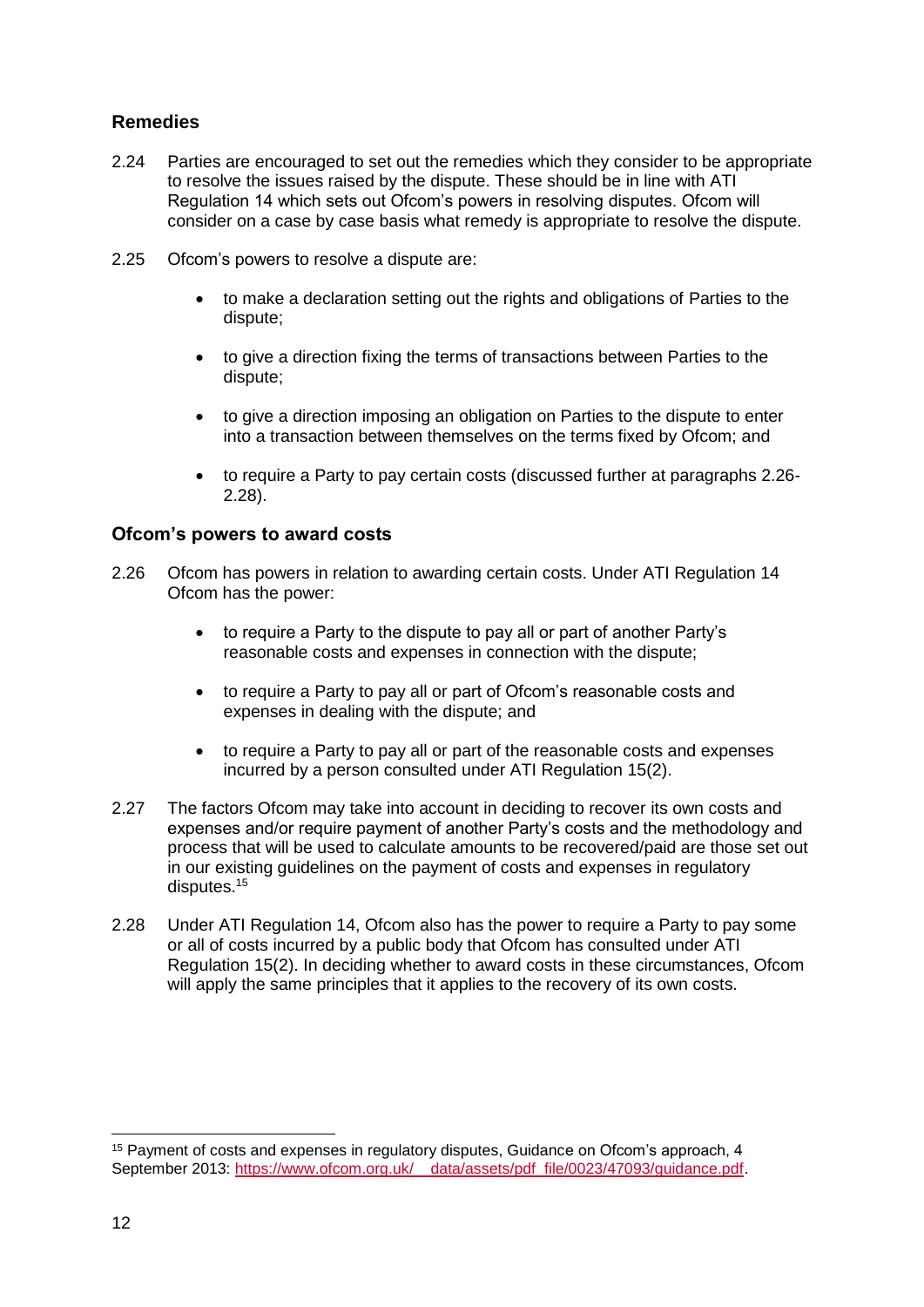# <span id="page-16-0"></span>Information about physical infrastructure

# **Introduction**

3.1 ATI Regulation 4 concerns requests for information about physical infrastructure. In this section we provide guidance on: requests for information about physical infrastructure; responses to requests for information about physical infrastructure; and refusals to requests for information about physical infrastructure.

# **Requests for information about physical infrastructure**

3.2 ATI Regulation 4(1) provides that a network provider may make a request to an infrastructure operator for disclosable information about its existing physical infrastructure provided the request is in writing and is limited to a specified geographical area in which the network provider is envisaging deploying elements of high-speed electronic communications network. A dispute relating to a request under ATI Regulation 4(1) may be referred to Ofcom under ATI Regulation 12.

### **Form of requests**

- 3.3 In considering any disputes concerning whether a request from a network provider is sufficient to give rise to an obligation on an infrastructure operator under ATI Regulation 4(1), Ofcom considers that a written request containing the following information would be likely to be sufficient:
	- A statement specifying that a request for information about physical infrastructure is being made under ATI Regulation 4.
	- The name of the undertaking making the request. Requests should be made by an officer of the network provider.
	- The name and contact details of the person responsible for the request.
	- A clear description of the geographic area for which infrastructure information is requested. Requests should be as specific as possible so as to minimise the burden on infrastructure operators and could for example list street names, post codes and/or geographic coordinates.
	- A clear description of the infrastructure information sought.

## **Responses to requests for information about physical infrastructure**

- 3.4 ATI Regulation 4(3) requires that an infrastructure operator must, not later than two months following the date of receipt of a request for infrastructure information under ATI Regulation 4(1) make available on proportionate, non-discriminatory and transparent terms, the following information that it holds to the extent requested:
	- the location, route, type and current use of the infrastructure in the area specified by the requester; and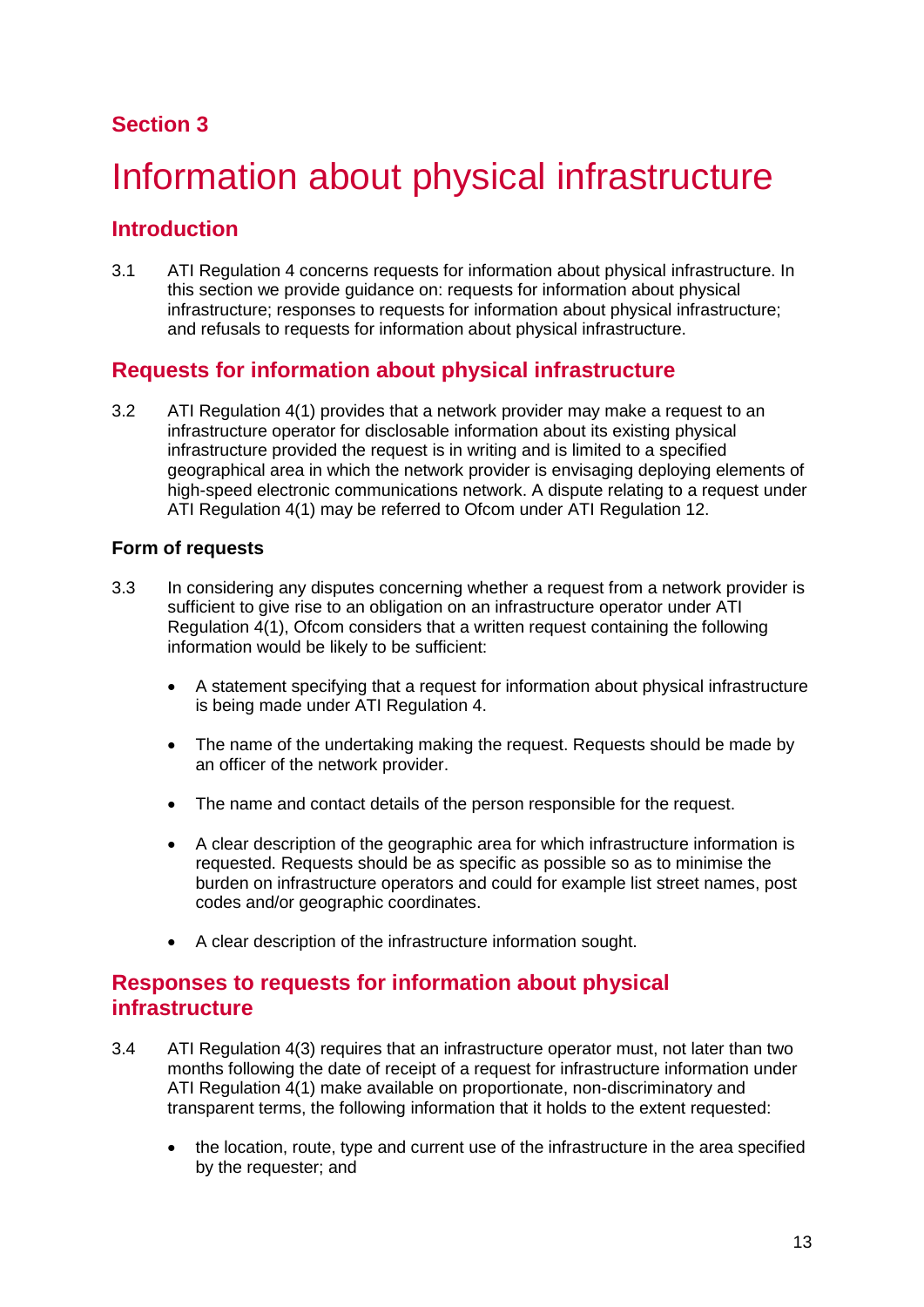a contact point for any further requests about the infrastructure.

#### **Format of responses**

- 3.5 The ATI Regulations do not specify the format in which infrastructure information should be provided and there is no obligation for infrastructure operators to translate information into other formats if requested by network providers e.g. to digitise paper records.
- 3.6 In order to minimise the need for infrastructure operators to implement new systems and processes, we do not consider it appropriate to specify the format for responses in detail.
- 3.7 Generally, we would expect infrastructure operators to provide infrastructure information in the format that it is held except where changes are necessary to respond efficiently or where proprietary formats would impair requesters' ability to use the information.
- 3.8 Some infrastructure operators may already have systems and processes for providing information about their infrastructure to third-parties e.g. to handle requests from street-works contractors. In some cases, these arrangements may be suitable for responding to requests under ATI Regulation 4(1).

#### **Content of responses**

- 3.9 Whilst most infrastructure operators hold information about their physical infrastructure, the level of detail and accuracy of the information may vary according to infrastructure operators' requirements and historical practice.
- 3.10 There is no obligation for infrastructure operators to obtain information in addition to that already held, for example by surveying unmapped sections of their infrastructure. We would therefore be likely to consider infrastructure operators to have discharged their obligations under ATI Regulation 4(3) provided they provide all of the relevant infrastructure information they hold, even if that information is incomplete. In this context we note there is a separate right for a network provider to request a survey of infrastructure (see section 4 of this guidance).
- 3.11 In assessing any disputes on the failure to respond adequately to requests for information about physical infrastructure, we would expect to:
	- firstly determine what information the infrastructure operator holds concerning the area specified by the requestor and whether that has been provided to the network provider; and
	- secondly, where information exists that has not been provided, consider whether that information has been withheld for a reason falling within ATI Regulations 4(4), 4(5) or 10(1).

### **Terms concerning provision of physical infrastructure information**

3.12 ATI Regulation 4(3) requires infrastructure information requested to be provided on proportionate, non-discriminatory and transparent terms. In considering any dispute as to whether this requirement is met, Ofcom's assessment is likely to include the following considerations.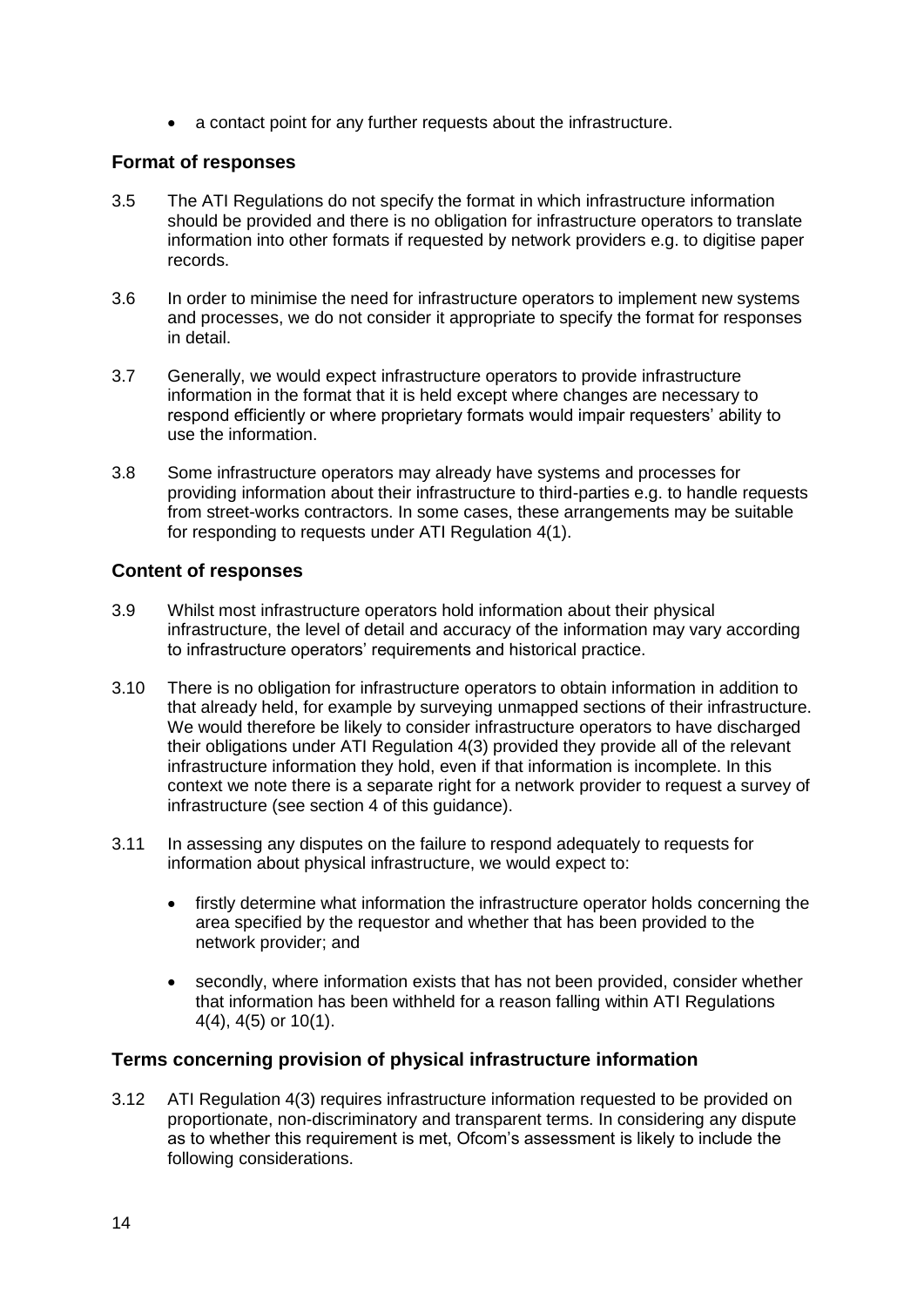#### Proportionate terms

3.13 In assessing whether the terms on which an infrastructure provider proposes to provide infrastructure information to a network provider are proportionate, Ofcom will consider whether the proposed terms go further than is necessary to protect the infrastructure provider's rights in the context of the information being disclosed.

#### Non-discriminatory terms

- 3.14 Non-discrimination obligations ensure that a supplier offers equivalent conditions in equivalent circumstances.
- 3.15 When considering whether the terms on which an infrastructure operator proposes to provide infrastructure information to a network provider are non-discriminatory, Ofcom will consider if the network provider's circumstances are sufficiently similar to those of other network providers such we would expect them to be offered the same terms or if there are differences that could objectively justify treating the customers differently.

#### Transparent terms

- 3.16 Transparency obligations ensure that the terms offered by a supplier are clear to purchasers of a service.
- 3.17 When considering whether the terms on which an infrastructure operator proposes to provide infrastructure information to a network provider are transparent, Ofcom will consider whether the proposed terms are clear and unambiguous.

### Terms as to confidentiality

- 3.18 ATI Regulation 11 imposes a duty on network providers concerning information acquired from infrastructure operators or rights holders under the ATI Regulations to:
	- use the information solely for the purpose for which it was supplied, restrict access to only those persons who require it for that purpose and to respect at all times the confidentiality of the information provided; and
	- not to pass such information to, or allow it to be used by, any other person within the network provider or otherwise.
- 3.19 Given the existence of this duty, in assessing whether terms as to confidentiality are proportionate, non-discriminatory and transparent, Ofcom will consider the extent to which it is necessary for infrastructure operators to impose terms on network providers to address confidentiality over and above this duty. Such terms are likely to be appropriate where residual concerns in respect of the use of infrastructure information can be identified that are not adequately protected by ATI Regulation 11.

### **Charges for information**

- 3.20 Any charges made by an infrastructure operator for infrastructure information must be proportionate. In assessing the proportionality of any such charges, Ofcom anticipates taking into account the following considerations.
- 3.21 Infrastructure operators should be permitted to recover any efficiently incurred costs in providing information to network providers which request information. In most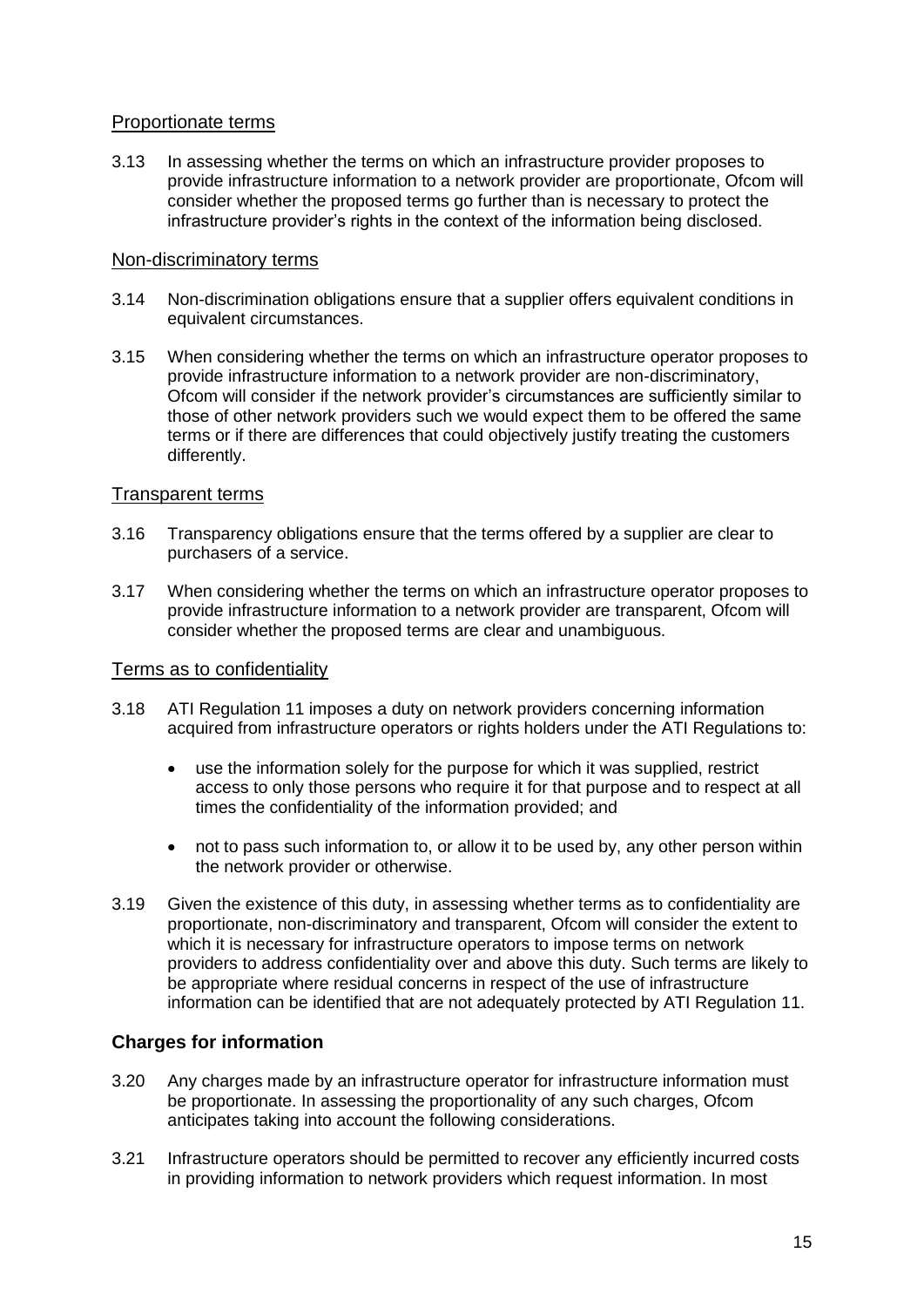cases, we would expect charges to reflect only the costs caused by retrieving and providing information.

3.22 Infrastructure operators should be permitted to recover costs associated with changes to systems and processes that are necessary to respond to requests efficiently. We do not consider it appropriate to prescribe how such costs should be recovered; however, it may be appropriate to spread these costs over multiple requests rather than, for example, recovering them from the access seeker making the first request.

## **Refusals to requests for information about physical infrastructure**

- 3.23 ATI Regulations 4(4) and 4(5) specify that infrastructure operators may refuse requests for infrastructure information under ATI Regulation 4(1) on certain grounds. The grounds for refusal are limited to:
	- exempt infrastructure as listed in Schedule 1 to the ATI Regulations;
	- cases where disclosure of infrastructure information would, or would be likely to, prejudice:
		- $\circ$  the security or integrity of any network:
		- $\circ$  a duty of confidentiality owed by the infrastructure operator to another person;
		- o operating or business secrets of any person; or
		- o safety or public health.
- 3.24 ATI Regulation 10 further requires infrastructure operators or rights holders to refuse requests where complying with the request would be prejudicial to national security. Before responding to requests that it may be required to refuse under ATI Regulation 10 infrastructure operators or rights holders are required to seek the opinion of the appropriate Minister of the Crown.<sup>16</sup>
- 3.25 ATI Regulation 10(6) specifies that the opinion provided by the appropriate Minister of the Crown must, as a minimum, include a statement as to the extent to which (if at all) the request should be refused on national security grounds; and it must not include information the disclosure of which might prejudice national security. In such situations we expect the infrastructure operator or rights holder to contact a representative of the lead government department for the sector concerned, and possibly other relevant members of Government or its agencies.
- 3.26 When deciding whether to refuse a request, infrastructure operators or rights holders are required to follow the opinion of the appropriate Minister of the Crown, including in relation to the information (if any) that may be given to the requester concerning the reasons why the request has been refused.
- 3.27 ATI Regulation 4(6) requires that refusals must be notified to those requesting information within two months of receipt of a request for information under ATI

<sup>&</sup>lt;sup>16</sup> The appropriate Minister of the Crown is the Minister who exercises those functions of a public nature most relevant to whether, or to what extent, the request must be refused on national security grounds.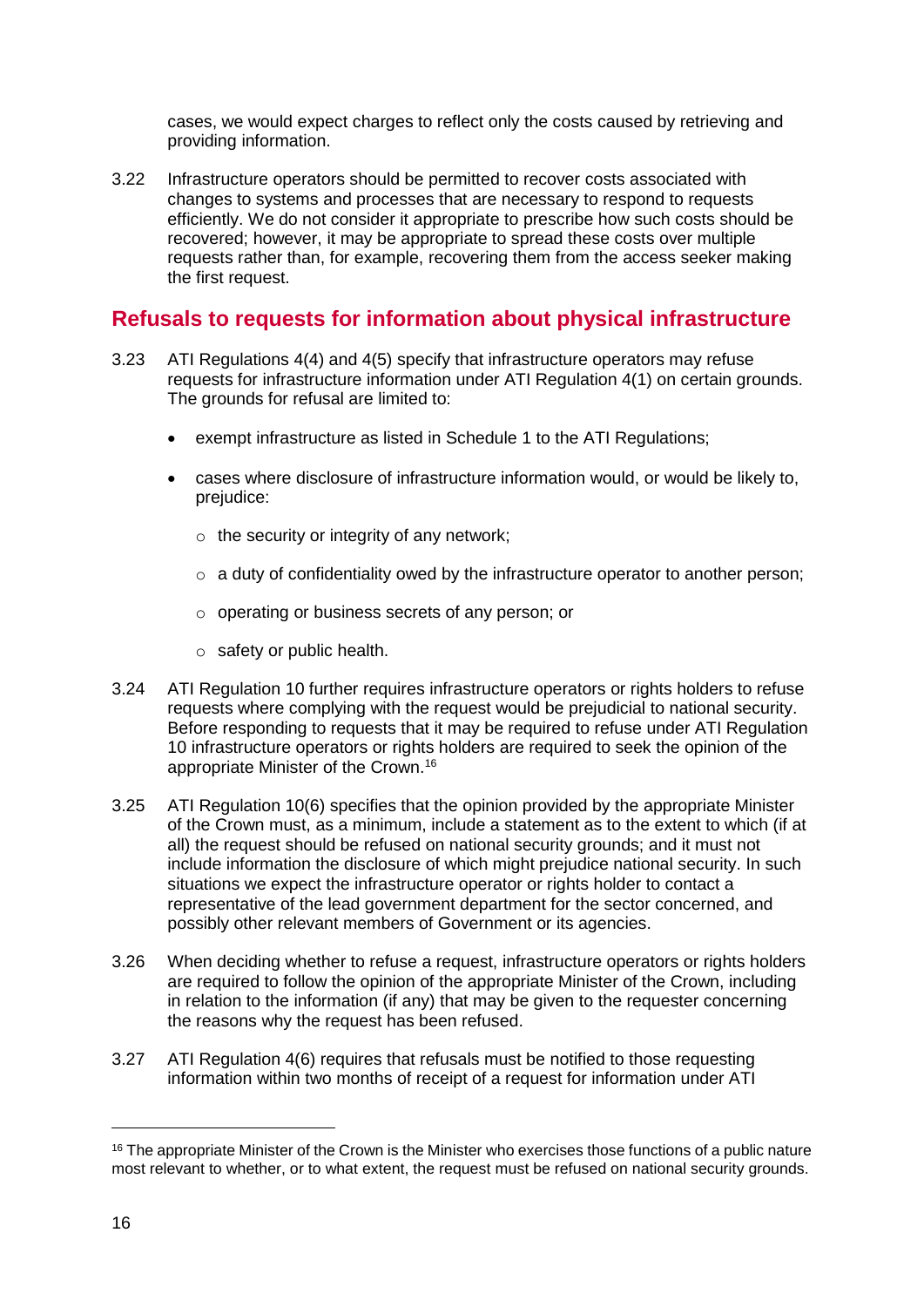Regulation 4(1). ATI Regulations 4(6) and 4(7) further provide that the infrastructure operator specify:

- that the request has been refused or set out the extent of the refusal; and
- the grounds for refusing and reasons those grounds apply, except where disclosing the grounds and reasons would or would be likely to prejudice the grounds or reasons for refusal.

#### **Form of refusal notices**

- 3.28 We consider that a written notice containing the following information would be sufficient to satisfy the requirements of ATI Regulation  $4(6)$ :
	- The name of the undertaking issuing the refusal notice. Notices should be made by an officer of the infrastructure operator.
	- The name and contact details of the person responsible for the notice.
	- Details of the request including the name of the undertaking that made the request, the date of the request and any identifying reference provided by the requester as appropriate.
	- A statement specifying that a request for information about physical infrastructure is being refused under Regulation 4(5) of the ATI Regulations.
	- Subject to ATI Regulation 4(7) and 10(8), the grounds and reasons for refusing the request.

#### **Grounds for refusals**

- 3.29 Where the reasons for refusing to disclose infrastructure information is that it comprises an operating or business secret, we would expect infrastructure providers to be able to demonstrate that there are genuine concerns that are not addressed by ATI Regulation 11 or which cannot be mitigated by additional contractual terms such as non-disclosure agreements.
- 3.30 In the event of a dispute being referred to Ofcom relating to a refusal of a request under ATI Regulation 4 where the infrastructure operator does not fully disclose its grounds or reasons, Ofcom would expect that the full grounds and reasons for refusing the request should be provided to Ofcom subject to not prejudicing national security.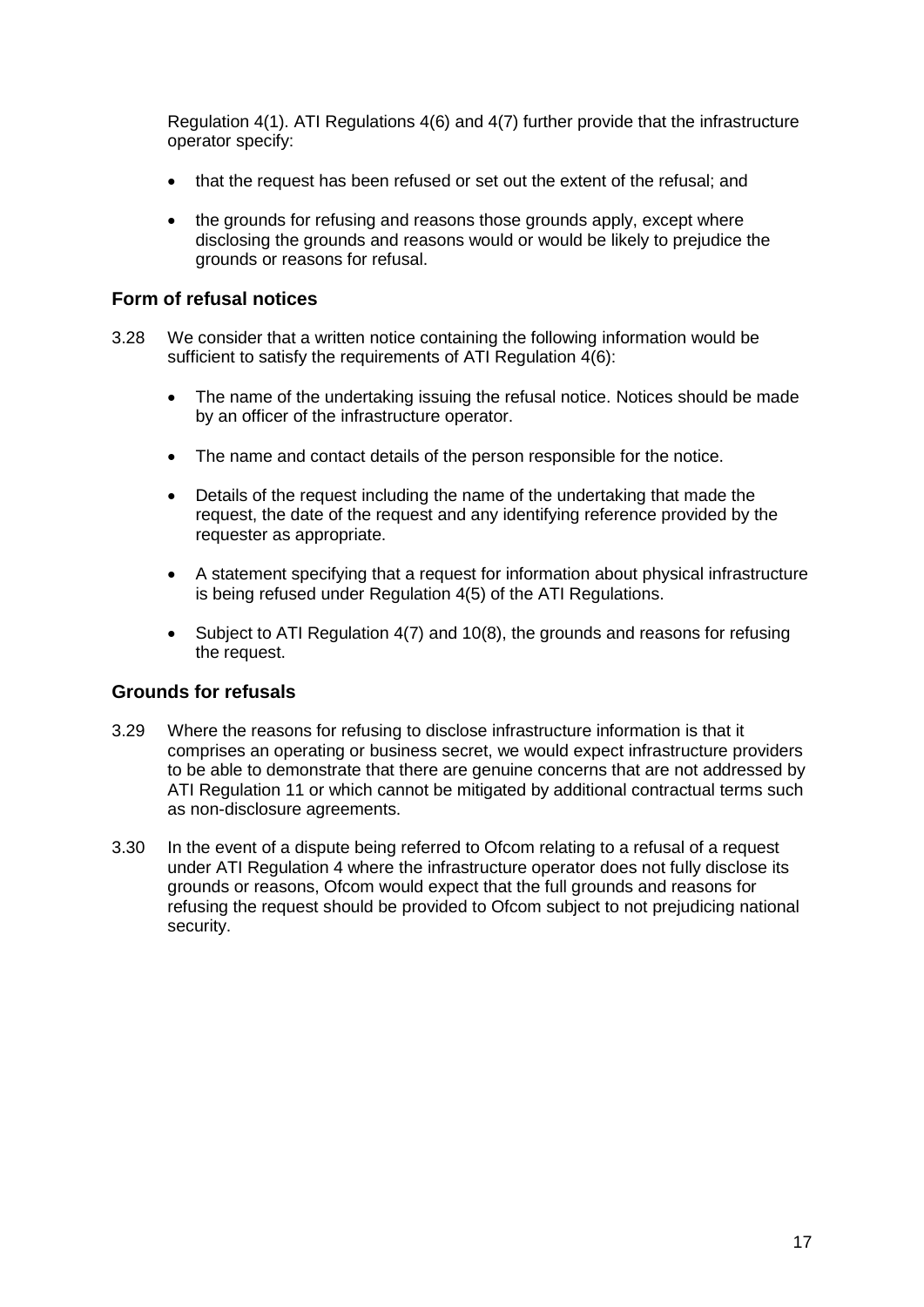# <span id="page-21-0"></span>Surveys about physical infrastructure

## **Introduction**

4.1 ATI Regulation 5 concerns on-site surveys of physical infrastructure. In this section we provide quidance on: requests for on-site surveys of physical infrastructure; responses to requests for on-site surveys of physical infrastructure; refusals to requests for on-site surveys of physical infrastructure; and form of refusal notices.

## **Requests for on-site surveys of physical infrastructure**

4.2 ATI Regulation 5(1) provides that a network provider may make a request to an infrastructure operator for an on-site survey of elements of its physical infrastructure provided that request is in writing, specifies the elements of the operator's infrastructure to which the request relates and is made with a view to deploying elements of high-speed electronic communications networks to which the elements to be surveyed are relevant. A dispute relating to a request under ATI Regulation 5(1) may be referred to Ofcom under ATI Regulation 12.

### **Form of request**

- 4.3 In considering any disputes concerning whether a request from a network provider is sufficient to give rise to an obligation on an infrastructure operator under ATI Regulation 5(1), Ofcom considers that a written request containing the following information would be likely to be sufficient:
	- A statement specifying that a request for an on-site survey is being made under ATI Regulation 5.
	- The name of the undertaking making the request. Requests should be made by an officer of the network provider.
	- The name and contact details of the person responsible for the request.
	- A clear description of the specific elements of the physical infrastructure for which the on-site survey is requested. Requests should be as specific as possible so as to minimise the burden on infrastructure operators and could for example, list infrastructure identifiers previously supplied by the infrastructure operator or alternatively street names, post codes and/or geographic coordinates of the physical infrastructure.

## **Responses to requests for on-site surveys of physical infrastructure**

4.4 ATI Regulation 5(2) requires that an infrastructure operator must, not later than one month following the date of receipt of a request under ATI Regulation 5(1), grant an on-site survey on proportionate, non-discriminatory and transparent terms.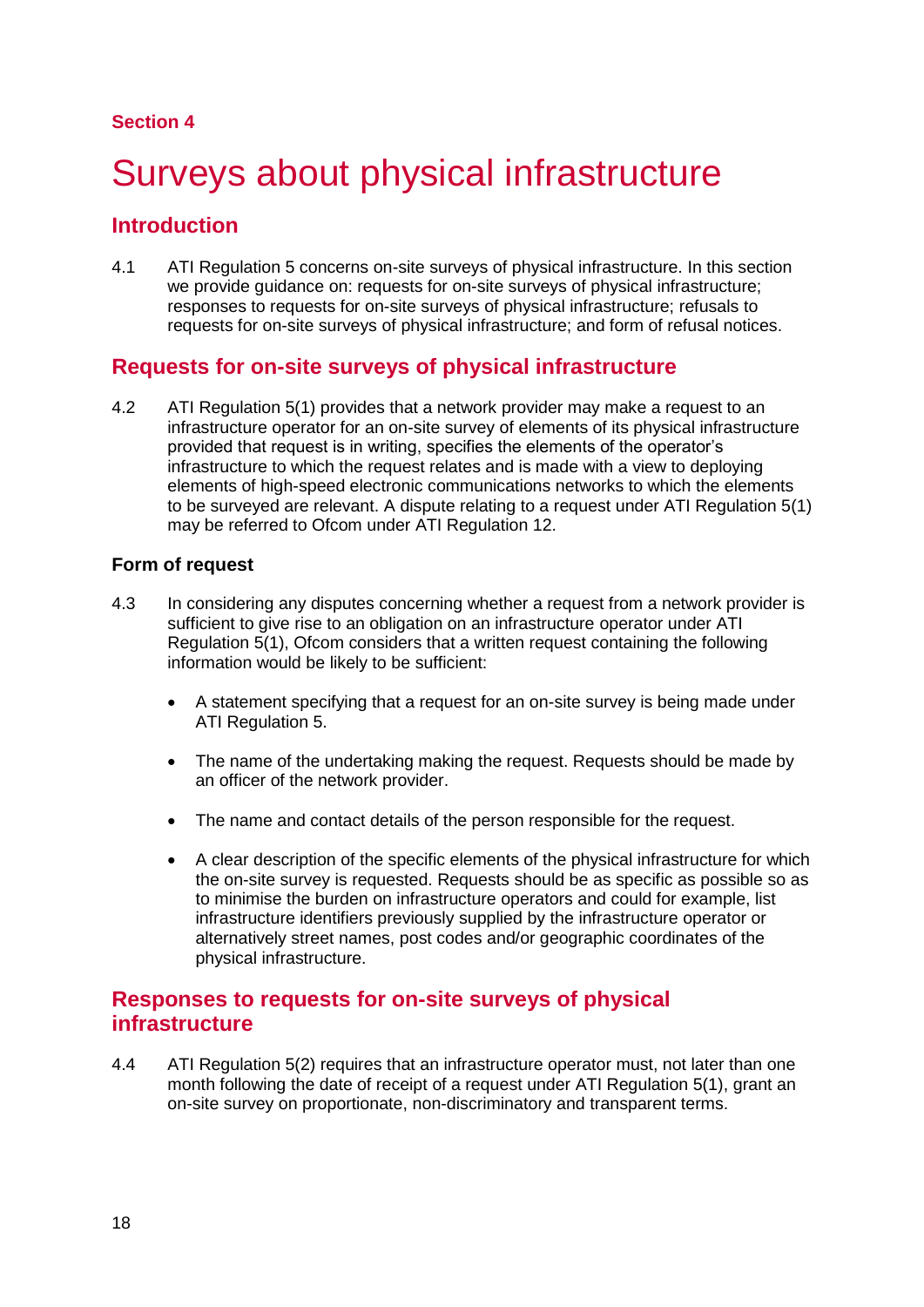### **Terms concerning survey activities**

- 4.5 Subject to the requirement to offer proportionate, non-discriminatory and transparent terms, infrastructure operators may impose terms concerning the conduct of on-site surveys and survey information. These terms could for example include:
	- responsibility for survey activities survey activities could be carried out by the network provider, the infrastructure operator, jointly by both parties or an agreed third party;
	- conditions concerning survey activities such as:
		- o qualifications, certification or training requirements for surveyors;
		- o requirement for named individuals to undertake surveys;
		- o operational processes for survey activities; and
		- o work notification requirements or work permit processes.
- 4.6 ATI Regulation 11 imposes a duty of confidentiality on network providers concerning information acquired from infrastructure operators under the ATI Regulations as discussed at paragraph 3.18.
- 4.7 In assessing any disputes on the terms on which surveys are provided we would likely take into account the factors discussed at paragraphs 3.13-3.19.

#### **Charges for on-site surveys**

4.8 Any charges made by an infrastructure operator for on-site surveys must be, among others, proportionate. In assessing the proportionality of any such charges, Ofcom anticipates that infrastructure operators should be permitted to recover efficiently incurred costs associated with granting and undertaking surveys.

## **Refusals to requests for on-site surveys of physical infrastructure**

- 4.9 ATI Regulations 5(3), 5(4) and 5(5) specify that infrastructure operators may refuse requests for surveys under Regulation 5(1) on certain grounds. The grounds for refusal are limited to:
	- exempt infrastructure as listed in the Schedule 1 to the ATI Regulations;
	- cases where granting a survey would, or would be likely to prejudice:
		- $\circ$  the security or integrity of any network;
		- o a duty of confidentiality owed by the infrastructure operator to another person;
		- o operating or business secrets of any person; or
		- o safety or public health.
	- it is not reasonably possible to comply with the request.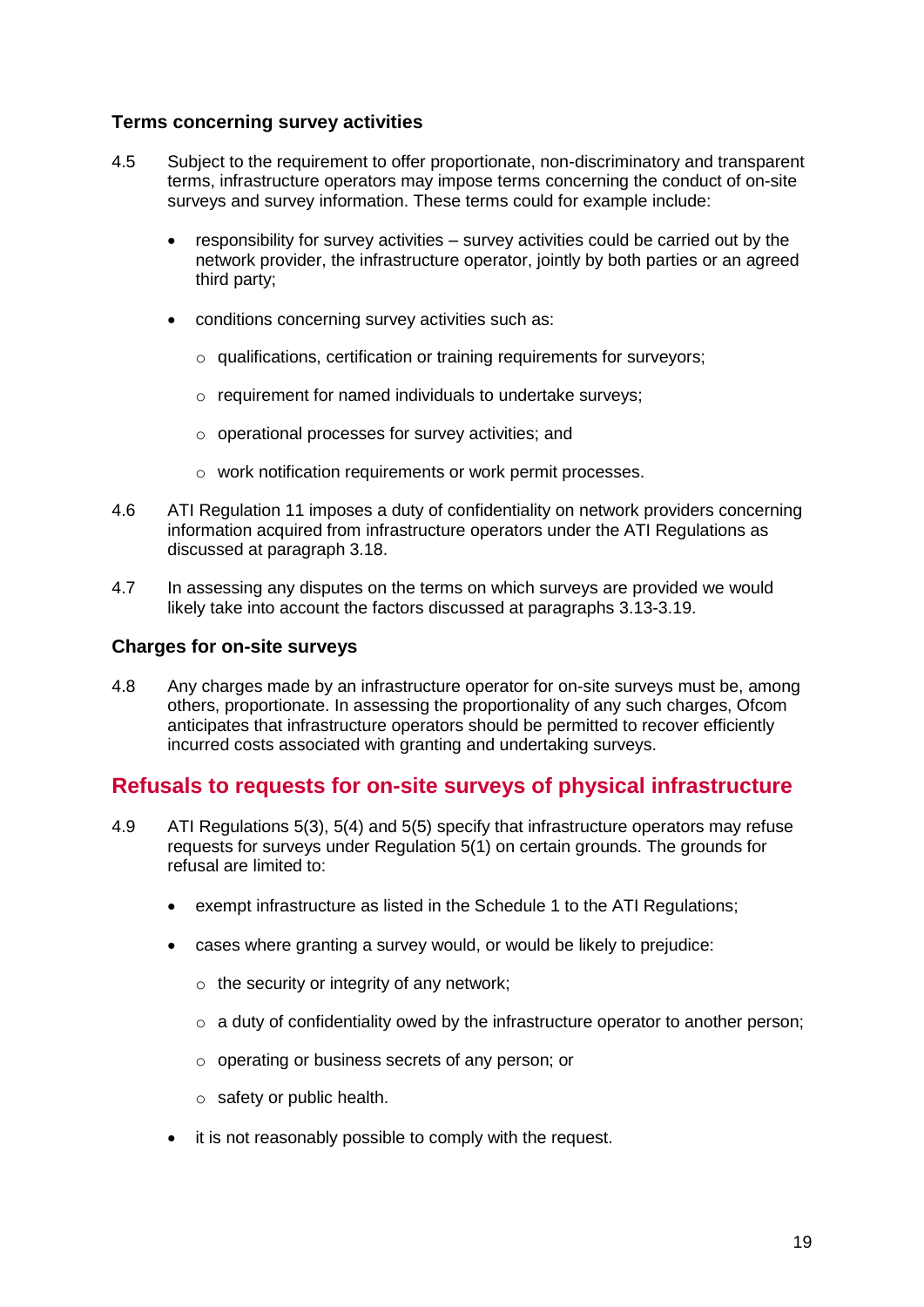- 4.10 As discussed further at Section 3, paragraphs 3.24-3.26, ATI Regulation 10 requires infrastructure operators or rights holders to refuse requests where complying with the request would be prejudicial to national security. ATI Regulation 10 sets out the steps that must be followed before any such refusal is made including an opinion must be sought from the appropriate Minister of the Crown which must be followed.
- 4.11 ATI Regulation 5(6) requires that refusals must be notified to requesters within one month of receipt of a request for information under ATI Regulation 5(1). ATI Regulations 5(6) and 5(7) further provide that the infrastructure operator must specify the grounds for refusing and those grounds apply, except where disclosing its grounds and reasons would or would be likely to prejudice those grounds or reasons for refusal.

# **Form of refusal notices**

- 4.12 We consider that a written notice containing the following information would be sufficient to satisfy the requirements of ATI Regulation 5(6):
	- The name of the undertaking issuing the refusal notice. Notices should be made by an officer of the infrastructure operator.
	- The name and contact details of the person responsible for the notice.
	- Details of the request including the name of the undertaking that made the request, the date of the request and any identifying reference provided by the requester as appropriate.
	- A statement specifying that a request for a physical infrastructure survey is being refused under ATI Regulation 5(5).
	- Subject to ATI Regulation 5(7) and 10(6), a statement specifying which of the specified grounds for refusal that it relies on.
	- Subject to ATI Regulation 5(7) and 10(8), reasons for refusing the request.

### **Grounds for refusals**

- 4.13 Infrastructure operators should seek to address concerns about network security, network integrity, confidentiality, safety or public health by the imposition of contractual terms concerning the conduct or surveys and the use of survey information. We would expect infrastructure operators that refuse to disclose information under ATI Regulation 5(6) for one of these reasons to be able to demonstrate that there are genuine concerns that cannot be mitigated by such means.
- 4.14 In the event of a dispute being referred to Ofcom relating to a refusal of a request under ATI Regulation 5 where the infrastructure operator does not fully disclose its reasons, Ofcom would expect that the full reasons for refusing the request should be provided to Ofcom subject to not prejudicing national security.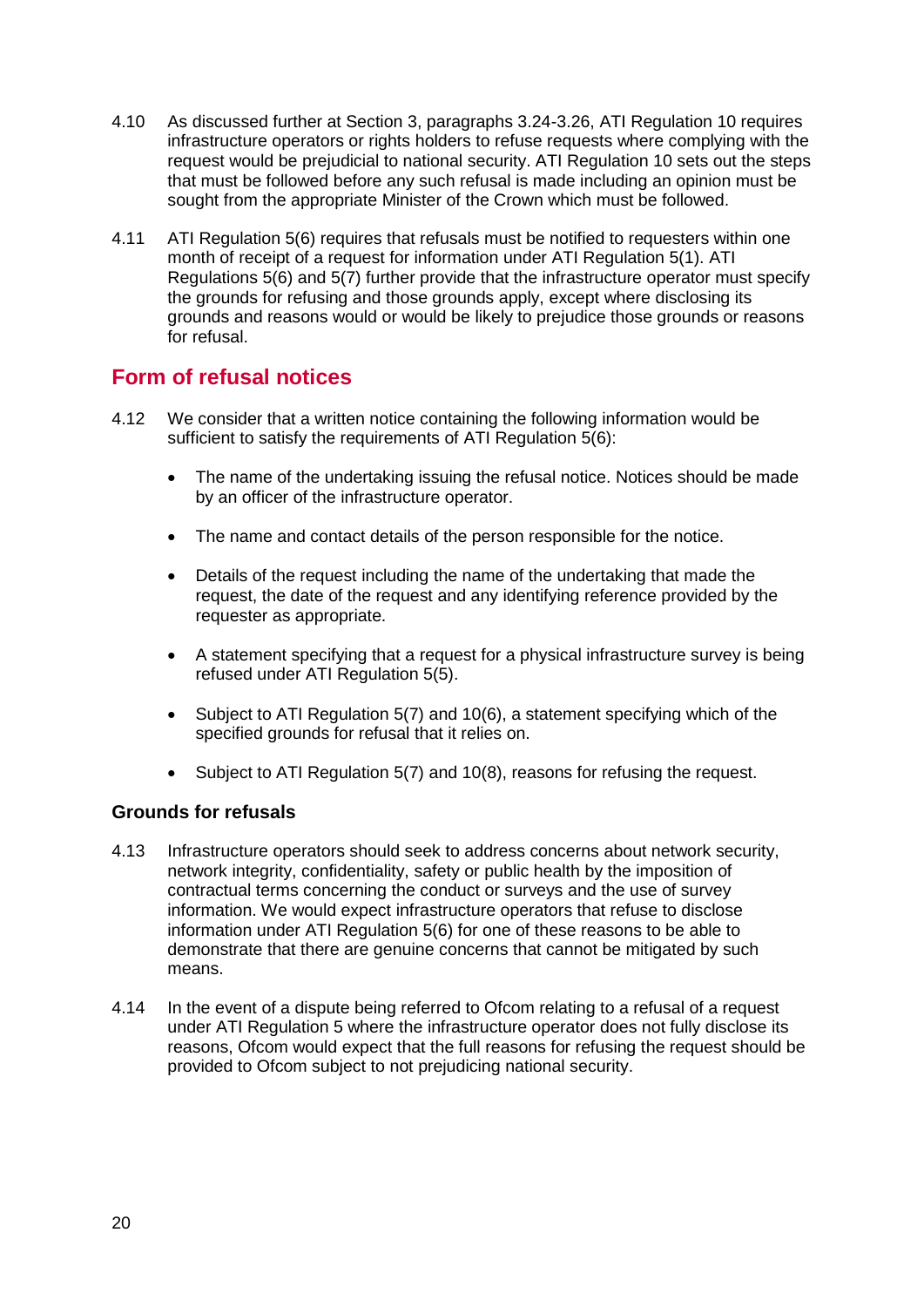# <span id="page-24-0"></span>Access to physical infrastructure

# **Introduction**

5.1 ATI Regulation 6 concerns access to physical infrastructure. In this section we provide guidance on: the scope of ATI Regulation 6; requests for access to physical infrastructure; responses to requests for access to physical infrastructure; and refusals to requests for access to physical infrastructure.

# **Scope of usage in ATI Regulation 6**

- 5.2 ATI Regulation 6(1) establishes a right for network providers to request access to infrastructure operators' physical infrastructure with a view to deploying elements of high-speed electronic communications networks within that infrastructure. *"Highspeed*" in relation to an electronic communications network means a network capable of delivering access to broadband services at speeds of at least 30 megabits per second (30Mbit/s).<sup>17</sup>
- 5.3 Most access is likely to be for the purposes of deploying optical fibre networks. However, other types of network such as hybrid fibre-coax or copper networks may be deployed provided they are capable of delivering access to broadband services at speeds of at least 30Mbit/s.
- 5.4 We also note that while the ATI Regulations state that they are to apply to networks capable of delivering access to broadband services at speeds of at least 30Mbit/s, the regulations are silent as to specific customers (e.g. residential versus business customers), technical interfaces, network architecture (e.g. point-to-point versus point-to-multipoint) or network segments.

# **Requests for access to physical infrastructure**

5.5 ATI Regulation 6(1) provides that a network provider may make a request to an infrastructure operator for access to its physical infrastructure, with a view to deploying elements of high-speed electronic communications networks provided the request is in writing, specifies the infrastructure to which the request relates, specifies the network elements the network provider intends to deploy and specifies the timeframe required for deploying those elements. A dispute relating to a request under ATI Regulation 6(1) may be referred to Ofcom under ATI Regulation 12.

## **Form of requests**

-

5.6 In considering any disputes concerning whether a request from a network provider is sufficient to give rise to an obligation on an infrastructure operator under ATI Regulation 6(1), Ofcom considers that a written request containing the following information would be likely to be sufficient:

<sup>&</sup>lt;sup>17</sup> These considerations would equally apply to the rights under ATI Requisitions 4,5,7,8 and 9 which are all expressed with reference to deploying elements of high-speed electronic communications networks.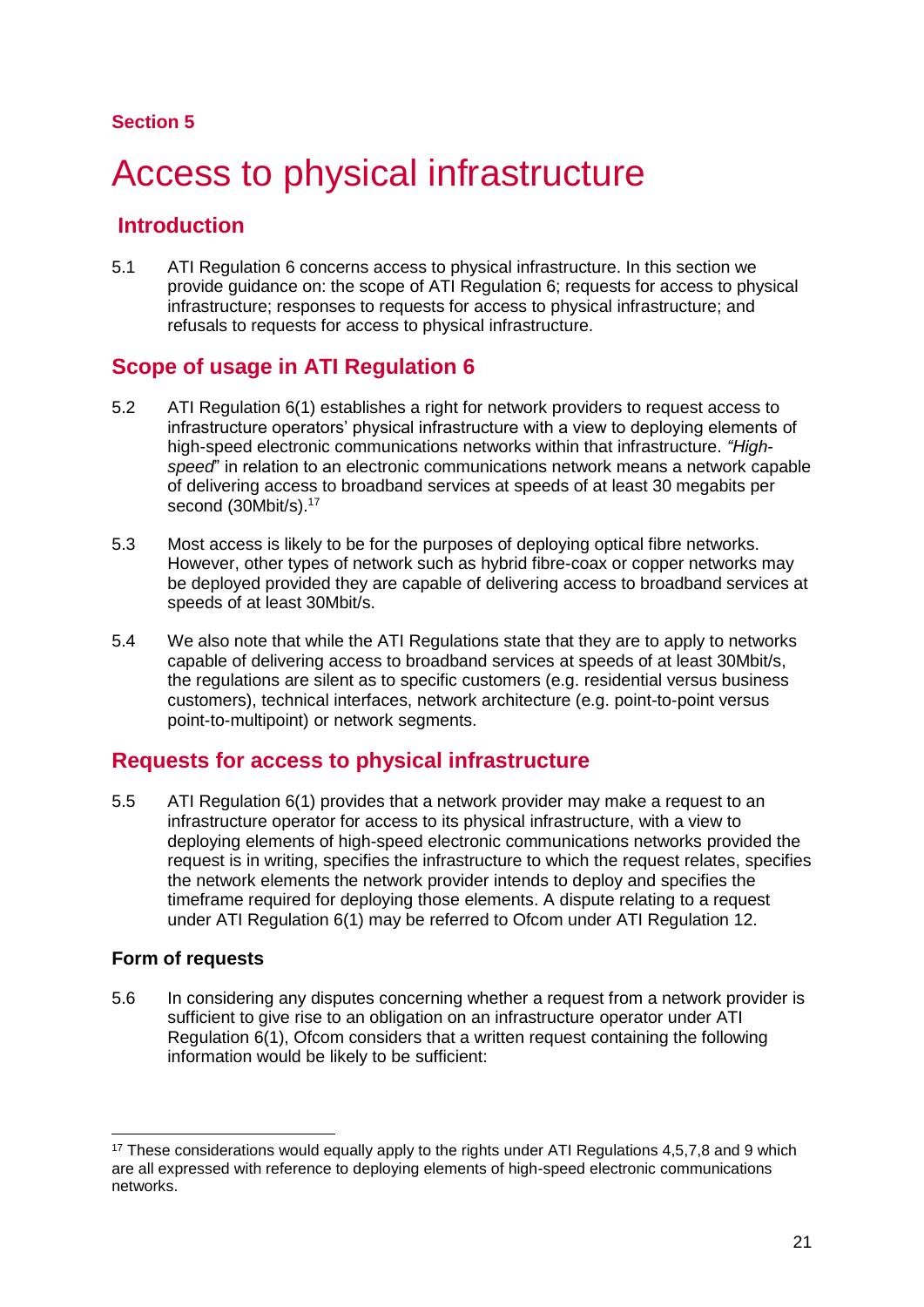- A statement specifying that a request for access to physical infrastructure is being made under ATI Regulation 6.
- The name of the undertaking making the request. Requests should be made by an officer of the network provider.
- The name and contact details of the person responsible for the request.
- A clear description of the infrastructure to which the request for access relates. Requests should be as specific as possible so as to minimise the burden on infrastructure operators and could for example, list infrastructure identifiers previously supplied by the infrastructure operator or alternatively street names, post codes and/or geographic coordinates of the physical infrastructure.
- A clear description of the network elements it proposes to deploy and the timeframe required for deploying those elements.

#### **Wayleaves**

- 5.7 ATI Regulation 3 specifies that the ATI Regulations are not to be taken to prejudice the property rights of any other person. The ATI Regulations are also expressed to be without prejudice to rights and obligations arising under the code set out in Schedule 2 to the Telecommunications Act 1984 (the Electronic Communications Code).
- 5.8 We would expect these provisions mean that where a network provider seeks access to physical infrastructure under the ATI Regulations, there is still a requirement for that network provider to obtain a wayleave for access to the property in which infrastructure is installed.
- 5.9 We would also expect that the ATI Regulations do not provide a mechanism for resolving disputes between network providers and rights holders concerning wayleaves. In cases where commercial agreement cannot be reached concerning wayleaves, Code Operators (communications providers that are subject to the Electronic Communications Code) should continue to use the current arrangements under section 5 of the Electronic Communications Code to apply to the court to set the terms of the wayleave.

## **Responses to requests for physical infrastructure**

5.10 ATI Regulation 6(2) requires that an infrastructure operator must, within two months following the date of receipt of a request for access under ATI Regulation 6(1), agree to provide access on fair and reasonable terms.

#### **Terms concerning access to physical infrastructure**

- 5.11 Subject to the requirement to offer fair and reasonable terms, infrastructure operators may impose terms concerning the access to physical infrastructure. These terms could for example include:
	- conditions concerning access to physical infrastructure such as:
		- o work scheduling, notification or permit processes;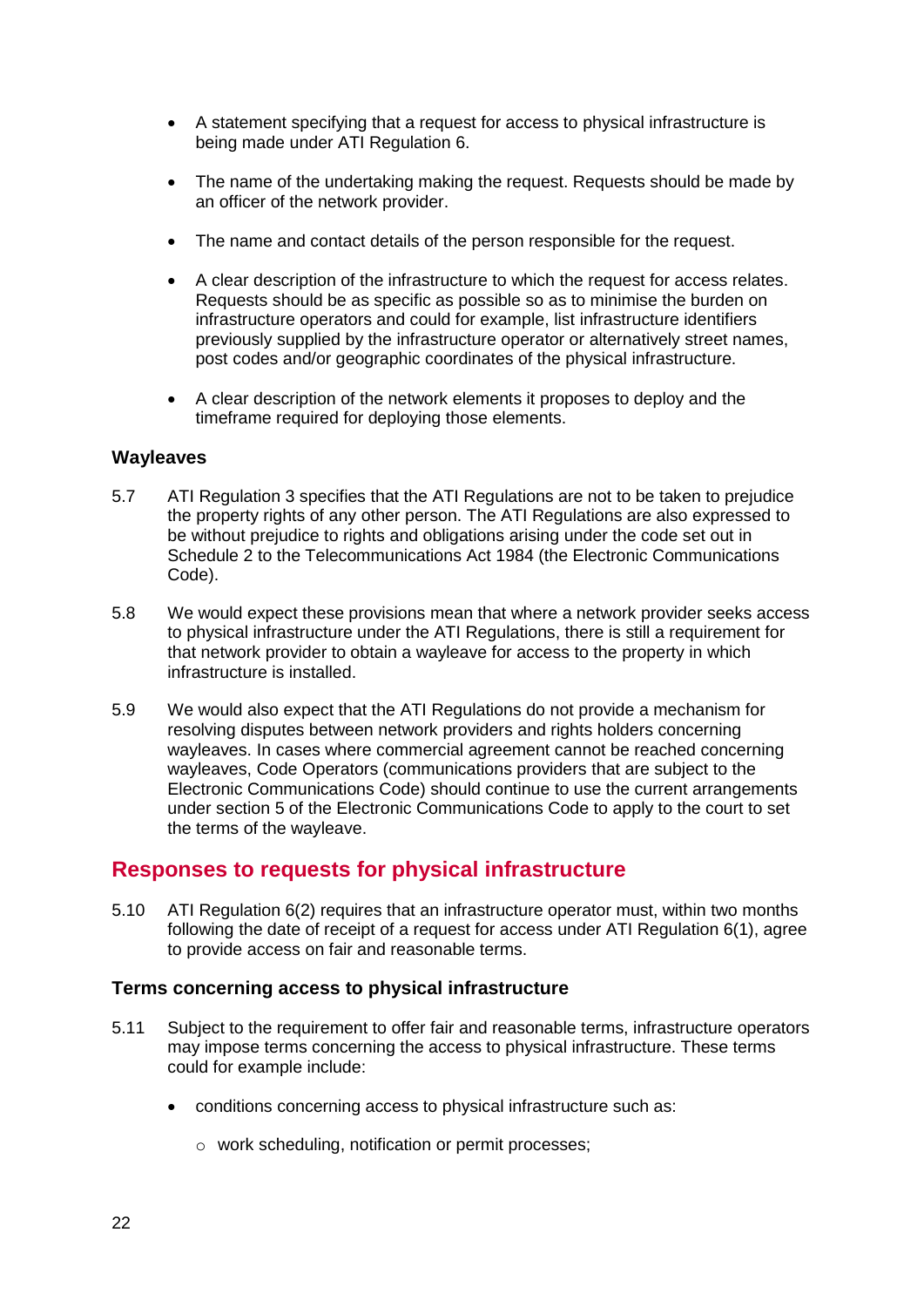- $\circ$  qualifications, certification or training requirements for persons who access the physical infrastructure and who may undertake work; and
- technical specifications and operational processes concerning the types of network elements that may be deployed and their installation and repair.
- 5.12 In assessing any disputes on the terms, other than charges, on which access to physical infrastructure is provided we would likely take into account the factors discussed at paragraphs 3.13-3.19.

#### **Charges for access to physical infrastructure**

- 5.13 A dispute relating to whether the price for access to physical infrastructure offered by the infrastructure operator is fair and reasonable may be referred to Ofcom under ATI Regulation 12.
- 5.14 ATI Regulation 14(2)(b) gives Ofcom the power to resolve a dispute in respect of access to physical infrastructure by giving a direction fixing the terms of transactions between the Parties to the dispute, which might include the price<sup>18</sup> of access. The following types of dispute may be referred to us under ATI Regulation 12 where we will be required to include in our determination an assessment of what is a fair and reasonable price:
	- disputes where the infrastructure operator has offered a price of access and the access seeker contends that this is not fair and reasonable; and
	- disputes where no price for access has been offered.<sup>19</sup>
- 5.15 In the first type of dispute, we will assess whether the price offered is fair and reasonable. In the second type of dispute, we will assess what the fair and reasonable price is. In each case, we will apply the same considerations (see below).<sup>20</sup>
- 5.16 In fixing any terms as to price for access ATI Regulation 16 provides that Ofcom must:
	- ensure that the infrastructure operator has a fair opportunity to recover its costs; and
	- take into account the impact of the access on the infrastructure operator's business plan, including investments made by the operator, in particular in the

<sup>-</sup><sup>18</sup> In what follows, when we refer to "*price*" we mean the charges for access to physical infrastructure. For the avoidance of doubt, we do not mean to imply that the structure of these charges can only take the form of a single uniform price.

 $19$  For the avoidance of doubt, in disputes where the infrastructure operator has offered a price during negotiations but the access seeker does not dispute this price, the fairness and reasonableness of this price will not form part of the issues in dispute.

 $20$  This does not mean that the price offered by the infrastructure operator has to be equal to the price we would impose if we were determining a price for access in order for it to be considered fair and reasonable. In principle, a range of prices and pricing approaches might satisfy the considerations we are required to take into account.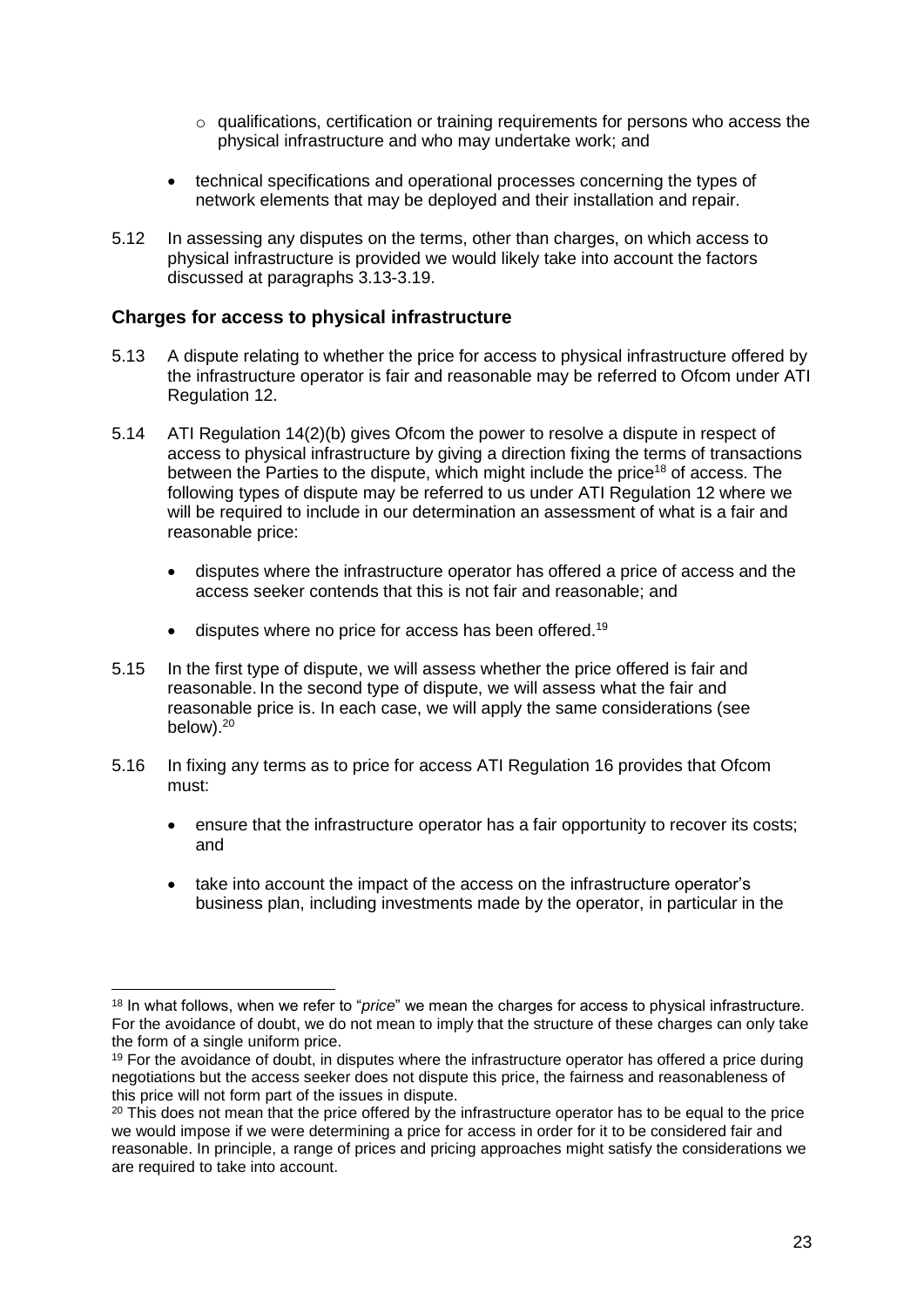physical infrastructure used for the provision of high-speed electronic communications services. 21

- 5.17 In disputes referred under ATI Regulation 12 where the infrastructure operator is a network provider, Ofcom is required under ATI Regulation 16(3) to take into account the objectives set out in Article 8 of the Framework Directive.
- 5.18 In what follows, we set out how we expect to apply the criteria in practice. However, the precise approach followed in a particular dispute will depend on the specific circumstances of that dispute.

#### Costs incurred in providing access

- 5.19 The access price should enable the infrastructure operator to recover, at least, any incremental costs incurred in facilitating and providing access. These might include upfront costs incurred to facilitate multiple transactions to provide access (e.g. system development costs), upfront costs incurred to facilitate a particular transaction to provide access (e.g. approving plans, inspecting installation), ongoing costs associated with a particular transaction to provide access (e.g. higher ongoing maintenance costs as a result of providing access).<sup>22</sup> The access price may also allow for a reasonable return on the activity of facilitating and providing access. Ofcom expects any incremental costs to be efficiently incurred.
- 5.20 Ofcom would expect the infrastructure operator to be able to provide a breakdown of these costs and, where it has offered a price, how these costs are reflected in that price.
- 5.21 With respect to upfront costs incurred to facilitate multiple transactions, it may be appropriate to spread these costs over multiple access seekers rather than, for example, recovering them from the access seeker making the first request. Moreover, where it is sufficiently demonstrated that costs incurred will benefit the infrastructure operator, it may be appropriate for the infrastructure operator to bear a proportion of these costs (for example, the infrastructure operator may benefit from improvements to systems).

<sup>21</sup> These criteria should be read in light of Recital 19 to the Directive which provides *"When determining prices for granting access, the dispute settlement body should ensure that the access provider has a fair opportunity to recover its costs incurred in providing access to its physical infrastructure, taking into account specific national conditions and any tariff structures put in place to provide a fair opportunity for cost recovery taking into account any previous imposition of remedies by a national regulatory authority. In so doing, the dispute settlement body should also take into account the impact of the requested access on the business plan of the access provider, including the investments made by the access provider to whom the access is requested, in particular investments made in the physical infrastructure to which the access is requested. In the specific case of access to physical infrastructures of public communications network providers, the investments made in such infrastructure may directly contribute to the objectives of the Digital Agenda and downstream competition may be influenced by free-riding. Hence, any access obligation should fully take into account the economic viability of those investments based on their risk profile, any time schedule for the return on investment, any impact of access on downstream competition and consequently on prices and return on investment, any depreciation of the network assets at the time of the access request, any business case underpinning the investment, in particular in the physical infrastructures used for the provision of high-speed electronic communications services, and any possibility previously offered to the access seeker to co-deploy."*

 $22$  In cases where incremental costs are contingent on certain events, it may be appropriate for infrastructure operators to set a price that is contingent on such events. For example, additional maintenance costs may only arise in certain circumstances that are hard to predict.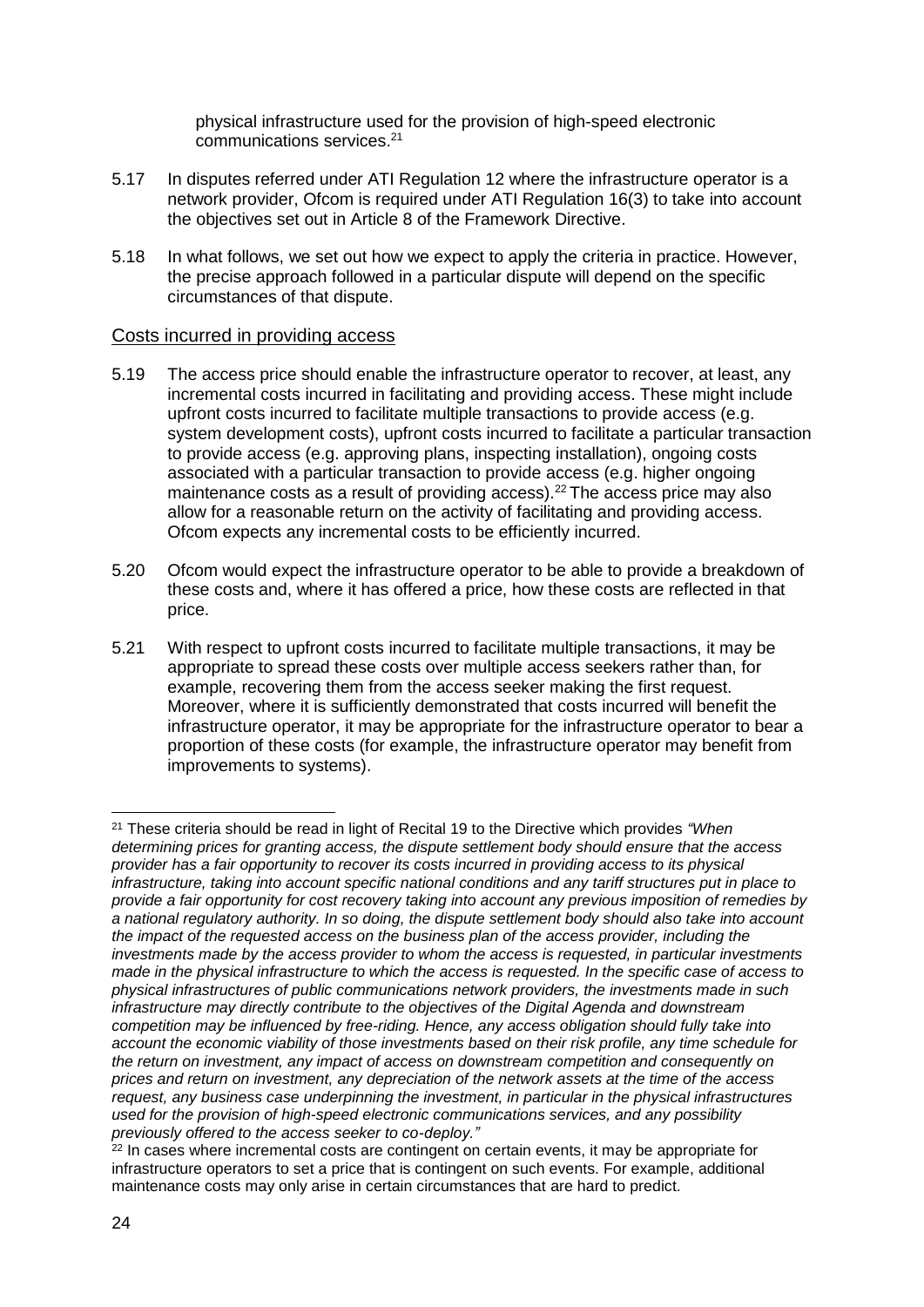#### Impact of the access on the infrastructure operator's business plan

- 5.22 Ofcom are also required to take into account the impact of access on the infrastructure operator's business plan. If the infrastructure operator claims that any such impacts exist, Ofcom will consider whether – and if so, to what extent – the access price should compensate the infrastructure operator for these impacts. In particular, consideration will be given to whether access undermines the infrastructure operator's fair opportunity to recover its costs.
- 5.23 There are various ways in which access could have an impact on an infrastructure operator's business plan.
- 5.24 ATI Regulation 16 requires Ofcom to take into account the impact of access on the operator's business plan, including the investments made by the operator, in particular in the physical infrastructure used for the provision of high-speed electronic communications services. For example, an infrastructure operator which is also a network provider may face greater downstream competition as a result of granting access, which could reduce the profitability of the investment in the physical infrastructure in a way that undermines its viability. Therefore, Ofcom considers that the price of access should ensure that the viability of investments in physical infrastructure is not undermined.
- 5.25 While ATI Regulation 16 refers to the impact of access on the operator's business plan, it does not specifically identify types of impact beyond those in the physical infrastructure used for the provision of high-speed electronic communications services. Ofcom will consider the relevance of other impacts in the context of specific disputes. We expect that this will typically arise in cases where the infrastructure operator is a network provider. For example, greater downstream competition may have an impact on an infrastructure operator's ability to recover its investments in something other than the physical infrastructure to which access is provided.
- 5.26 Ofcom recognises that there may be circumstances where access to non-telecoms  $infrastructure<sup>23</sup>$  could have an impact on the infrastructure operator's business plan that may need to be compensated for in the access price. For example, in circumstances where the infrastructure operator could demonstrate plans to use the relevant infrastructure itself, while it would be entitled to refuse access (see paragraphs 5.30-5.32), it may instead be willing to offer access if the price reflects the impact on its own plans to use the relevant infrastructure.
- 5.27 In evaluating any relevant impacts on the infrastructure operator's business plan, Ofcom will have regard to the factors set out in Recital 19 to the Directive (set out in footnote 21).
- 5.28 Where the infrastructure operator claims that access will have an impact on its business plan, Ofcom would expect it to be able to provide evidence to support this claim. For example, where the claim is that access will impact the economic viability of an investment, this evidence might include business plans underpinning the investment, as well as information on the potential scale of the impact and the likelihood that this will materialise. We are less likely to take into account impacts that are not sufficiently evidenced.

<sup>-</sup><sup>23</sup> Infrastructure which is not operated by a network provider.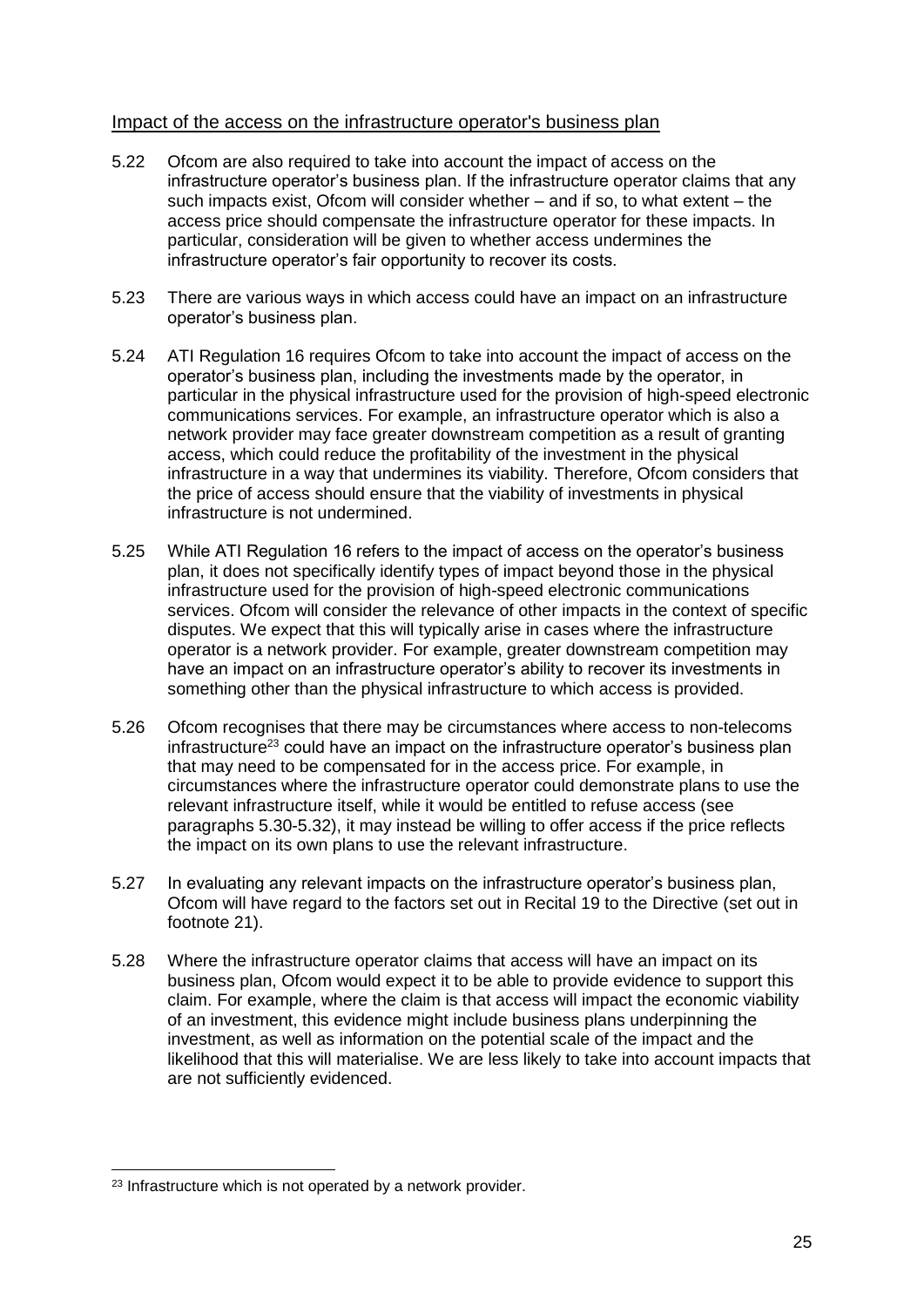### **Article 8 of the Framework Directive**

5.29 In disputes about access to physical infrastructure referred to Ofcom under ATI Regulation 12, where the infrastructure operator is a network provider, Ofcom are required by ATI Regulation 16(3) to also take into account the objectives set out in Article 8 of the Framework Directive. What this means in practice will likely depend on the specific circumstances of each dispute.

## **Refusals to requests for access to physical infrastructure**

- 5.30 ATI Regulations 6(3) and 6(4) specify that infrastructure operators may refuse requests for access under Regulation 6(1) that they consider to be unreasonable, based on objective, transparent and proportionate criteria, such as:
	- the technical suitability of the physical infrastructure to host any of the network elements;
	- the availability of space in the physical infrastructure to host the network elements, taking into account the infrastructure operator's sufficiently demonstrated future needs;
	- safety or public health concerns;
	- the security or integrity of any network;
	- the risk that the proposed electronic communications services would seriously interfere with the provision of other services over the physical infrastructure; or
	- the availability of viable alternative means of wholesale access to the physical infrastructure provided by the same infrastructure operator and suitable for the provision of high-speed electronic communications networks, provided that such access is offered on fair and reasonable terms.
- 5.31 As discussed further at Section 3, paragraphs 3.24-3.26, ATI Regulation 10 requires infrastructure operators or rights holders to refuse requests where complying with the request would be prejudicial to national security. ATI Regulation 10 sets out the steps that must be followed before any such refusal is made including an opinion must be sought from the appropriate Minister of the Crown which must be followed.
- 5.32 ATI Regulation 6(4) requires that refusals must be notified to requesters within two months of receipt of a request for access under ATI Regulation 6(1). ATI Regulations 6(4) and 6(5) further provide that the infrastructure operator must specify:
	- that the request has been refused or set out the extent of the refusal; and
	- the grounds for refusing and the reasons those grounds apply, except where disclosing the grounds and reasons would or would be likely to prejudice the reasons for refusal.

### **Form of refusal notices**

5.33 We consider that a written notice containing the following information is likely to be sufficient to satisfy the requirements of ATI Regulation 6(4):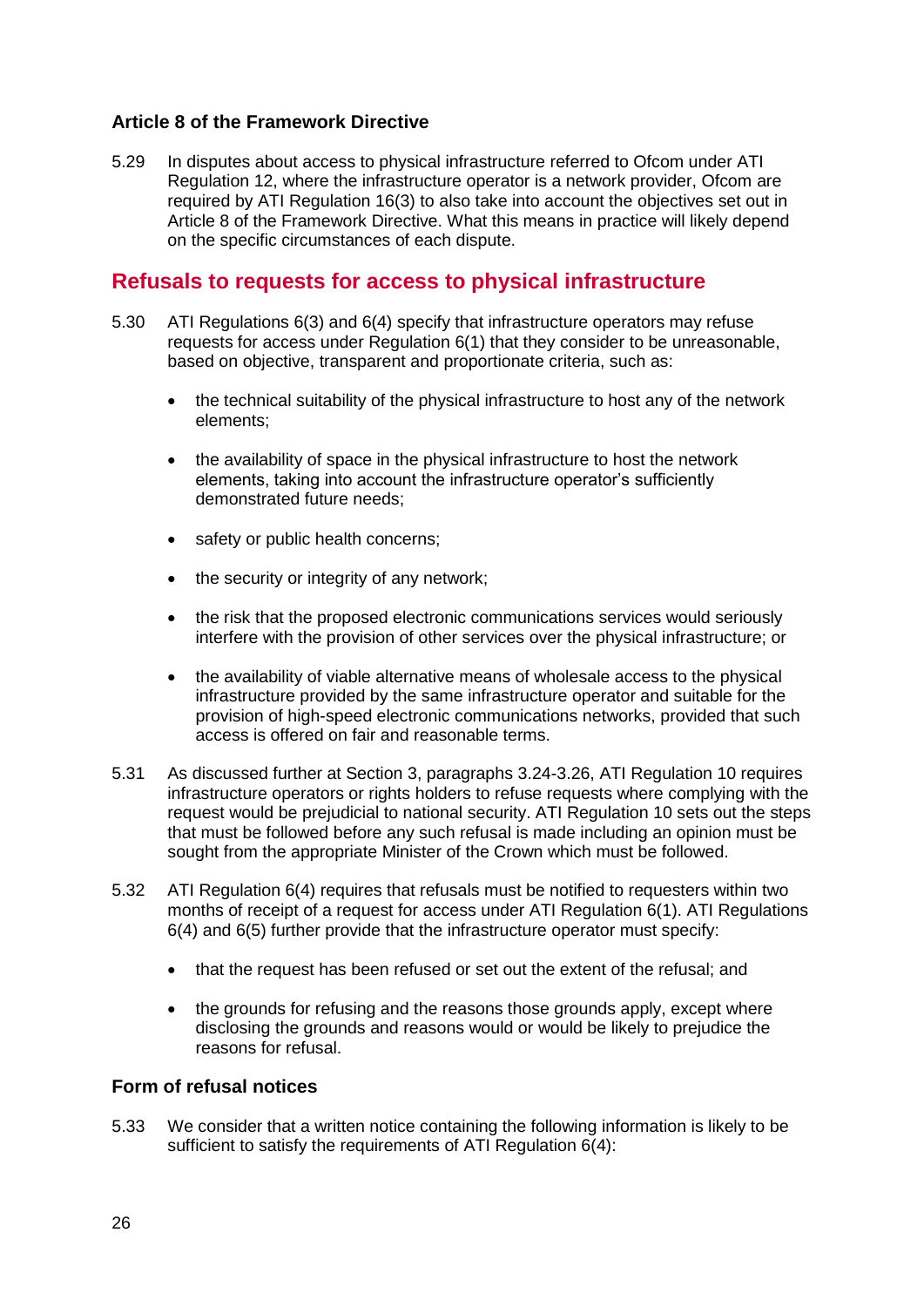- The name of the undertaking issuing the refusal notice. Notices should be made by an officer of the infrastructure operator.
- The name and contact details of the person responsible for the notice.
- Details of the request including the name of the undertaking that made the request, the date of the request and any identifying reference provided by the requester as appropriate.
- A statement specifying that a request for access to physical infrastructure is being refused under ATI Regulation 6(3).
- Subject to ATI Regulations 6(5) and 10(8), a statement specifying reasons for refusing the request.

### **Refusals relating to technical suitability**

- 5.34 If the refusal relates to the technical suitability (ATI Regulation 6(3)(a)), of the physical infrastructure to host network elements, as a minimum, we would expect the infrastructure operator to set out whether the refusal is due to issues related with:
	- physical obstructions to existing and/or future services;
	- disruptions that cause the existing and/or future services to be dysfunctional, impaired or interrupted; or
	- other aspects of technical suitability.
- 5.35 In relation to refusals relating to technical suitability, we expect the infrastructure operator to provide detailed information why the infrastructure is not technically suitable to host the network elements. This could include details of the nature of the physical obstruction and/or type of disruption, the reasons why they exist, and the reasons why the infrastructure operator could not put in place mitigations.
- 5.36 A possible cause of disruption, for example, is interference of electromagnetic nature. In that case, we expect the refusal to include the technical details of the elements interfering with the network elements planned to be deployed by the network provider and the spectrum bands in Hz which would be interfering. In assessing such refusal, we would consider the technical specifications of the existing elements in the infrastructure and whether there are alternative solutions, such as moving the interfering elements elsewhere, that the infrastructure operator could have reasonably offered.

### **Refusals relating to availability of space**

- 5.37 If the refusal relates to the availability of space (ATI Regulation 6(3)(b)) in the physical infrastructure to host network elements, we would expect the infrastructure operator to explain whether the issues relate to the space occupied by current services or the operator's future plans.
- 5.38 In relation to the availability of space for current services, we expect the infrastructure operator to provide details of the space occupied by the current services and whether the services are currently active. For example, in cases of access to existing telecom infrastructure, there could be circumstances where the network provider seeks to access ducts fully occupied by existing cables, but these cables are not used to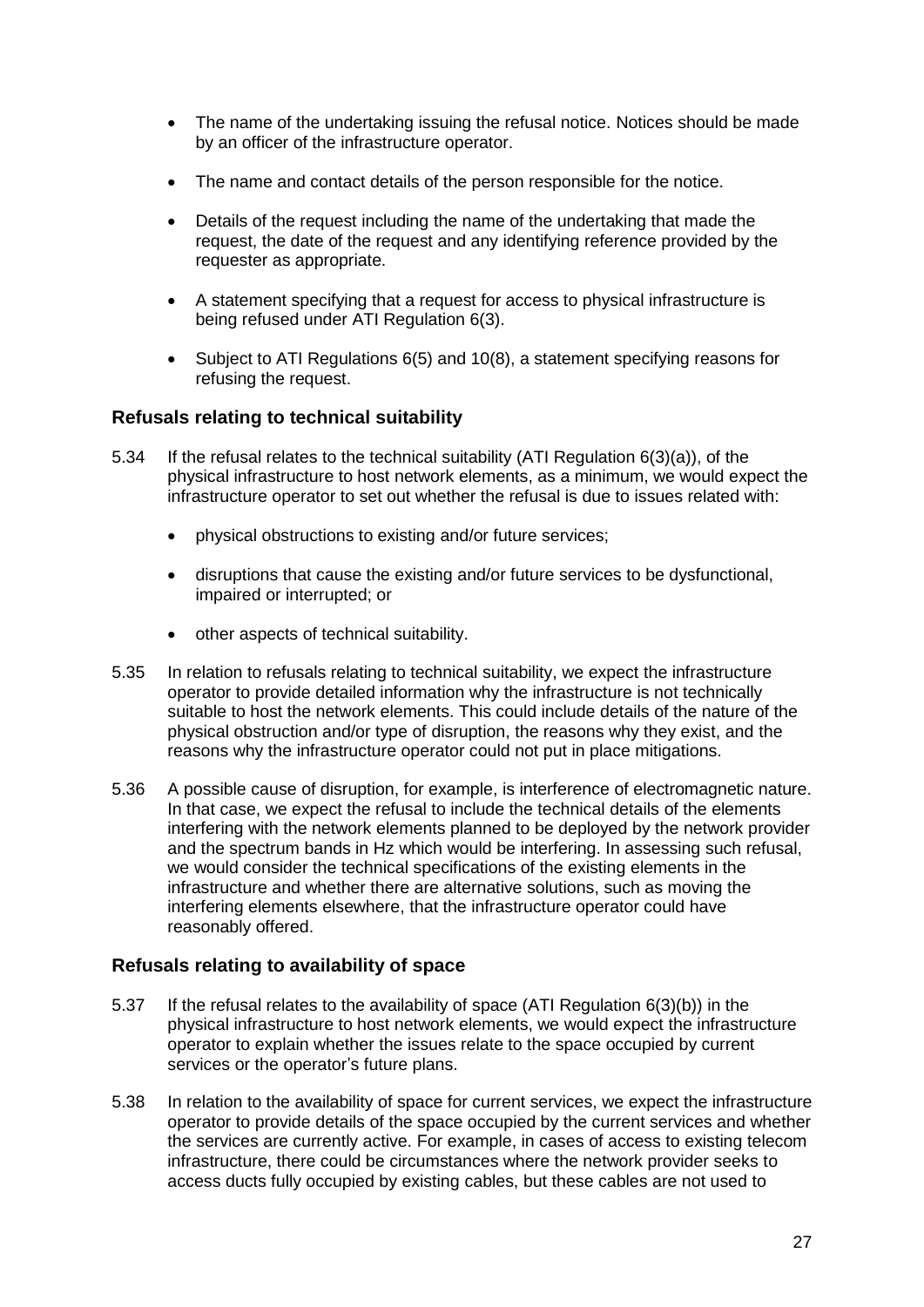provide any service. In such cases, we would consider whether the infrastructure operator has sufficiently demonstrated any future need for the inactive infrastructure or the space occupied by such infrastructure. For example, we might consider its plans to activate services on the existing infrastructure and the timescales for activation if these are available or whether it intends to free space in the foreseeable future.

5.39 If space is available but the infrastructure owner refuses to provide access on the basis that it has plans to deploy its own services in the future, we would consider the future deployment plans of the infrastructure owner. In this respect, ATI Regulation 6(3) sets out that the infrastructure operator's future needs must be *"sufficiently demonstrated"*. In considering this, we would expect to take into account the infrastructure operator's original business plan, which underpinned the investment in the relevant infrastructure, and any utilisation assumptions, together with any other information on plans for future deployments which was available.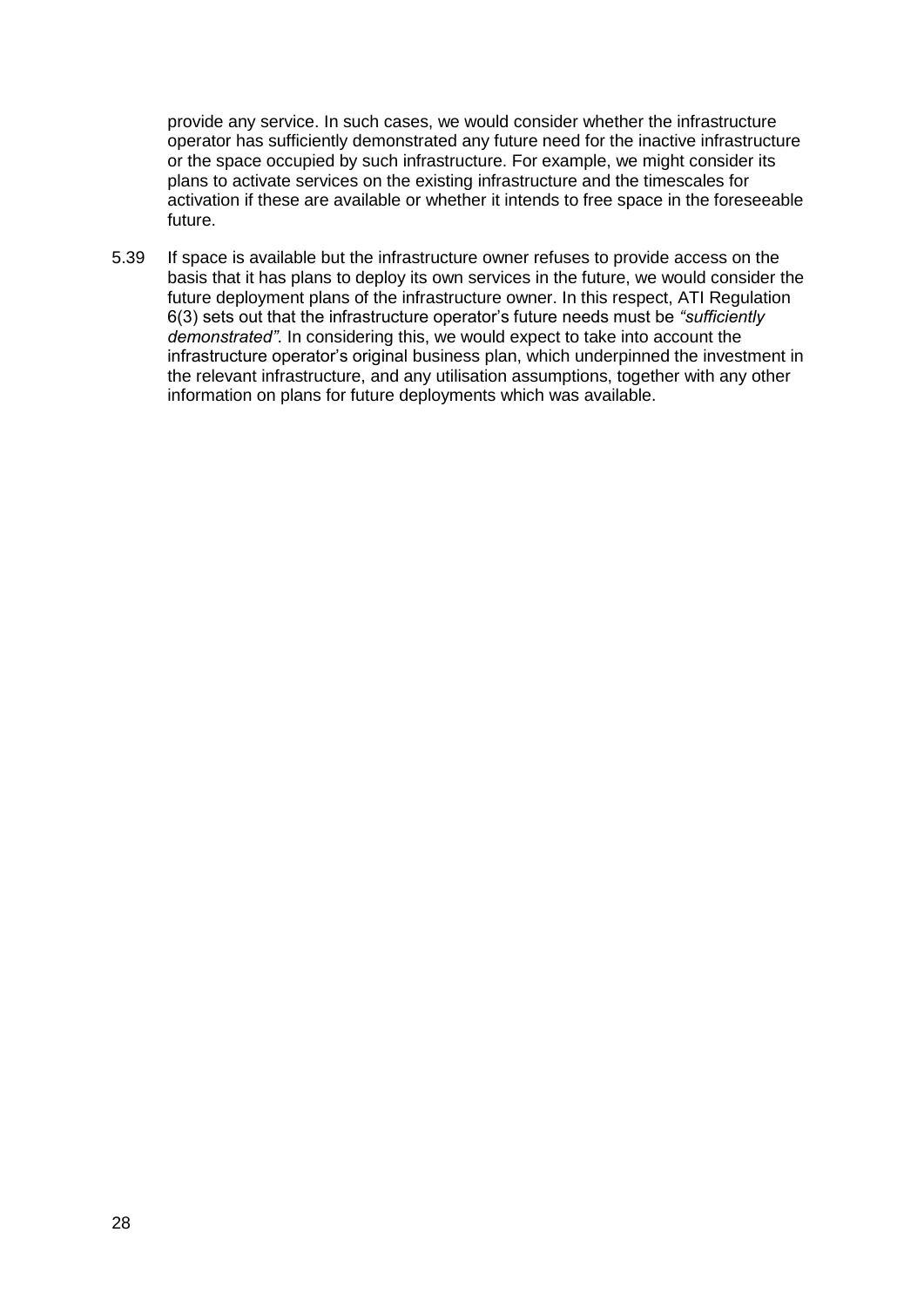# <span id="page-32-0"></span>6 Access to in-building infrastructure

## **Introduction**

6.1 ATI Regulation 7 concerns access to in-building physical infrastructure. In this section we provide guidance on: the scope of ATI Regulation 7; requests for access to in-building physical infrastructure; responses to requests for access to in-building physical infrastructure; and refusals to requests for access to in-building physical infrastructure.

## **Scope of in-building infrastructure**

6.2 In-building physical infrastructure is defined in the ATI Regulations as:

"physical infrastructure or installations at the end-user's location, including elements under joint ownership, intended to host wired or wireless access networks, where such access networks are capable of delivering electronic communications services and connecting the access point of the building with the network termination point".

- 6.3 Therefore, the right to request access under ATI Regulation 7 to in-building physical infrastructure is likely to include access to risers, access points and other physical infrastructure that could facilitate the deployment of elements of high speed broadband networks within buildings.
- 6.4 ATI Regulation 7 does not encompass elements of communications networks or other networks installed within buildings. It does not therefore confer any rights concerning in-building cabling installed by the building owner or third-parties.

## **Requests for access to in-building physical infrastructure**

6.5 ATI Regulation 7(1) provides that a network provider may make a request to a rights holder for access to its in-building physical infrastructure and any access point, provided the request is in writing, specifies the location to which the request relates and is made with a view to deploying elements of a high-speed electronic communications network using that access point or infrastructure. A dispute relating to a request under ATI Regulation 7(1) may be referred to Ofcom under ATI Regulation 12.

### **Form of requests**

- 6.6 In considering any disputes concerning whether a request from a network provider is sufficient to give rise to an obligation on a rights holder under ATI Regulation 7(1), Ofcom considers that a written request containing the following information would be likely to be sufficient:
	- a statement specifying that a request for access to in-building physical infrastructure is being made under ATI Regulation 7;
	- the name of the undertaking making the request. Requests should be made by an officer of the network provider;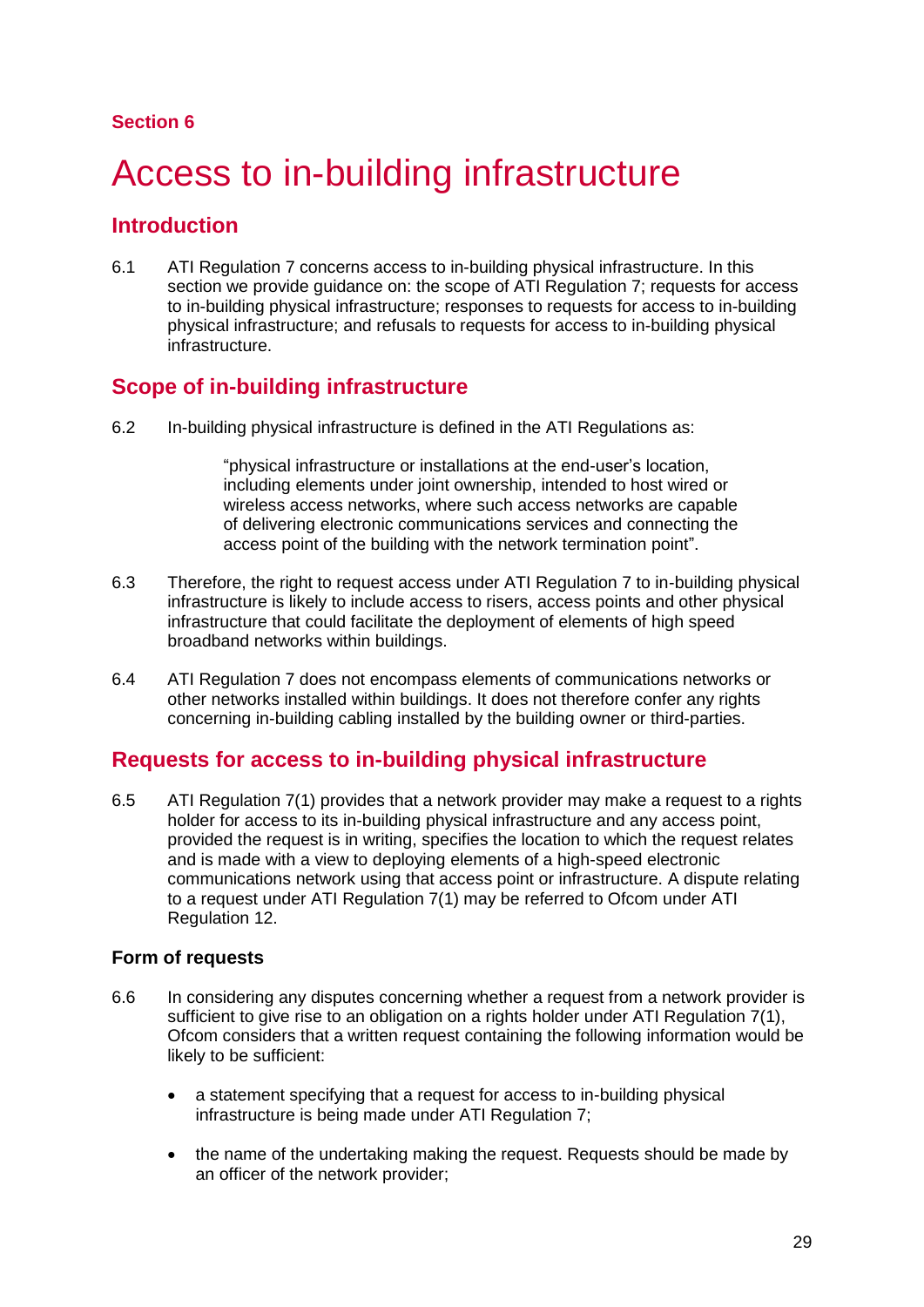- the name and contact details of the person responsible for the request;
- the name and address of the building to which access is being sought; and
- where known, a clear description of the elements of the in-building infrastructure to which access is being sought, for example building access points or risers.

#### **Wayleaves**

- 6.7 ATI Regulation 3 specifies that the ATI Regulations are not to be taken to prejudice the property rights of any other person. The ATI Regulations are also expressed to be without prejudice to the rights and obligations arising under the Electronic Communications Code.
- 6.8 We would expect these provisions mean that where a network provider seeks access to in-building physical infrastructure under the ATI Regulations, there is still a requirement for that network provider to obtain a wayleave for access to the property in which in-building infrastructure is installed.
- 6.9 We would also expect that the ATI Regulations do not provide a mechanism for resolving disputes between network providers and rights holders concerning wayleaves. In cases where commercial agreement cannot be reached concerning wayleaves, Code Operators (communications providers that are subject to the Electronic Communications Code) should continue to use the current arrangements under section 5 of the Electronic Communications Code to apply to the court to set the terms of the wayleave.

# **Responses to requests for access to in-building physical infrastructure**

6.10 ATI Regulation 7(2) requires that a rights holder must, not later than two months following the date of receipt of a request for access under ATI Regulation 7(1), agree to provide access on fair and non-discriminatory terms (unless ATI Regulation 7(3) applies).

#### **Terms concerning access to in-building physical infrastructure**

- 6.11 In assessing whether the terms offered by rights holders are fair and nondiscriminatory, we would likely take into account the factors discussed at paragraphs 3.13-3.17. When considering the fairness of any charges for access, we would likely take into account the factors set out at paragraph 5.16. In particular, we expect the rights holder to be able to recover any costs incurred in the provision of access.
- 6.12 In assessing whether any terms imposed as to confidentiality are fair and nondiscriminatory, Ofcom will take into account the considerations discussed at paragraphs 3.18-3.19.

## **Refusals to requests for access to in-building physical infrastructure**

6.13 ATI Regulation 7(3) provides that rights holder may only refuse requests for access under ATI Regulation 7(1) on the following grounds: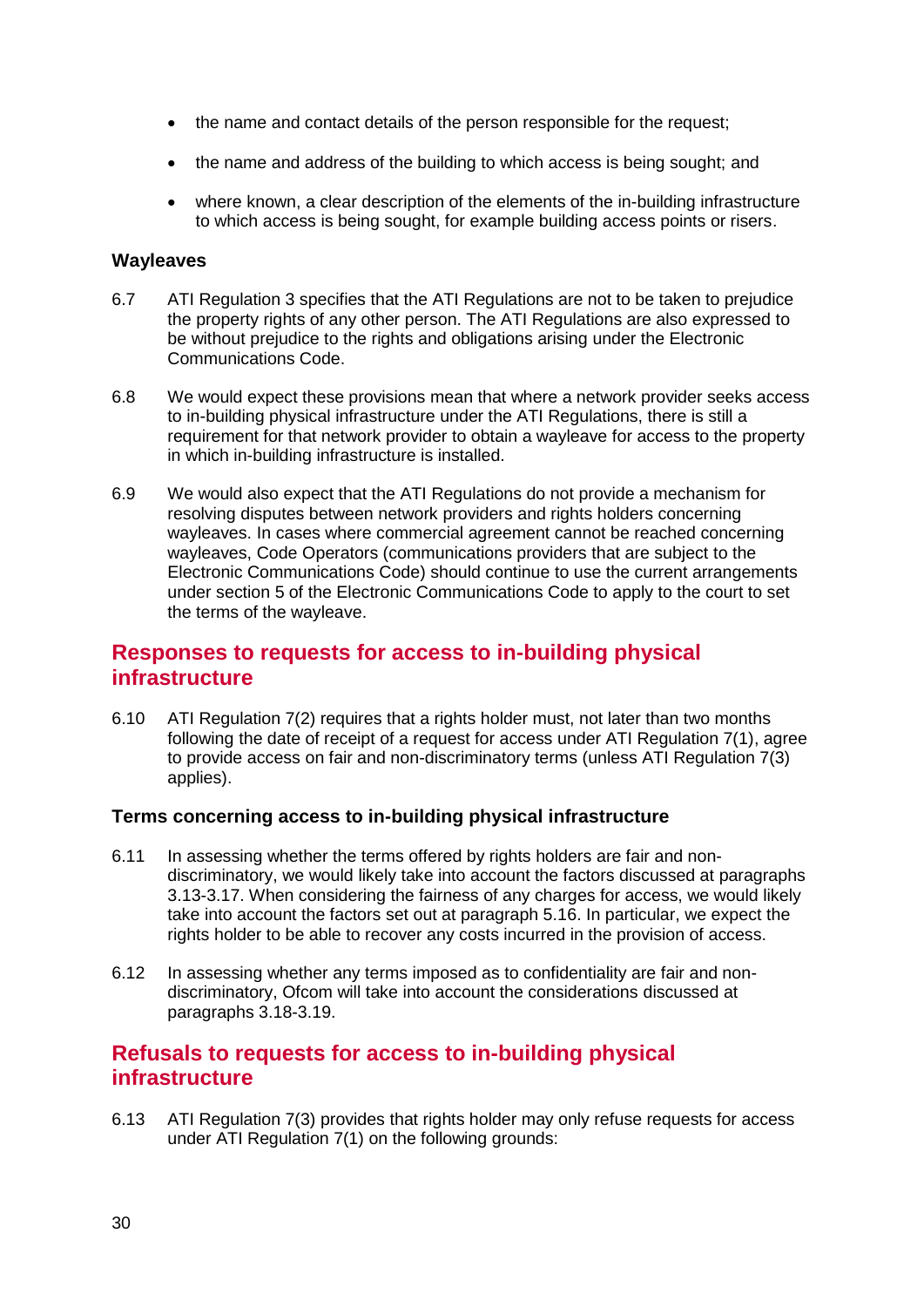- it would be technically possible and economically efficient for the network provider to install additional in-building physical infrastructure; or
- the request cannot reasonably be met.
- 6.14 As discussed further at Section 3, paragraphs 3.24-3.26, ATI Regulation 10 requires infrastructure operators or rights holders to refuse requests where complying with the request would be prejudicial to national security. ATI Regulation 10 sets out the steps that must be followed before any such refusal is made including an opinion must be sought from the appropriate Minister of the Crown which must be followed.
- 6.15 ATI Regulation 7(4) requires that refusals must be notified to requesters within two months of receipt of a request for information under Regulation 7(1). Regulation 7(4) further provides that the rights holder must specify:
	- that the request has been refused or set out the extent of the refusal; and
	- the grounds for refusing and the reasons for its refusal.

### **Form of refusal notices**

- 6.16 We consider that a written notice containing the following information is likely be sufficient to satisfy the requirements of ATI Regulation  $7(4)$ :
	- The name of the undertaking issuing the refusal notice. Notices should be made by an officer of the rights holder.
	- The name and contact details of the person responsible for the notice.
	- Details of the request including the name of the undertaking that made the request, the date of the request and any identifying reference provided by the requester as appropriate.
	- A statement specifying that a request for access to in-building physical infrastructure is being refused under ATI Regulation 7(4) and if appropriate, setting out the extent of the refusal.
	- Subject to ATI Regulation 10(8) the grounds for refusing and reasons for refusing the request.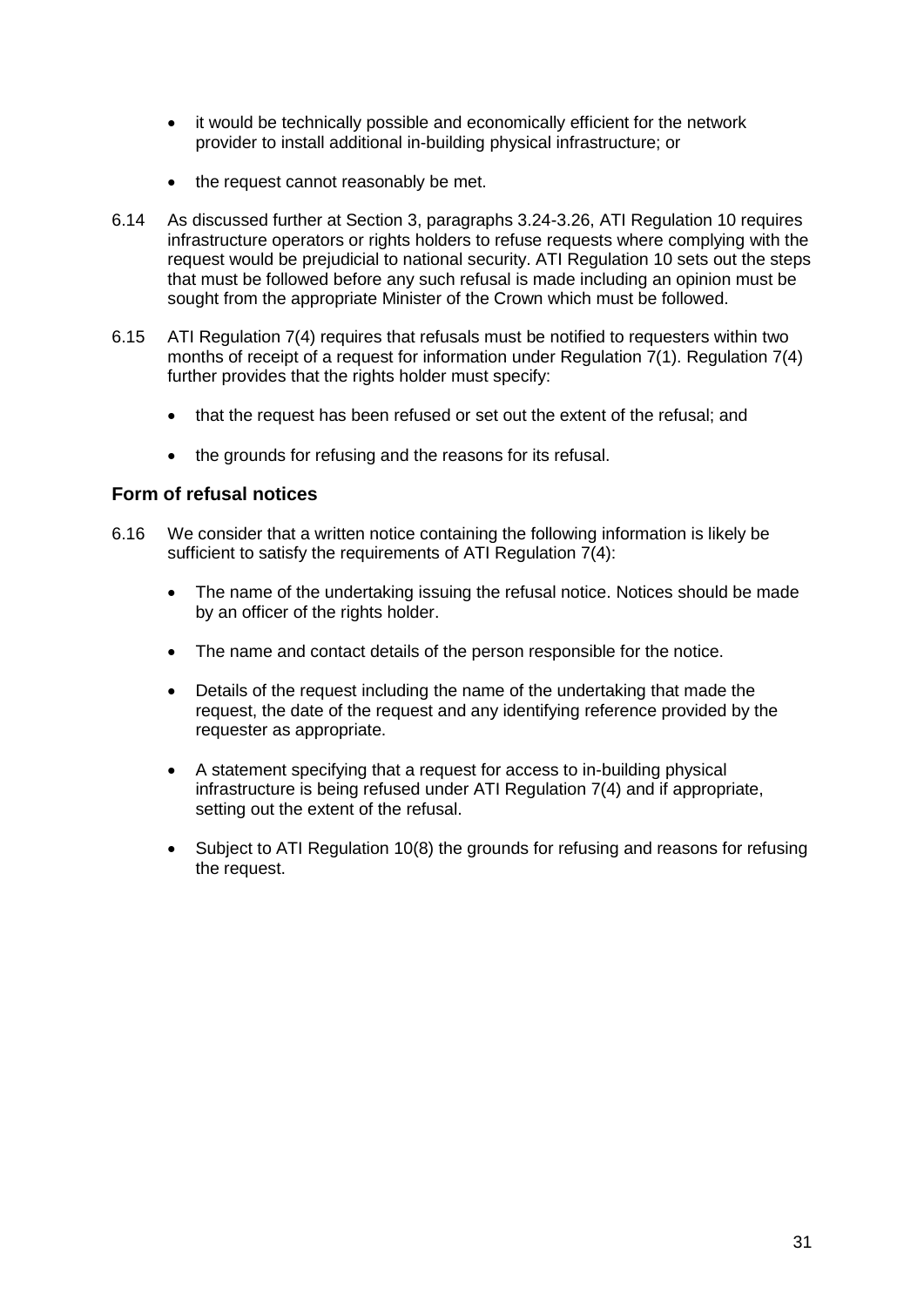# <span id="page-35-0"></span>Information about civil works

# **Introduction**

7.1 ATI Regulation 8 concerns the right to access information about civil works. In this section we provide quidance on: requests for information about civil works; responses to requests for information about civil works; publication of responses to requests for information about civil works; and refusals to requests for information about civil works.

## **Requests for information about civil works**

7.2 ATI Regulation 8(1) provides that a network provider may make a request to an infrastructure operator for information concerning civil works (including where works have already commenced) relating to an infrastructure operator's physical infrastructure in a specified geographic area, provided the request is in writing, is limited to a specified geographical area and is made because the network provider is envisaging deploying elements of high-speed electronic communications networks. A dispute relating to a request under ATI Regulation 8(1) may be referred to Ofcom under ATI Regulation 12.

### **Form of requests**

- 7.3 In considering any disputes concerning whether a request from a network provider is sufficient to give rise to an obligation on an infrastructure operator under ATI Regulation 8(1), Ofcom considers that a written request containing the following information would be likely to be sufficient:
	- A statement specifying that a request for information about civil works is being made under ATI Regulation 8.
	- The name of the undertaking making the request. Requests should be made by an officer of the network provider.
	- The name and contact details of the person responsible for the request.
	- A clear description of the planned civil works about which it seeks information. Requests should be as specific as possible so as to minimise the burden on infrastructure operators and could for example, list notification or permit references from street works registers, street names, post codes and/or geographic coordinates.

## **Responses to requests for information about civil works**

- 7.4 ATI Regulation 8(3) requires that an infrastructure operator must, not later than two weeks following the date of receipt of a request for civil works information under Regulation 8(1) make available the following information about its physical infrastructure (to the extent requested), on proportionate, non-discriminatory and transparent terms:
	- the location, and type of the works;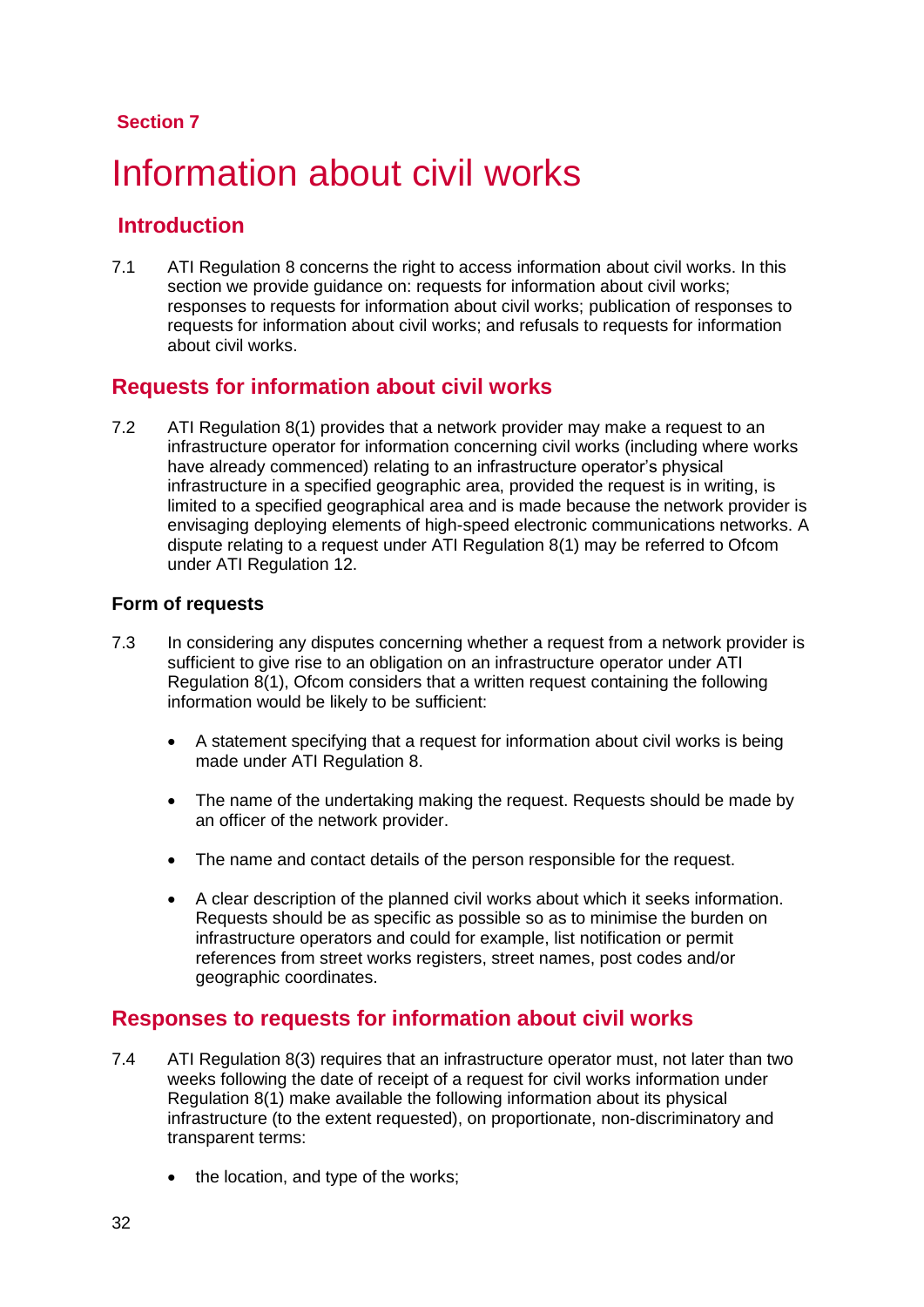- the network elements involved;
- their estimated start date and duration; and
- a contact point for any further requests about the works.

### **Relationship with existing arrangements for publication of information about civil works**

- 7.5 Where information is requested under ATI Regulation 8, it may be that this information is already available pursuant to other regulatory obligations concerning the publications of information for civil works.
- 7.6 Given that ATI Regulation 8(5) provides that where information is already publicly available, an infrastructure operator may refuse to disclose that information, network providers should in the first instance obtain information about planned civil works from street works registers and planning registers.
- 7.7 As a result, ATI Regulation 8(1) should be used to obtain information about civil works that is not already publicly available such as:
	- additional information about notified civil works that has not already been published by street authorities and planning authorities; and
	- information about civil works that infrastructure operators plan to notify to street authorities or planning authorities in the next 6 months.

#### **Terms concerning information about civil works**

7.8 In assessing whether the terms offered by infrastructure operators are proportionate, non-discriminatory and transparent we would likely take into account the factors discussed at paragraphs 3.13-3.17.

### **Terms as to confidentiality**

7.9 In assessing whether any terms imposed as to confidentiality are proportionate, nondiscriminatory and transparent, Ofcom will take into account the considerations discussed at paragraphs 3.18-3.19.

## **Publication of responses to requests for information about civil works**

7.10 ATI Regulation 8(9) requires infrastructure operators to make publicly available in electronic form any information made available in response to requests under ATI Regulation 8(1). This obligation is subject to ATI Regulation 8(10) that permits an infrastructure operator to limit the information it makes publicly available to the extent that it would, or would be likely to prejudice the matters listed as grounds for refusals of requests in ATI Regulation 8(6).

## **Refusals to requests for information about civil works**

7.11 ATI Regulations 8(4), 8(5) and 8(6) specify that infrastructure operators may refuse requests for infrastructure information under Regulation 8(1) on certain grounds. The grounds for refusal are limited to: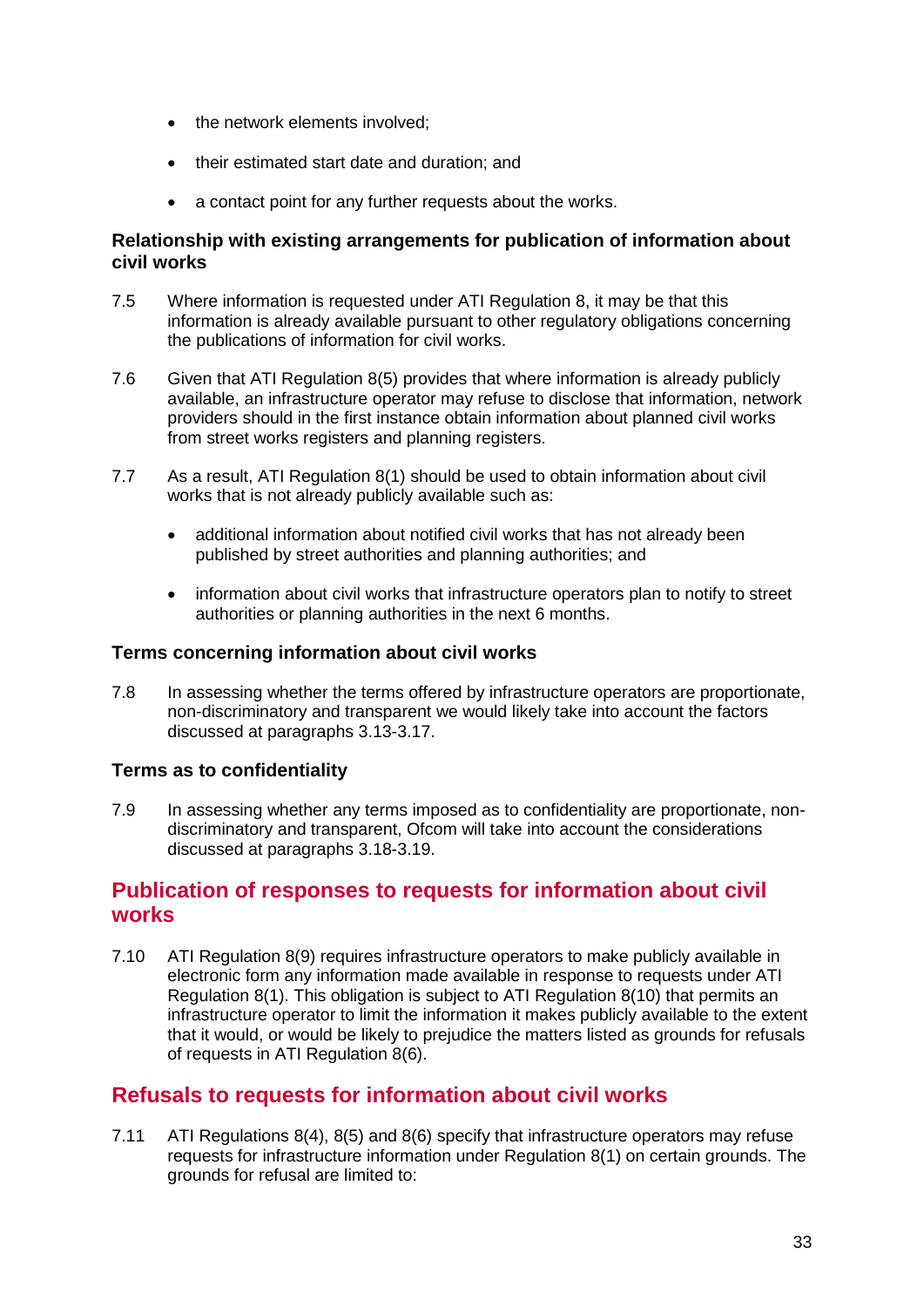- where the works are of a description set out in Schedule 2 to the ATI Regulations;
- where information is already publicly available;
- cases where disclosure of civil works information would, or would be likely, to prejudice:
	- $\circ$  the security or integrity of any network;
	- $\circ$  a duty of confidentiality owed by the infrastructure operator to another person;
	- o operating or business secrets of any person; or
	- o safety or public health.
- 7.12 As discussed further at Section 3, paragraphs 3.24-3.26, ATI Regulation 10 requires infrastructure operators or rights holders to refuse requests where complying with the request would be prejudicial to national security. ATI Regulation 10 sets out the steps that must be followed before any such refusal is made including an opinion must be sought from the appropriate Minister of the Crown which must be followed.
- 7.13 ATI Regulation 8(7) requires that refusals must be notified to requesters within two weeks of receipt of a request for information under ATI Regulation 8(1). ATI Regulations 8(7) and 8(8) further provide that the infrastructure operator must specify:
	- that the request has been refused or the extent of the refusal: and
	- the grounds for refusing and the reasons for its refusal, except where disclosing the grounds or reasons would or would be likely to prejudice one of the grounds for refusal.

### **Form of refusal notices**

- 7.14 We consider that a written notice containing the following information would be sufficient to satisfy the requirements of ATI Regulation 8(7):
	- The name of the undertaking issuing the refusal notice. Notices should be made by an officer of the infrastructure operator.
	- The name and contact details of the person responsible for the notice.
	- Details of the request including the name of the undertaking that made the request, the date of the request and any identifying reference provided by the requester as appropriate.
	- A statement specifying that a request for information about planned or current civil works is being refused under ATI Regulation 8(6).
	- Subject to ATI Regulation 8(6) and 8(8) a statement specifying reasons for refusing the request.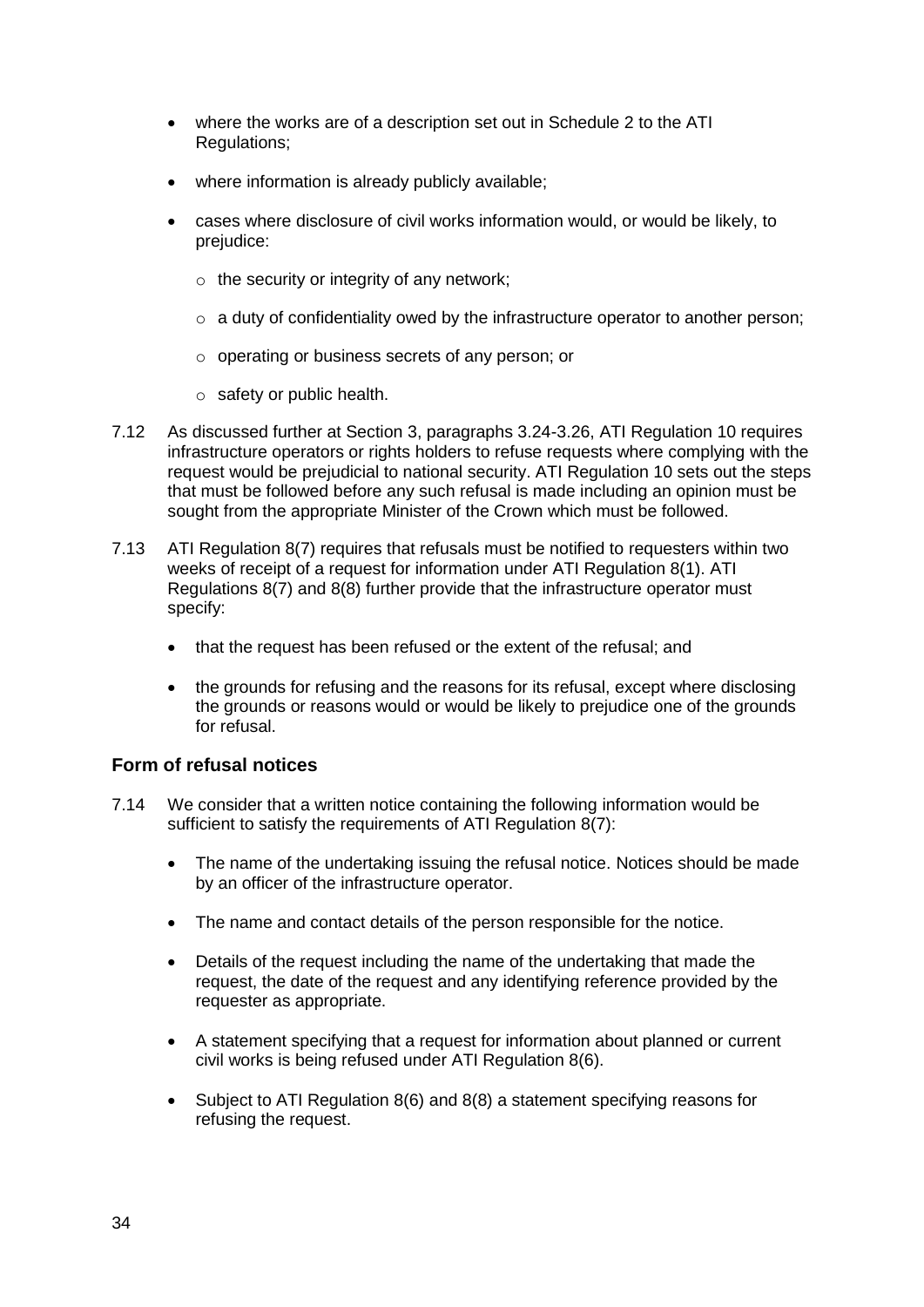# <span id="page-38-0"></span>Coordination with civil works funded from public funds

# **Introduction**

8.1 ATI Regulation 9 concerns the right to coordinate civil works funded from public funds. In this section we provide guidance on: requests to coordinate civil works, responses to requests to coordinate civil works and refusals to requests to coordinate civil works.

## **Requests to coordinate civil works**

8.2 ATI Regulation 9(1) provides that a network provider may make a request to an infrastructure operator to coordinate civil works which are funded wholly or partly by public funds, provided the request is in writing and is made with a view to deploying elements of high-speed electronic communications networks. A dispute relating to a request under ATI Regulation 9(1) may be referred to Ofcom under ATI Regulation 12.

### **Form of requests**

- 8.3 In considering any disputes concerning whether a request from a network provider is sufficient to give rise to an obligation on an infrastructure operator under ATI Regulation 9(1), Ofcom considers that a written request containing the following information would be likely to be sufficient:
	- A statement specifying that a request for coordination of any civil works is being made under ATI Regulation 9.
	- The name of the undertaking making the request. Requests should be made by an officer of the network provider.
	- The name and contact details of the person responsible for the request.
	- A clear description of the civil works (financed wholly or partly by public funds) for which it seeks coordination. Depending on the circumstances the information available to the network provider about the planned civil works may vary. Requests should be as specific as possible so as to minimise the burden on infrastructure operators and could for example include infrastructure identifiers if available and/or street names, post codes and/or geographic coordinates.

## **Responses to requests to coordinate civil works**

8.4 ATI Regulation 9(2) requires that an infrastructure operator must, not later than one month following the date of receipt of a request for coordination under ATI Regulation 9(1) agree to coordinate those works on proportionate, non-discriminatory and transparent terms.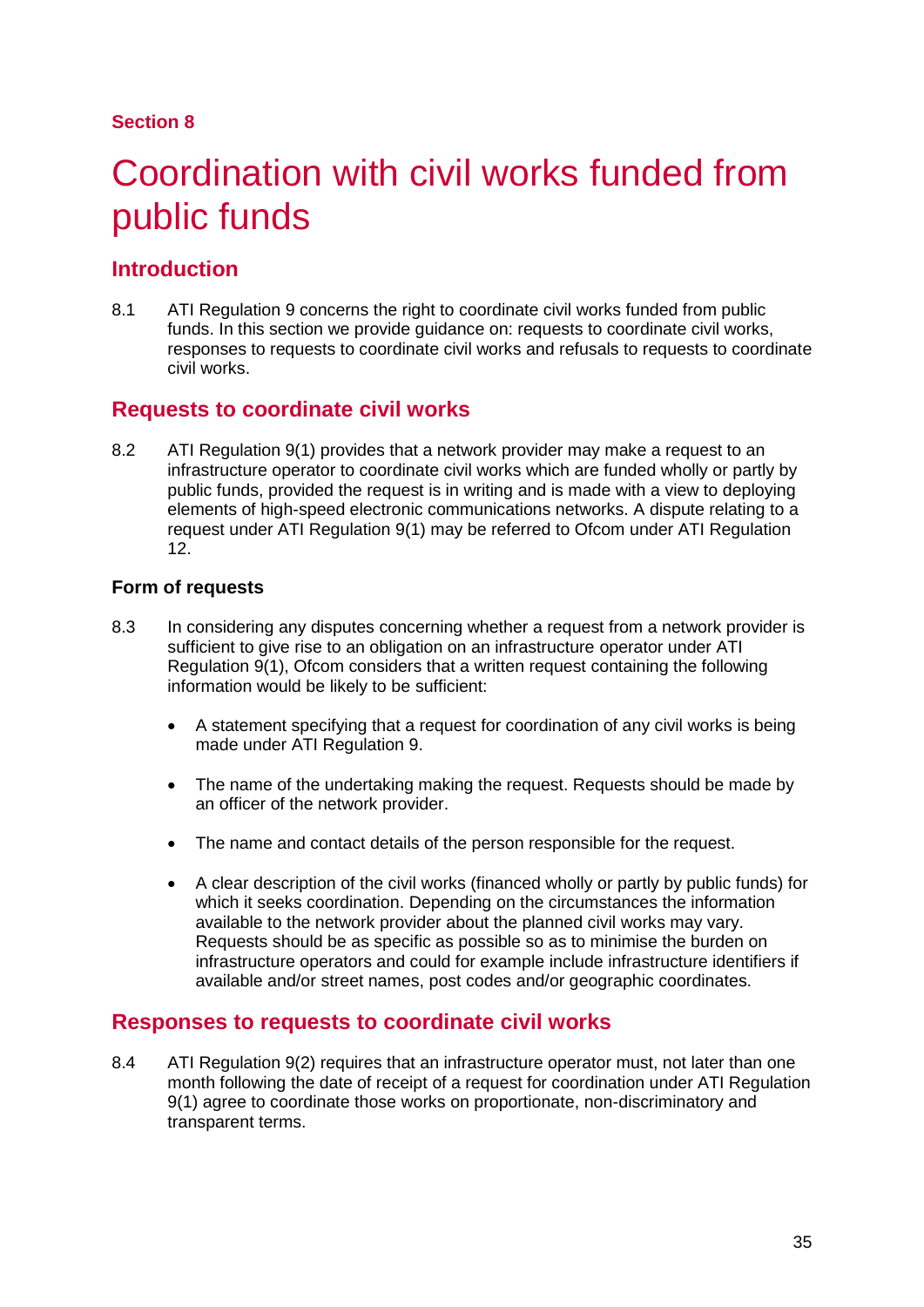### **Terms concerning coordination of civil works**

8.5 In assessing any disputes on the terms on which coordination is offered or provided we would likely take into account the factors discussed at paragraphs 3.13-3.17. In assessing whether any terms imposed as to confidentiality, Ofcom will take into account the considerations discussed at paragraphs 3.18-3.19.

## **Refusals to requests to coordinate civil works**

- 8.6 ATI Regulations 9(3) and 9(4) specify the grounds on which infrastructure operators may refuse requests for coordination of civil works under ATI Regulation 9(1). The grounds for refusal are limited to:
	- where the works are of a description set out in Schedule 2 to the ATI Regulations;
	- where the request has not been made promptly, and in any event at least one month before the date of the final submission of the infrastructure operator's project to the relevant permit granting authority for a permit to carry out the works;
	- where coordination would give rise to any additional costs to the infrastructure operator (including costs occasioned by any delay that would be caused by coordination of the works); or
	- where coordination would materially impede the infrastructure operator's control over the works.
- 8.7 As discussed further at Section 3, paragraphs 3.24-3.26, ATI Regulation 10 requires infrastructure operators or rights holders to refuse requests where complying with the request would be prejudicial to national security. ATI Regulation 10 sets out the steps that must be followed before any such refusal is made including an opinion must be sought from the appropriate Minister of the Crown which must be followed.
- 8.8 ATI Regulation 9(5) requires that refusals must be notified to requesters within one month of receipt of a request for information under ATI Regulation 9(1). ATI Regulation 9(5) further provides that the infrastructure operator must specify:
	- that the request has been refused or the extent of the refusal; and
	- the grounds for refusing and the reasons for the refusal except where disclosure is not permitted on grounds of national security under ATI Regulation 10(8).

#### **Form of refusal notices**

- 8.9 We consider that a written notice containing the following information would be sufficient to satisfy the requirements of ATI Regulation  $9(5)$ :
	- The name of the undertaking issuing the refusal notice. Notices should be made by an officer of the infrastructure operator.
	- The name and contact details of the person responsible for the notice.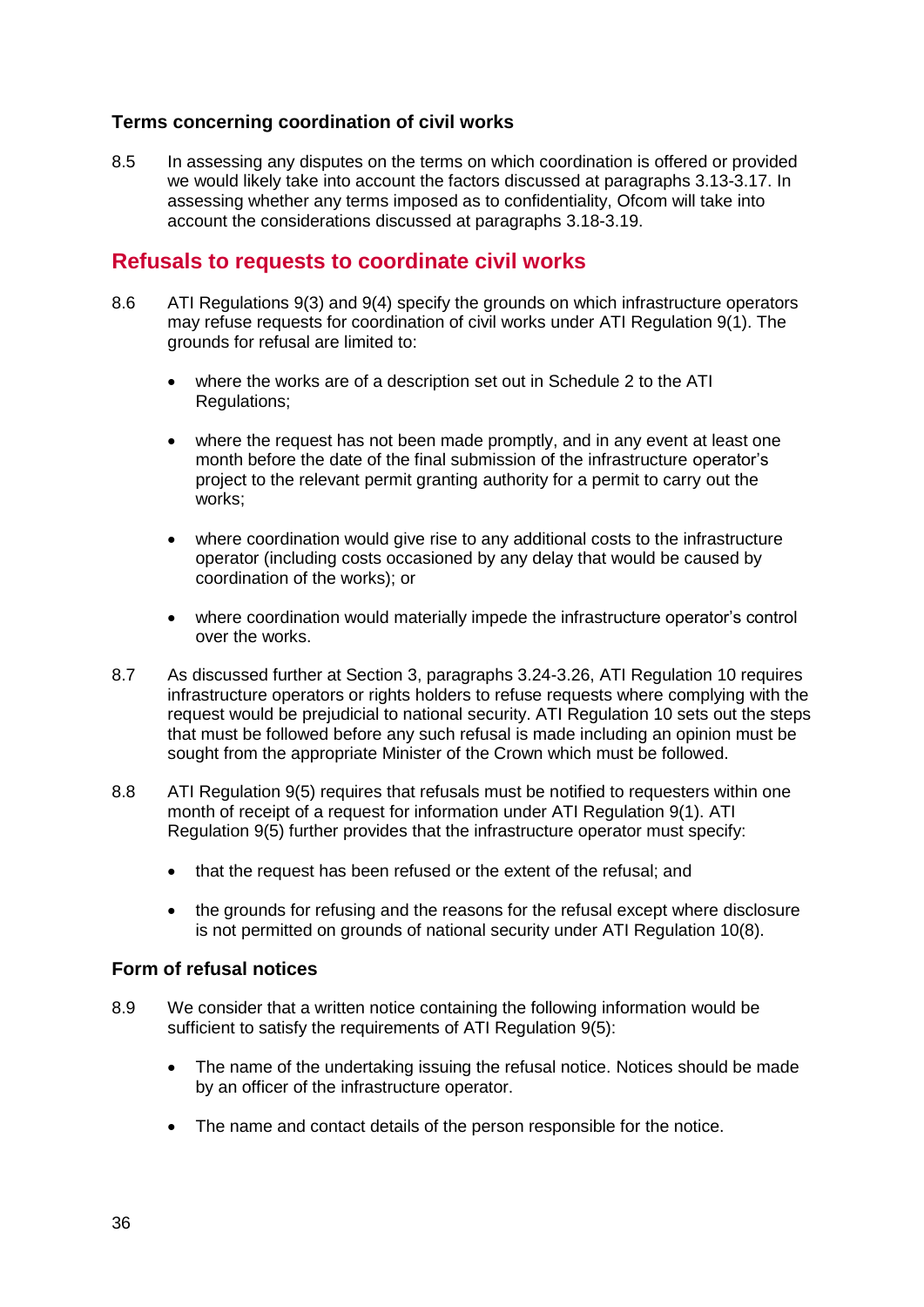- Details of the request including the name of the undertaking that made the request, the date of the request and any identifying reference provided by the requester as appropriate.
- A statement specifying that a request to coordinate civil works financed by public funds is being refused under ATI Regulation 9(3).
- Subject to ATI Regulation 10(8) a statement specifying reasons for refusing the request.

#### **Grounds for refusals**

#### Timeliness of requests

8.10 ATI Regulation 9(4)(a) provides that infrastructure operators may refuse to coordinate works if the request has not been made promptly or at least one month before the date of the final submission of the infrastructure operator's project to the relevant permitting authority. In this context, requests to the relevant permitting authority are likely to include planning applications, street works notifications or applications for Development Consent Orders.

#### Additional costs

8.11 ATI Regulation 9(4)(b) provides that infrastructure operators may refuse to coordinate works if, or to the extent, coordination would give rise to any additional costs to the infrastructure operator (including costs occasioned by any delay that would be caused by coordination of the works). In this context, additional costs are costs incurred by the infrastructure operator arising as a result of the coordination of civil works after any contribution made by the requesting network provider. Costs might for example include: costs relating to the construction of additional infrastructure requested by the network provider; costs occasioned by any delay caused by the coordination of works; and costs arising as a result of the coordination of works.

#### Control of works

8.12 ATI Regulation 9(4)(c) provides that infrastructure operators may refuse to coordinate works if, or to the extent, coordination would materially impede its control over the works. We would expect this to arise where the successful completion of the work within a satisfactory timetable can no longer be guaranteed, for example, because completion would be dependent on the requesting network provider undertaking other works.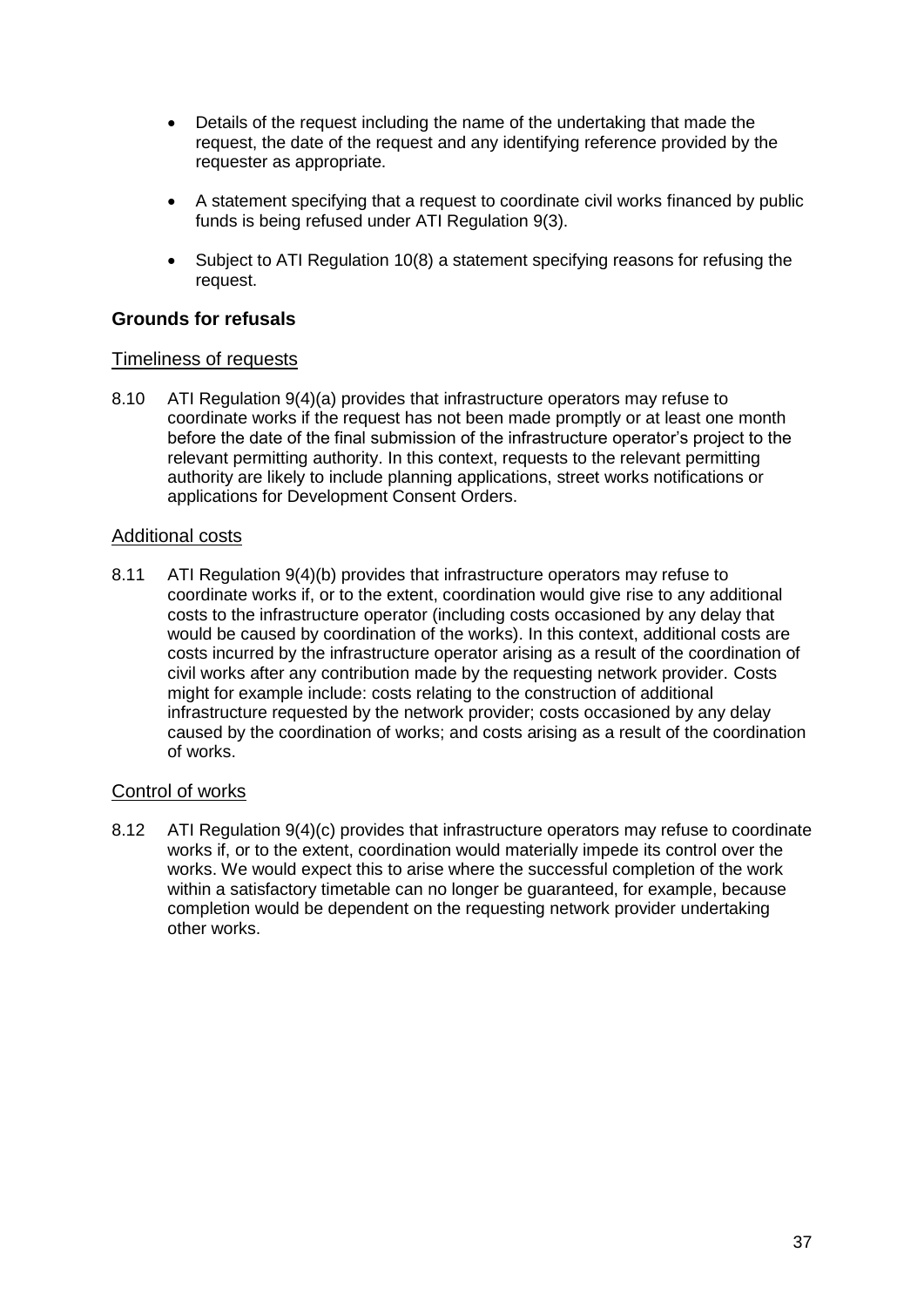## **Appendix 1: Form of dispute reference**

# <span id="page-41-0"></span>Form of dispute reference

A1.1 Dispute references including draft references should be made to:

Investigations Programme Manager, Competition Group **Ofcom** Riverside House 2A Southwark Bridge Road London SE1 9HA e-mail: [competition.complaints@ofcom.org.uk](mailto:competition.complaints@ofcom.org.uk) Telephone: 020 7783 4100

- A1.2 If you need any further guidance on how to make a dispute reference, please contact the Competition Group's Investigations Programme Manager.
- A1.3 In line with ATI Regulation 12(6) a dispute reference is to be made in such manner as Ofcom require. In this Appendix we set out the manner which Ofcom requires dispute references to be made and this guidance constitutes publication of a notice for the purpose of ATI Regulation 12(7). If Parties do not refer disputes in the manner set out in this guidance, a dispute will not have been referred to Ofcom for the purposes of ATI Regulation 12 and Ofcom will not be required to resolve the dispute under ATI Regulation 13.
- A1.4 A dispute reference should contain information set out in Sections 1 to 4 below. The referring Party should also provide a version of its dispute reference which can be shared with the Party which is the subject of the reference, and a version which can be published after the dispute case has been closed. We will require Parties to justify any claims of commercial confidentiality, and will not entertain blanket claims.
- A1.5 In all cases, Ofcom expects the referring Party to provide information and evidence that is focused and appropriately tailored to the relevant issues in dispute.

# **Section 1: Background information**

- A1.6 Please provide:
	- business name, address, telephone number, and email address and, the contact details of an individual who can discuss the detail of the dispute;
	- a brief explanation of the nature of the Party's business (e.g. network provider, infrastructure operator, rights holder etc) and its scale (local, national, international - approximate turnover is helpful);
	- details of the other Party in dispute (nature of the Party's business; contact details);
	- a summary of the dispute including the legal basis according to which the dispute is being referred (i.e. relevant part(s) of the ATI Regulations);
	- a concise explanation of the commercial context to the dispute including a summary of the planned network deployment; and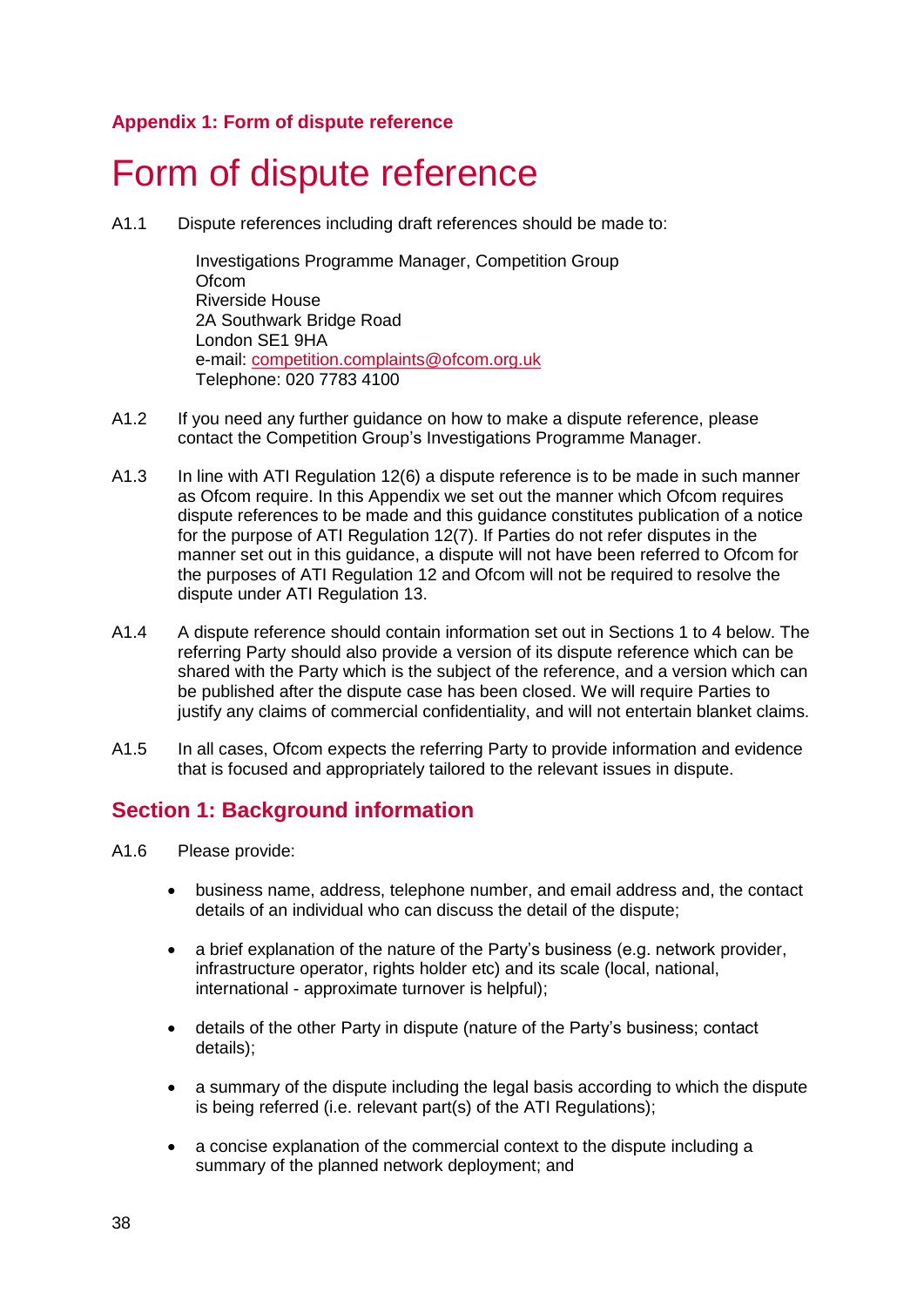a brief description of the proposed remedy or remedies for resolution of the dispute.

# **Section 2: More detailed information**

#### **Statement under the relevant ATI Regulations**

- A1.7 The referring Party should provide a clear statement setting out:
	- i) what ATI Regulation(s) the dispute is made under. This statement must refer to ATI Regulations 4, 5, 6, 7, 8 or 9.
	- ii) the grounds for referring the dispute. This statement must refer to ATI Regulation  $12(4)(a)$ , (b) or (c).

#### **Explanation of the grounds for dispute**

A1.8 The referring Party should provide an explanation of the grounds for dispute including providing supporting evidence as described further below.

#### No realistic prospect of the dispute being resolved without a reference to Ofcom

- A1.9 The referring Party should provide a clear and detailed statement setting out why it believes there is no realistic prospect of the dispute being resolved without the reference.
- A1.10 This should include a detailed description of any negotiations (or the reasonable endeavours to enter into good faith negotiations) which have taken place between the Parties. This description should be supported by the following information and evidence:
	- a timeline of events covering the interactions with the Party which is the subject of the dispute;
	- relevant documentary evidence of commercial negotiations covering the whole period of negotiation, including copies of requests sent to the other Party, responses received from the other Party, other correspondence, notes of meetings and telephone calls; and
	- details of any options or proposed solutions put forward by any Party during negotiations, including what, if anything, was accepted, what was rejected and why.
- A1.11 In the event that a Party has refused to enter into negotiations, the dispute reference should provide any evidence available which demonstrates that the referring Party has taken reasonable endeavours to enter into good faith negotiations.

#### Disputes concerning refusals

A1.12 Where a dispute concerns a refusal under ATI Regulation 12(4(a)) the referring Party should ensure that the information provided in relation to paragraph A1.9 – A1.11 demonstrates that the request has been refused.